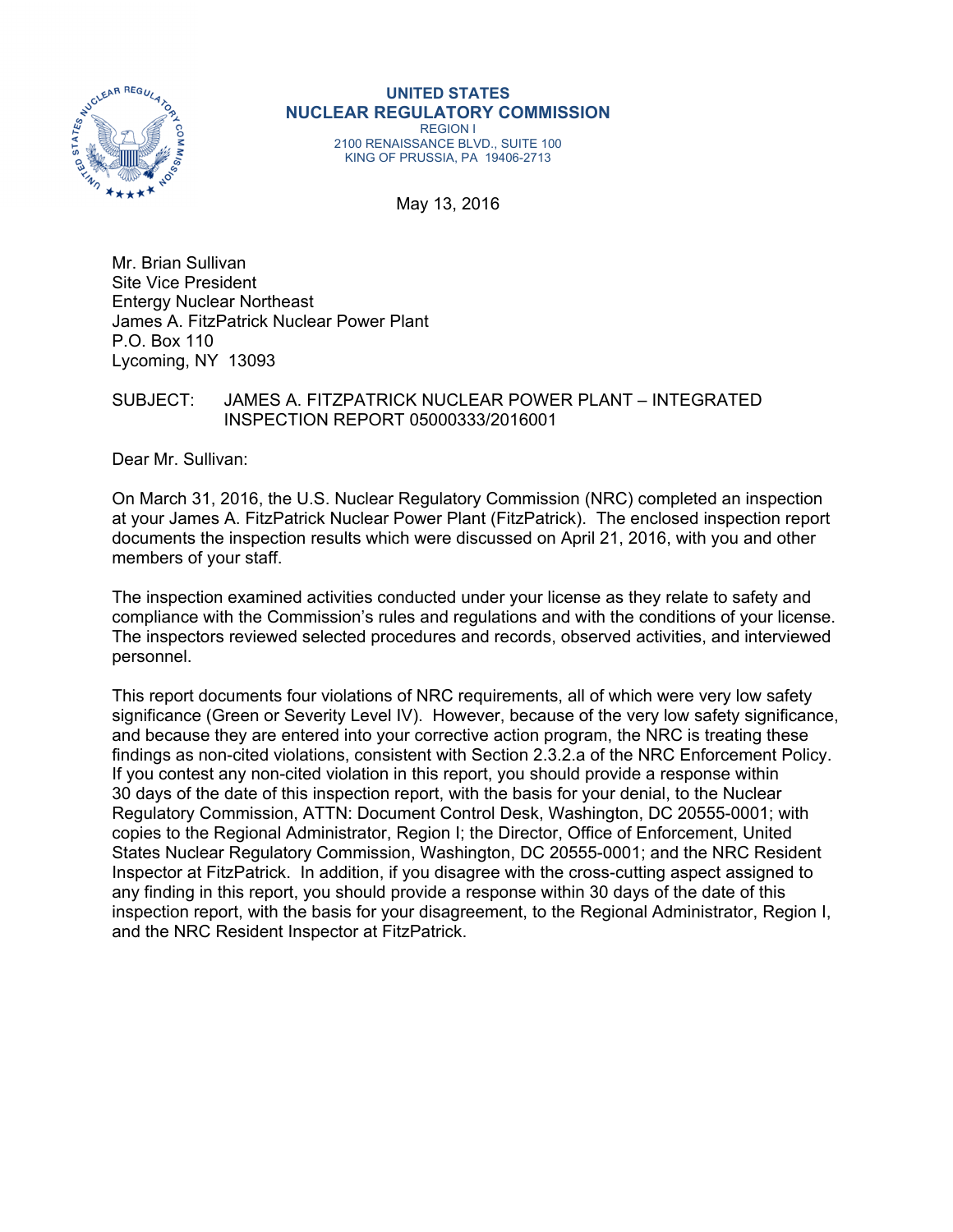B. Sullivan -2-

In accordance with Title 10 of the *Code of Federal Regulations* (10 CFR) 2.390 of the NRCs "Rules of Practice," a copy of this letter, its enclosure, and your response (if any) will be available electronically for public inspection in the NRC's Public Document Room or from the Publicly Available Records component of the NRC's Agencywide Documents Access and Management System (ADAMS). ADAMS is accessible from the NRC website at http://www.nrc.gov/reading-rm/adams.html (the Public Electronic Reading Room).

Sincerely,

## */RA/*

Arthur L. Burritt, Chief Reactor Projects Branch 5 Division of Reactor Projects

Docket No. 50-333 License No. DPR-59

Enclosure: Inspection Report 05000333/2016001 w/Attachment: Supplementary Information

cc w/encl: Distribution via ListServ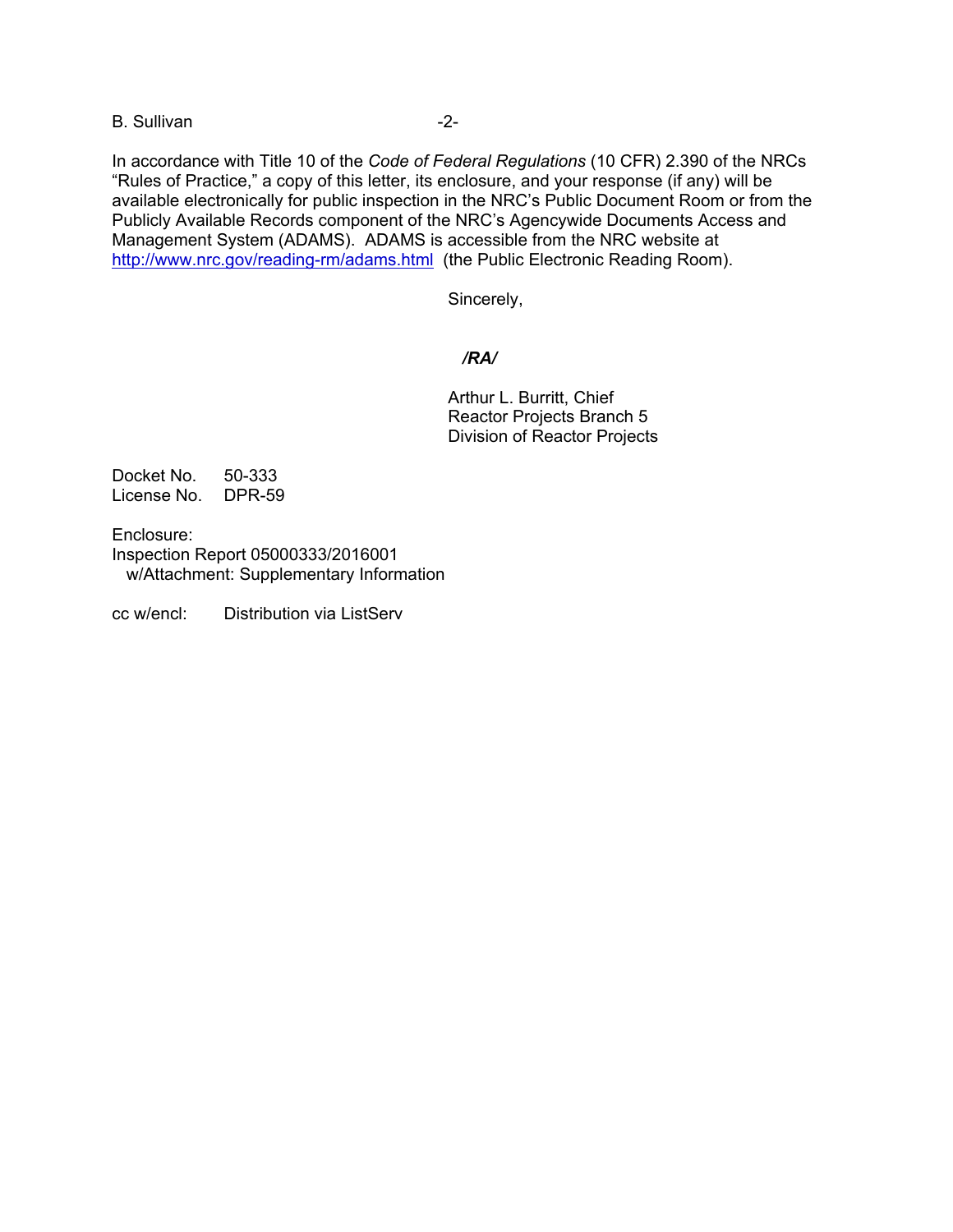In accordance with Title 10 of the *Code of Federal Regulations* (10 CFR) 2.390 of the NRCs "Rules of Practice," a copy of this letter, its enclosure, and your response (if any) will be available electronically for public inspection in the NRC's Public Document Room or from the Publicly Available Records component of the NRC's Agencywide Documents Access and Management System (ADAMS). ADAMS is accessible from the NRC website at http://www.nrc.gov/reading-rm/adams.html (the Public Electronic Reading Room).

Sincerely,

## */RA/*

Arthur L. Burritt, Chief Reactor Projects Branch 5 Division of Reactor Projects

Docket No. 50-333 License No. DPR-59

Enclosure: Inspection Report 05000333/2016001 w/Attachment: Supplementary Information

cc w/encl: Distribution via ListServ

| DISTRIBUTION: (via email) |  |
|---------------------------|--|
| DLew, RA                  |  |
| SFlanders, DRA            |  |
| <b>MScott, DRP</b>        |  |
| DPelton, DRP              |  |
| RLorson, DRS              |  |
| <b>BSmith, DRS</b>        |  |
| <b>ABurritt, DRP</b>      |  |
| <b>CBickett, DRP</b>      |  |

LCline, DRP BLin, DRP EKnutson, DRP, SRI BSienel, DRP, RI JBowen, RI OEDO RidsNrrPMFitzPatrick Resource RidsNrrDorlLpl1-1 Resource ROPreports Resource

 DOCUMENT NAME: G:\DRP\BRANCH5\Inspection Reports\Final\2016\Fitz IR 2016-001 final.docx ADAMS Accession No. **ML16134A301** 

| $\triangledown$<br><b>SUNSI Review</b> |                  | Non-Sensitive<br>Sensitive |              | $\overline{\mathsf{v}}$ | <b>Publicly Available</b><br>Non-Publicly Available |  |
|----------------------------------------|------------------|----------------------------|--------------|-------------------------|-----------------------------------------------------|--|
| <b>OFFICE</b>                          | RI/DRP           | RI/DRP                     | RI/DRP       |                         |                                                     |  |
| <b>NAME</b>                            | EKnutson/ALB for | CBickett/CAB               | ABurritt/ALB |                         |                                                     |  |
| <b>DATE</b>                            | 5/13/16          | 5/4/16                     | 5/13/16      |                         |                                                     |  |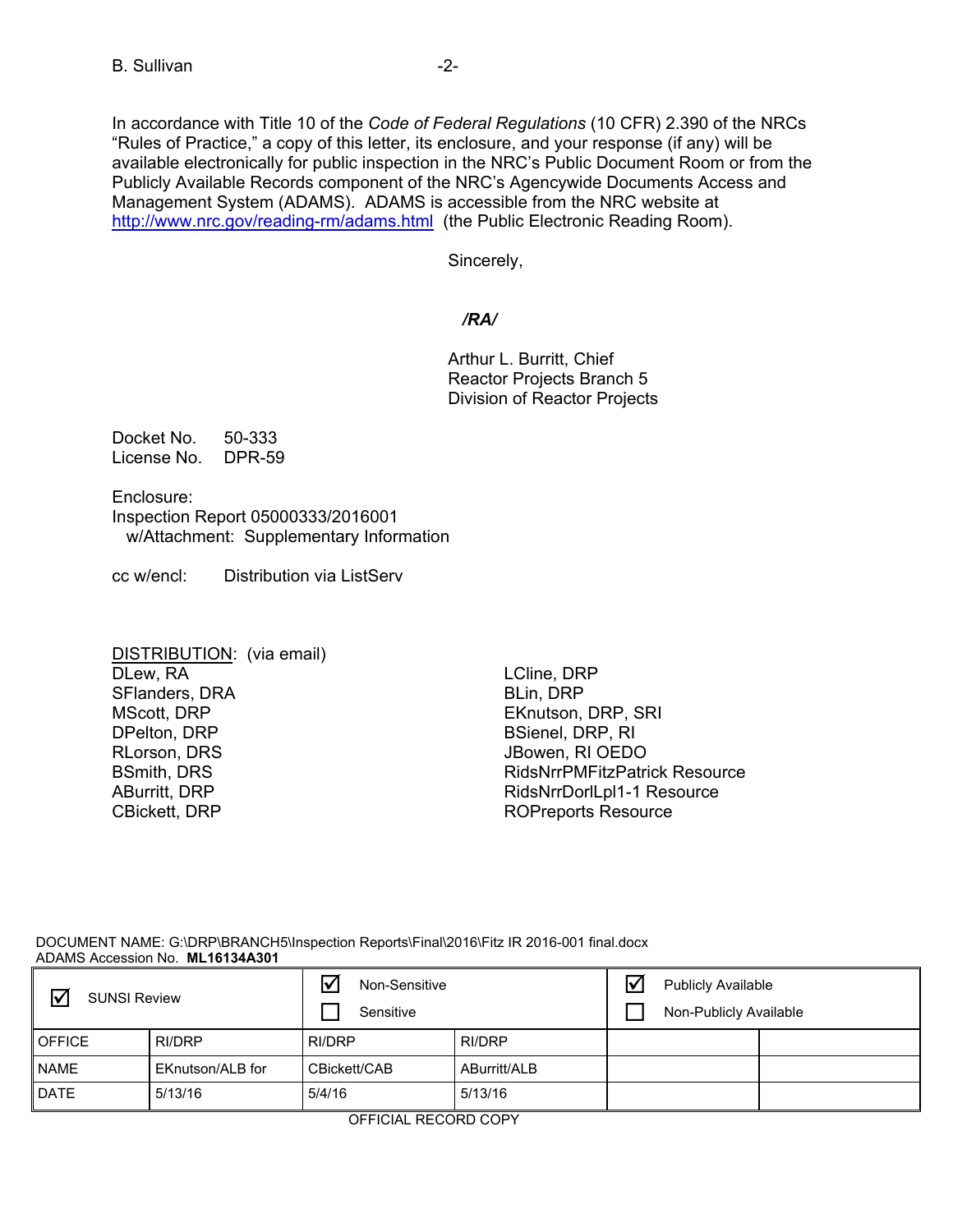## **U.S. NUCLEAR REGULATORY COMMISSION**

## **REGION I**

| Docket No.   | 50-333                                                                                                                                           |
|--------------|--------------------------------------------------------------------------------------------------------------------------------------------------|
| License No.  | <b>DPR-59</b>                                                                                                                                    |
| Report No.   | 05000333/2016001                                                                                                                                 |
| Licensee:    | Entergy Nuclear Northeast (Entergy)                                                                                                              |
| Facility:    | James A. FitzPatrick Nuclear Power Plant                                                                                                         |
| Location:    | Scriba, NY                                                                                                                                       |
| Dates:       | January 1, 2016, through March 31, 2016                                                                                                          |
| Inspectors:  | E. Knutson, Senior Resident Inspector<br>B. Sienel, Resident Inspector<br>J. Schoppy, Senior Reactor Inspector<br>J. Schussler, Project Engineer |
| Approved by: | Arthur L. Burritt, Chief<br>Reactor Projects Branch 5<br><b>Division of Reactor Projects</b>                                                     |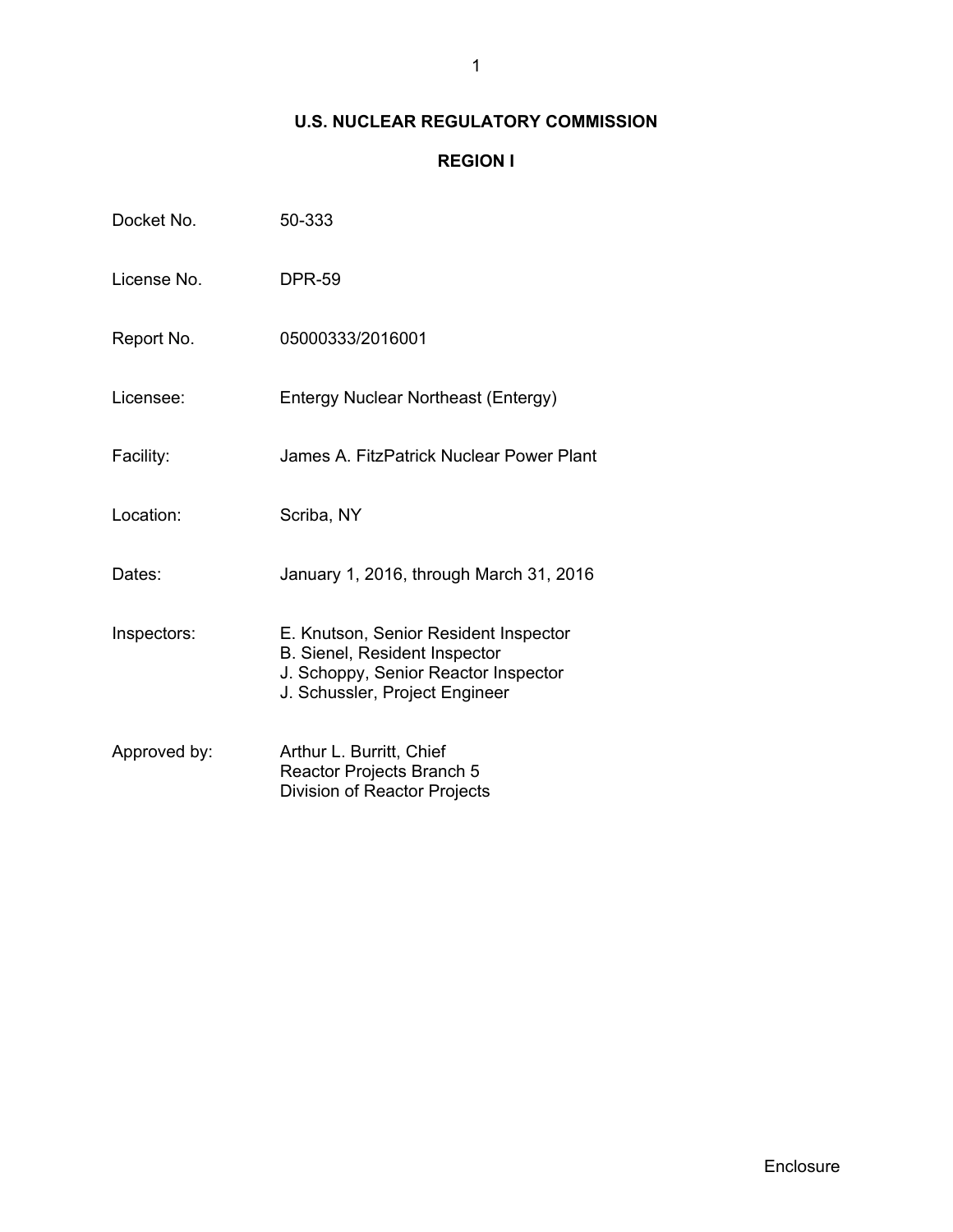## **TABLE OF CONTENTS**

| 1.               |                                                                                              |                                                                                                                                         |  |
|------------------|----------------------------------------------------------------------------------------------|-----------------------------------------------------------------------------------------------------------------------------------------|--|
|                  | 1R01<br>1R04<br>1R05<br>1R11<br>1R12<br>1R13<br>1R <sub>15</sub><br>1R18<br>1R <sub>19</sub> | Licensed Operator Requalification Program & Licensed Operator Performance8<br>Maintenance Risk Assessments and Emergent Work Control 10 |  |
|                  | 1R20<br>1R22<br>1EP6                                                                         |                                                                                                                                         |  |
| $\overline{4}$ . |                                                                                              |                                                                                                                                         |  |
|                  | 40A1<br>4OA2<br>4OA3<br>4OA6                                                                 | Follow-Up of Events and Notices of Enforcement Discretion  17                                                                           |  |
|                  |                                                                                              |                                                                                                                                         |  |
|                  |                                                                                              |                                                                                                                                         |  |
|                  |                                                                                              |                                                                                                                                         |  |
|                  |                                                                                              |                                                                                                                                         |  |
|                  |                                                                                              |                                                                                                                                         |  |
|                  |                                                                                              |                                                                                                                                         |  |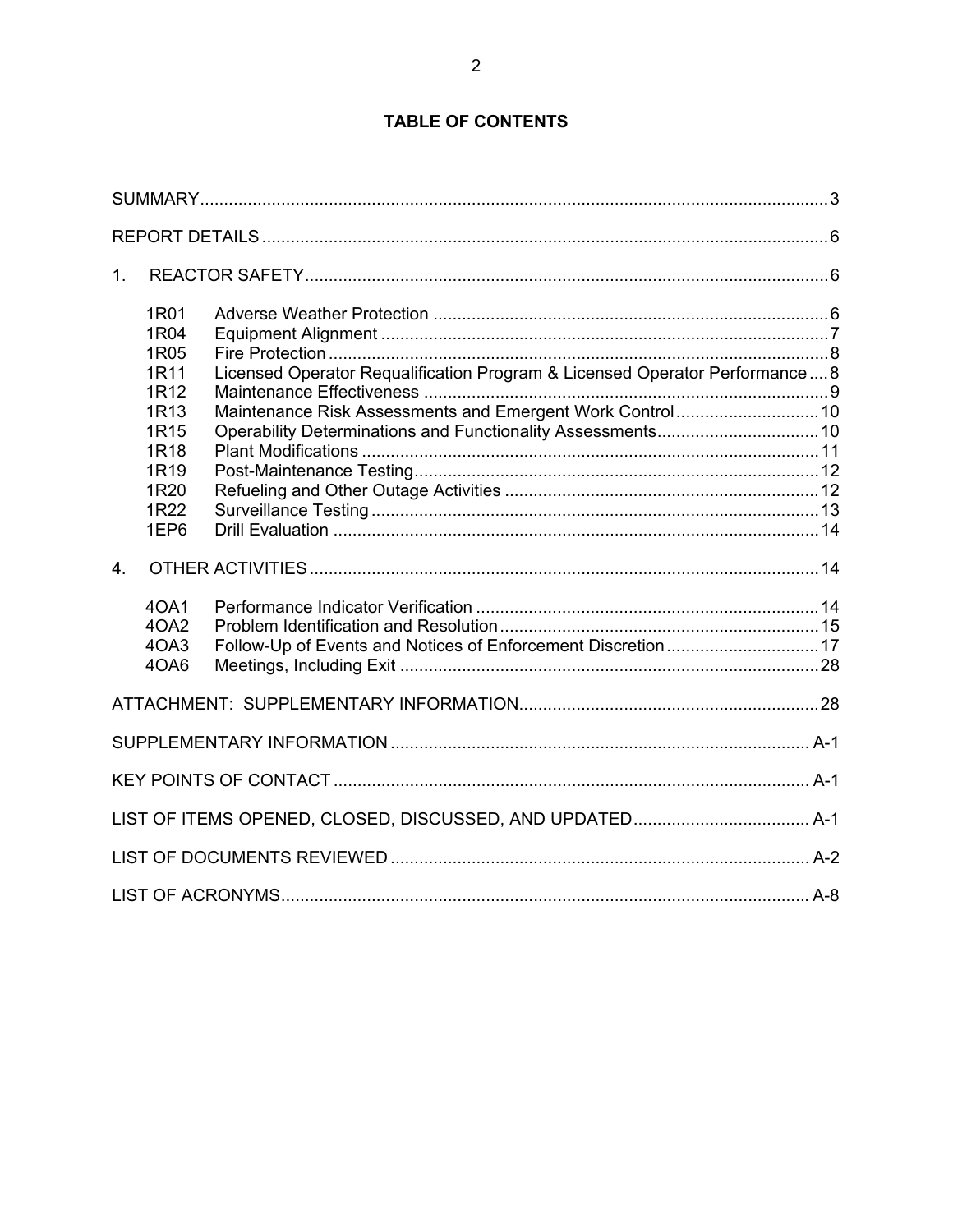#### **SUMMARY**

Inspection Report 05000333/2016001; 01/01/2016 - 03/31/2016; James A. FitzPatrick Nuclear Power Plant (FitzPatrick); Follow-Up of Events and Notices of Enforcement Discretion.

This report covered a three-month period of inspection by resident inspectors and announced inspections performed by regional inspectors. The inspectors identified one Severity Level (SL) IV non-cited violation (NCV) and three NCVs of very low safety significance (Green). The significance of most findings is indicated by their color (i.e., greater than Green, or Green, White, Yellow, Red) and determined using Inspection Manual Chapter (IMC) 0609, "Significance Determination Process," dated April 29, 2015. Cross-cutting aspects are determined using IMC 0310, "Aspects Within the Cross-Cutting Areas," dated December 4, 2014. All violations of U.S. Nuclear Regulatory Commission (NRC) requirements are dispositioned in accordance with the NRC's Enforcement Policy, dated February 4, 2015. The NRC's program for overseeing the safe operation of commercial nuclear power reactors is described in NUREG-1649, "Reactor Oversight Process," Revision 5.

#### **Cornerstone: Mitigating Systems**

 Green. The inspectors identified a Green NCV of Title 10 of the *Code of Federal Regulations* (10 CFR) 50, Appendix B, Criterion V, "Instructions, Procedures, and Drawings," for failure to maintain a condition specified in an emergency operating procedure. Specifically, while operating the high pressure coolant injection (HPCI) system in the pressure control mode, operators failed to override automatic transfer of the HPCI pump suction from the condensate storage tank (CST) to the suppression pool prior to the transfer actually occurring. As a result, operators had to revert to using the safety/relief valves (S/RVs) for pressure control, which introduced additional, unnecessary plant challenges. As immediate corrective action, operators secured HPCI, overrode the automatic HPCI pump suction transfer, realigned the pump suction to the CST, and restarted HPCI in the pressure control mode. The issue was entered into the corrective action program (CAP) as condition report (CR)-JAF-2016-00765.

The finding was more than minor because it was associated with the human performance attribute of the Mitigating Systems cornerstone and affected the cornerstone objective to ensure the availability, reliability, and capability of systems that respond to initiating events to prevent undesirable consequences. Specifically, the operators' failure to timely override automatic transfer of the HPCI suction to the suppression pool resulted in an additional, avoidable post-scram pressure and level transient being placed on the reactor pressure vessel (RPV) and unnecessarily reduced the thermal capacity of the suppression pool. In accordance with IMC 0609.04, "Initial Characterization of Findings," and Exhibit 2 of IMC 0609, Appendix A, "The Significance Determination Process (SDP) for Findings At-Power," the inspectors determined that this finding was of very low safety significance (Green) because the performance deficiency was not a design or qualification deficiency, did not involve an actual loss of a safety function of a single train for greater than its technical specification (TS) allowed outage time, and did not screen as potentially risksignificant due to a seismic, flooding, or severe weather initiating event. The finding had a cross-cutting aspect in the area of Human Performance, Procedure Adherence, because operators did not follow guidance of EOP-2 for the HPCI pump suction to be aligned to the CST by bypassing the HPCI pump suction swap to the suppression pool in a timely manner, such that the swap actually occurred [H.8]. (Section 4OA3)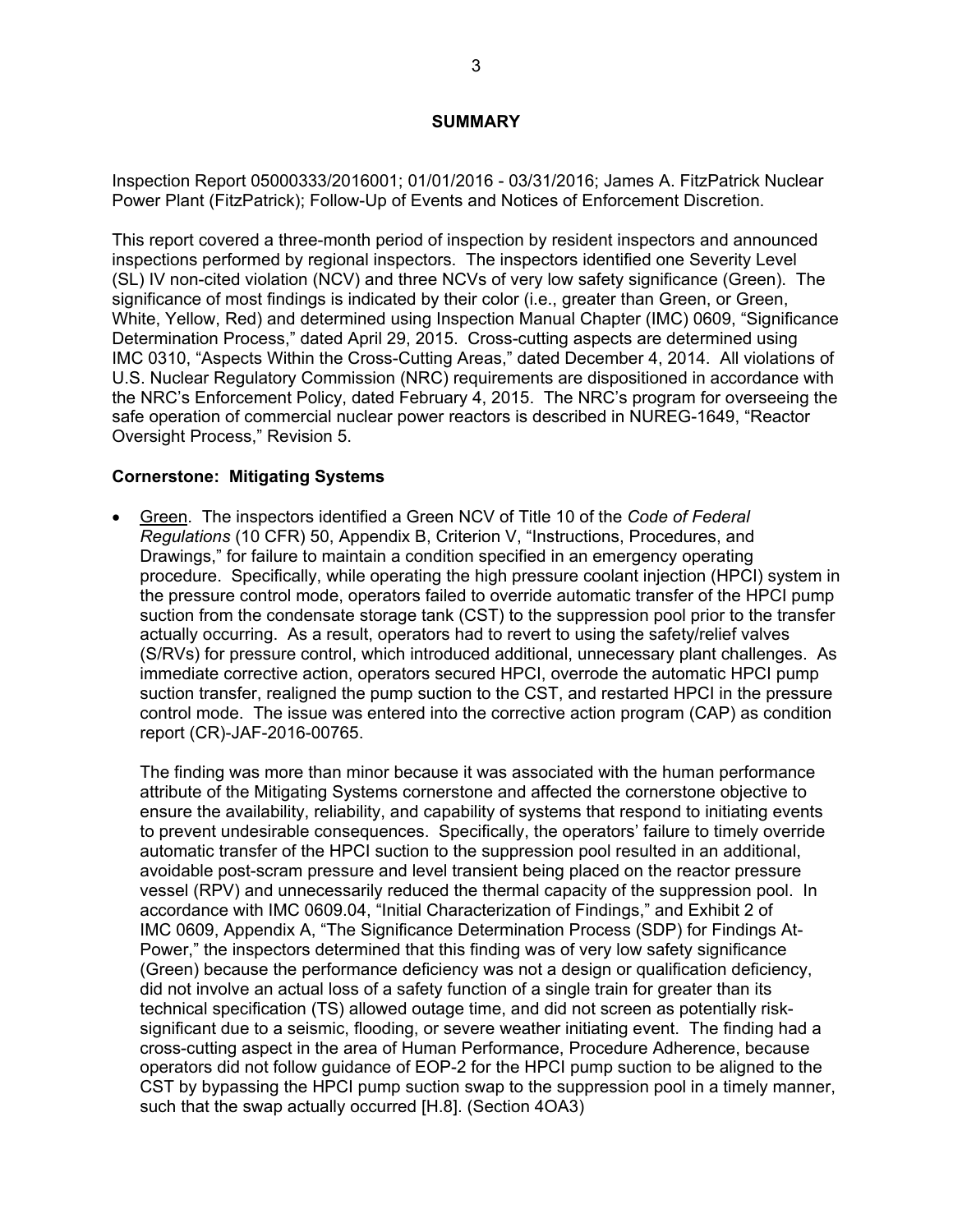Green. The inspectors identified a Green NCV of 10 CFR 50, Appendix B, Criterion V, "Instructions, Procedures, and Drawings," for failure to take actions specified in the procedure for initiation of shutdown cooling. Specifically, prior to placing the 'A' loop of the residual heat removal (RHR) system into shutdown cooling, an operator was not stationed to close the condensate transfer system cross-connect valve to the 'A' RHR loop (10RHR-274), nor was the valve immediately closed after initiation of shutdown cooling, as specified by the operating procedure. This resulted in a significant loss of operational control, in that RPV level increased to the point of putting water down the main steam lines. As immediate corrective action, operators closed 10RHR-274, thus stopping the RPV inventory increase. The issue was entered into the CAP as CR-JAF-2016-00273.

The finding was more than minor because it was associated with the human performance attribute of the Mitigating Systems cornerstone and affected the cornerstone objective to ensure the availability, reliability, and capability of systems that respond to initiating events to prevent undesirable consequences. Specifically, the resultant loss of RPV level control represented a significant loss of operational control that could have affected the operability of the HPCI and reactor core isolation cooling (RCIC) systems, as well as the S/RVs, had their use again been required in the near term. In accordance with IMC 0609.04, "Initial Characterization of Findings," and Exhibit 2 of IMC 0609, Appendix A, "The Significance Determination Process (SDP) for Findings At-Power," the inspectors determined that this finding was of very low safety significance (Green) because the performance deficiency was not a design or qualification deficiency, did not involve an actual loss of a safety function of a single train for greater than its TS allowed outage time, and did not screen as potentially risk-significant due to a seismic, flooding, or severe weather initiating event. The finding had a cross-cutting aspect in the area of Human Performance, Challenge the Unknown, because operators did not stop when faced with uncertain conditions. Specifically, without otherwise having maintained status control on the condensate transfer system cross-connect valve to the 'A' RHR loop, operators did not stop to positively establish the condition of the valve when it appeared in a conditional step in the procedure (that is, "if 10RHR-274 is open, then station an operator at 10RHR-274") [H.11]. (Section 4OA3)

## **Cornerstone: Barrier Integrity**

 Green. The inspectors identified a self-revealing NCV of TS 5.4, "Procedures," for FitzPatrick staff's failure to perform adequate post-maintenance testing (PMT) following maintenance on a limit switch in the reactor building ventilation system in August 2014, that, along with another unrelated component failure in the reactor building ventilation system, resulted in secondary containment pressure, relative to the outside pressure, exceeding the TS limit of 0.25 inches of vacuum water gauge. As immediate corrective action, operators started both trains of the standby gas treatment system (SBGTS), which restored secondary containment pressure to within the TS limit. Operators subsequently secured the 'A' refuel floor exhaust train and placed the 'B' train in service. The issue was entered into the CAP as CR-JAF-2015-04166.

The finding was more than minor because it was associated with the configuration control attribute of the Barrier Integrity cornerstone and affected the cornerstone objective to provide reasonable assurance that physical design barriers (fuel cladding, reactor coolant system, and containment) protect the public from radionuclide releases caused by accidents or events. Specifically, as a result of this event, secondary containment was not preserved, in that secondary containment pressure exceeded the limit of TS surveillance requirement (SR) 3.6.4.1.1. In accordance with IMC 0609.04, "Initial Characterization of Findings," and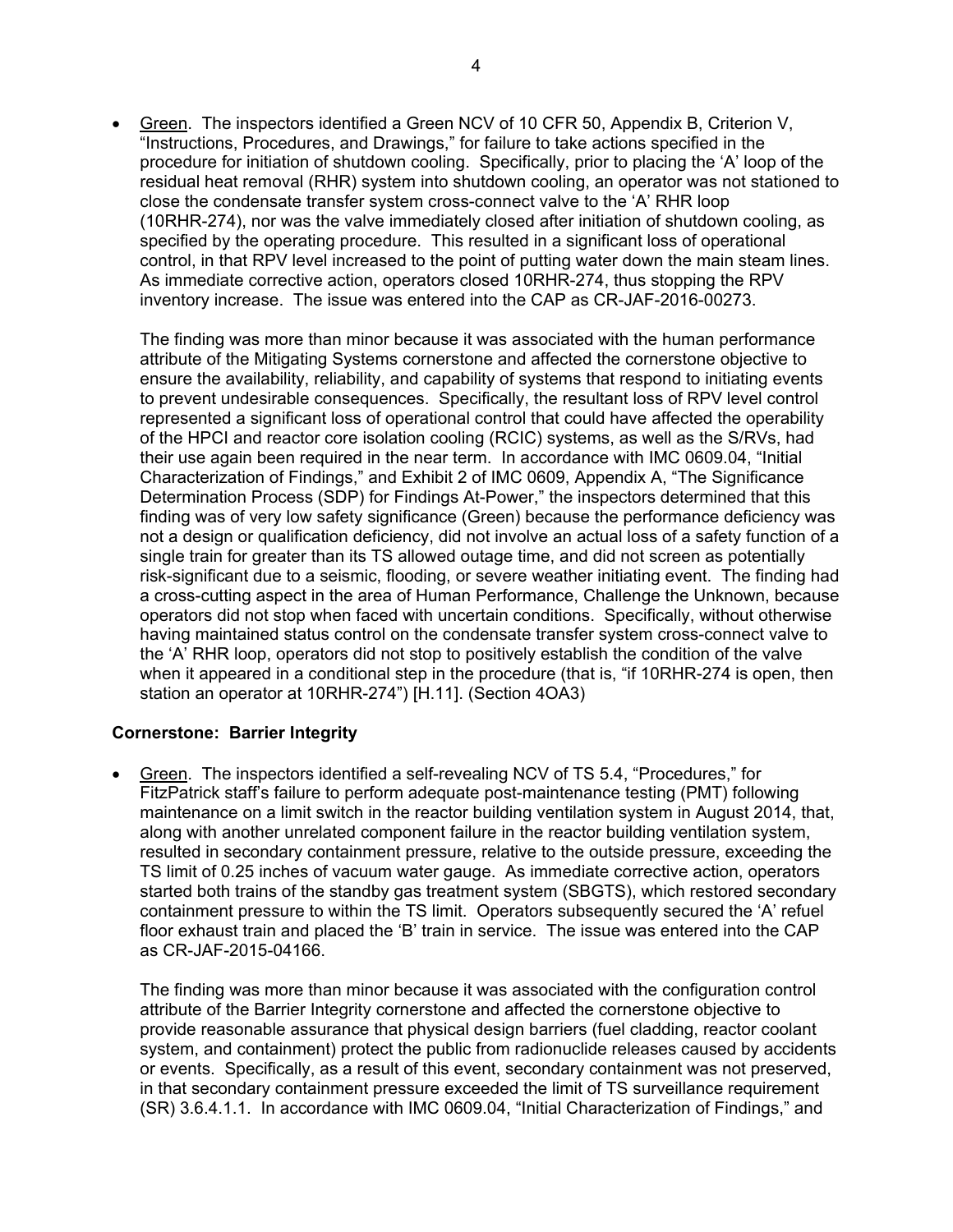Exhibit 3 of IMC 0609, Appendix A, "The Significance Determination Process (SDP) for Findings At-Power," the inspectors determined that this finding was of very low safety significance (Green) because the performance deficiency was not a pressurized thermal shock issue, did not represent an actual open pathway in the physical integrity of the reactor containment, did not involve an actual reduction in function of hydrogen igniters in the reactor containment, and only represented a degradation of the radiological barrier function provided by the reactor building and SBGTS. The finding had a cross-cutting aspect in the area of Human Performance, Resources, because FitzPatrick staff did not ensure that procedures for PMT of the reactor building refuel floor exhaust damper limit switch following maintenance performed in August 2014, were adequate to support the nuclear safety function of the secondary containment [H.1]. (Section 4OA3)

Severity Level IV. The inspectors identified a SL IV NCV of 10 CFR 50.72, "Immediate Notification Requirements for Operating Nuclear Power Reactors," because unplanned inoperability of the secondary containment system was not reported to the NRC within eight hours of the occurrence, as required by 10 CFR 50.72(b)(3)(v), "Event or Condition That Could Have Prevented Fulfillment of a Safety Function." Specifically, following reasonable resolution of questions regarding the reliability of secondary containment differential pressure (d/p) instrumentation indications, FitzPatrick staff did not promptly report that, during a transfer from normal reactor building ventilation in service to the reactor building being isolated with the SBGTS in service, reactor building d/p briefly dropped below the TS required minimum value of 0.25 inches of vacuum water gauge and therefore caused the secondary containment system to be inoperable. As immediate corrective action, the event was reported to the NRC in accordance with 10 CFR 50.72(b)(3)(v). The issue was entered into the CAP as CR-JAF-2015-05244 and CR-JAF-2015-05265.

The inspectors determined that the failure to inform the NRC of the secondary containment system inoperability within eight hours in accordance with 10 CFR 50.72(b)(3)(v) was a performance deficiency that was reasonably within Entergy's ability to foresee and correct. The inspectors evaluated this performance deficiency in accordance with the traditional enforcement process because the issue impacted the regulatory process, in that a safety system functional failure was not reported to the NRC within the required timeframe, thereby delaying the NRC's opportunity to review the matter. Using Example 6.9.d.9 from the NRC Enforcement Policy, the inspectors determined that the violation was a SL IV (more than minor concern that resulted in no or relatively inappreciable potential safety or security consequence) violation, because Entergy personnel failed to make a report required by 10 CFR 50.72 when information that the report was required had been reasonably within their ability to have identified. In accordance with IMC 0612, "Power Reactor Inspection Reports," traditional enforcement issues are not assigned cross-cutting aspects. (Section 4OA3)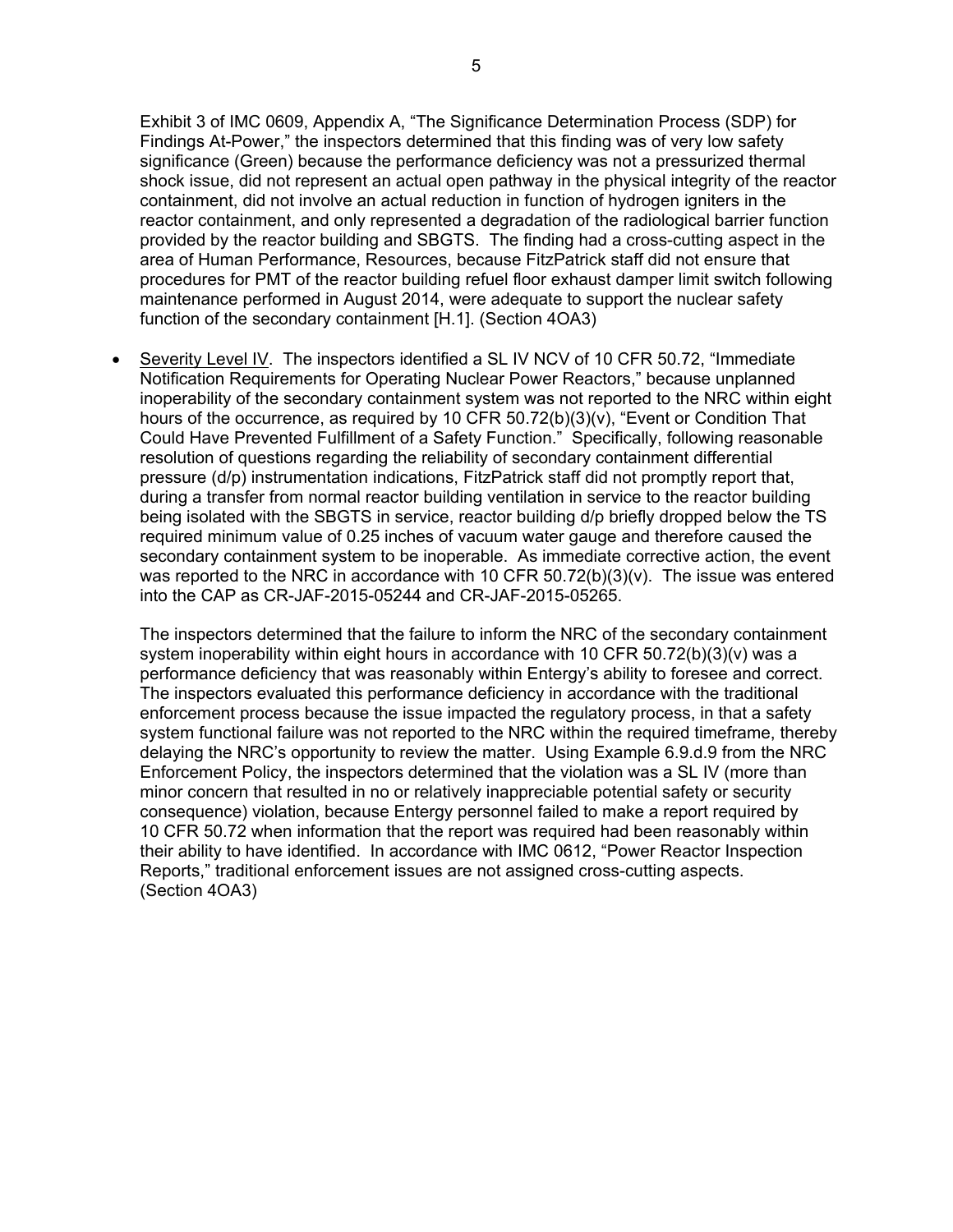## **REPORT DETAILS**

#### Summary of Plant Status

FitzPatrick began the inspection period at 100 percent power. On January 16, 2016, operators reduced power to 65 percent for a control rod sequence exchange and turbine valve testing, and restored power to 100 percent. On January 22, 2016, operators reduced power to 60 percent to perform maintenance on control rod drive hydraulic control units (HCUs). During power ascension on January 23, 2016, operators inserted a manual scram due to lowering lake water intake level caused by frazil ice. The scram response was complicated by failure of the automatic fast transfer of house loads to the reserve station service transformers, which resulted in a loss of essentially all non-vital plant loads. Following recovery, troubleshooting, and repairs, operators performed a reactor startup on January 29, 2016, and synchronized the main generator to the grid on January 31, 2016. During power ascension, anomalous temperature indications for the reactor water recirculation (RWR) motor generators (MGs) led operators to reduce power from 99 percent to 70 percent, based on guidance developed in response to multiple RWR MG trips that occurred in October 2014. Following troubleshooting and repair, operators completed power ascension to 100 percent on February 3, 2016. FitzPatrick continued to operate at or near 100 percent power for the remainder of the inspection period.

## **1. REACTOR SAFETY**

## **Cornerstones: Initiating Events, Mitigating Systems, and Barrier Integrity**

1R01 Adverse Weather Protection (71111.01 - 1 sample)

Readiness for Impending Adverse Weather Conditions

a. Inspection Scope

On March 28 and 29, 2016, the inspectors reviewed FitzPatrick's preparations for high winds (average wind speed greater than 30 miles per hour) due to an arriving weather front. The inspectors walked down exterior portions of the plant to identify loose or inadequately protected equipment and materials. The inspectors verified that the circulating water and service water systems were operated in accordance with procedural requirements for high wind conditions. The plant did not experience any significant operational issues as a result of the high wind conditions. Documents reviewed for each section of this inspection report are listed in the Attachment.

b. Findings

No findings were identified.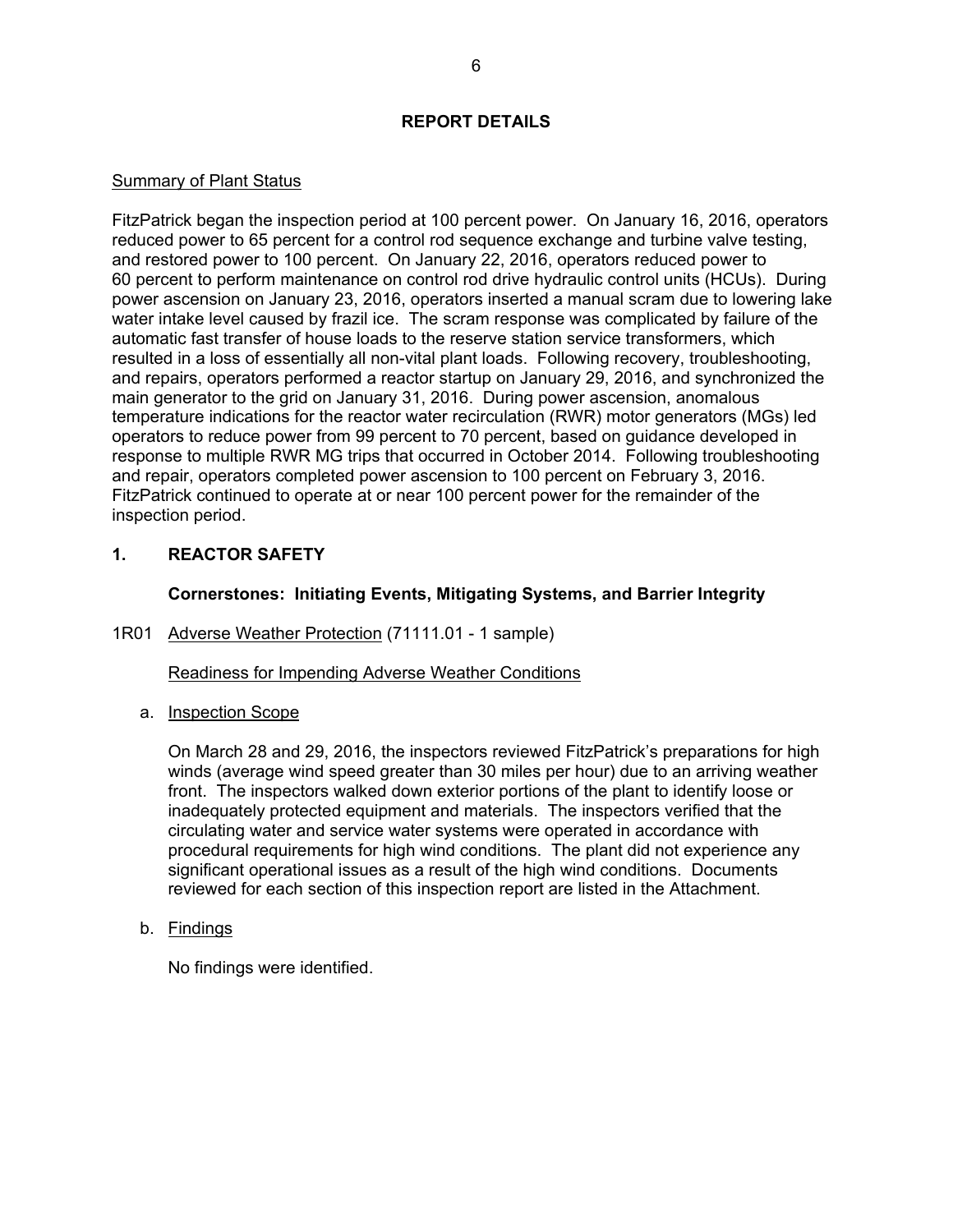#### 1R04 Equipment Alignment

.1 Partial System Walkdown (71111.04 - 4 samples)

#### a. Inspection Scope

The inspectors performed partial walkdowns of the following systems:

- 'A' containment atmosphere dilution (CAD) system during maintenance on the 'B' CAD system on February 18, 2016
- 'B' RHR system during maintenance on the 'A' RHR system on February 23, 2016
- 'B' and 'D' emergency diesel generators (EDGs) during maintenance on the 'A' RHR system on February 23, 2016
- $\bullet$  'A' and 'C' EDGs during maintenance on 115 kilovolt (kV) offsite Line 4 on March 28, 2016

The inspectors selected these systems based on their risk-significance relative to the reactor safety cornerstones at the time they were inspected. The inspectors reviewed applicable operating procedures, system diagrams, the Updated Final Safety Analysis Report (UFSAR), TSs, CRs, and the impact of ongoing work activities on redundant trains of equipment in order to identify conditions that could have impacted system performance of their intended safety functions. The inspectors performed field walkdowns of accessible portions of the systems to verify system components and support equipment were aligned correctly and were operable. The inspectors examined the material condition of the components and observed operating parameters of equipment to verify that there were no deficiencies. The inspectors also reviewed whether Entergy staff had properly identified equipment issues and entered them into the CAP for resolution with the appropriate significance characterization.

b. Findings

No findings were identified.

- .2 Full System Walkdown (71111.04S 1 sample)
	- a. Inspection Scope

On March 7–10, 2016, the inspectors performed a complete system walkdown of accessible portions of the 'B' core spray system to verify the existing equipment lineup was correct. The inspectors reviewed operating procedures, drawings, equipment line-up check-off lists, and the UFSAR to verify the system was aligned to perform its required safety functions. The inspectors also reviewed electrical power availability, component lubrication and equipment cooling, hanger and support functionality, and operability of support systems. The inspectors performed field walkdowns of accessible portions of the system to verify system components and support equipment were aligned correctly and operable. The inspectors examined the material condition of the components and observed operating parameters of equipment to verify that there were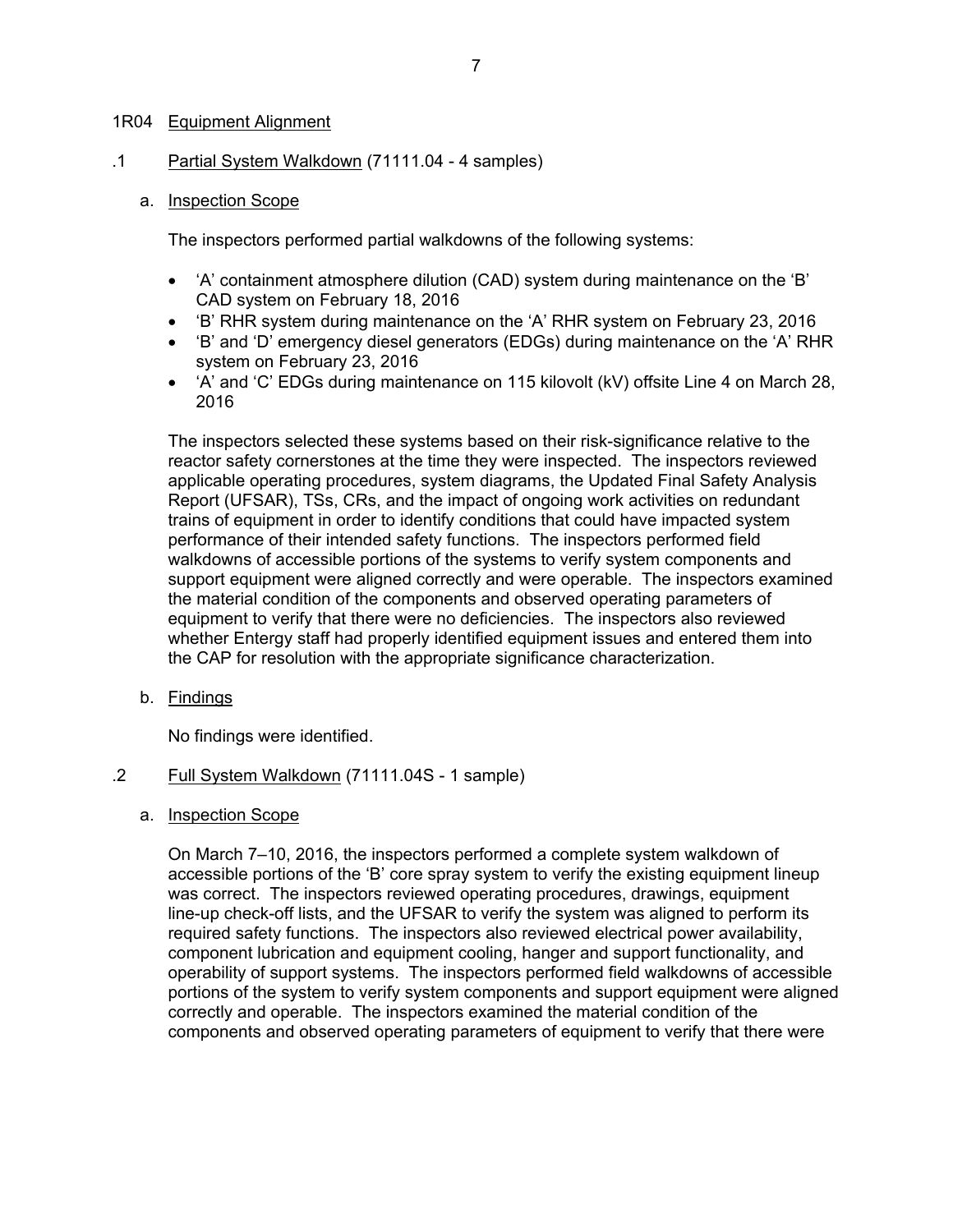no deficiencies. Additionally, the inspectors reviewed a sample of related CRs and work orders (WOs) to ensure Entergy personnel appropriately evaluated and resolved any deficiencies.

b. Findings

No findings were identified.

1R05 Fire Protection

Resident Inspector Quarterly Walkdowns (71111.05Q - 5 samples)

#### a. Inspection Scope

The inspectors conducted tours of the areas listed below to assess the material condition and operational status of fire protection features. The inspectors verified that Entergy controlled combustible materials and ignition sources in accordance with administrative procedures. The inspectors verified that fire protection and suppression equipment was available for use as specified in the area pre-fire plan, and passive fire barriers were maintained in good material condition. The inspectors also verified that station personnel implemented compensatory measures for out of service, degraded, or inoperable fire protection equipment, as applicable, in accordance with procedures.

- Relay room, fire area/zone VII/RR-1, on February 9, 2016
- East cable tunnel, fire area/zone II/CT-2, on February 9, 2016
- Reactor building, 272' elevation, fire area/zone IX/RB-1A, on February 24, 2016
- Reactor building, 300' elevation, fire areas/zones VIII/RB-1C, IX/RB-1A, X/RB-1B, on March 3, 2016
- RWR MG set room, fire area/zone IA/MG-1, on March 15, 2016
- b. Findings

No findings were identified.

1R11 Licensed Operator Requalification Program and Licensed Operator Performance (71111.11Q - 2 samples)

#### .1 Quarterly Review of Licensed Operator Requalification Testing and Training

a. Inspection Scope

The inspectors observed licensed operator simulator training on February 22, 2016, which included loss of a main condensate pump, a half scram due to failure of the 'A' reactor protection system (RPS) MG set, unintended opening of two main steam bypass valves that led to a high pressure reactor scram, failure of the control rods to insert following receipt of the scram signal, and failure of both standby liquid control system pumps. The inspectors evaluated operator performance during the simulated event and verified completion of risk significant operator actions, including the use of abnormal and emergency operating procedures. The inspectors assessed the clarity and effectiveness of communications, implementation of actions in response to alarms and degrading plant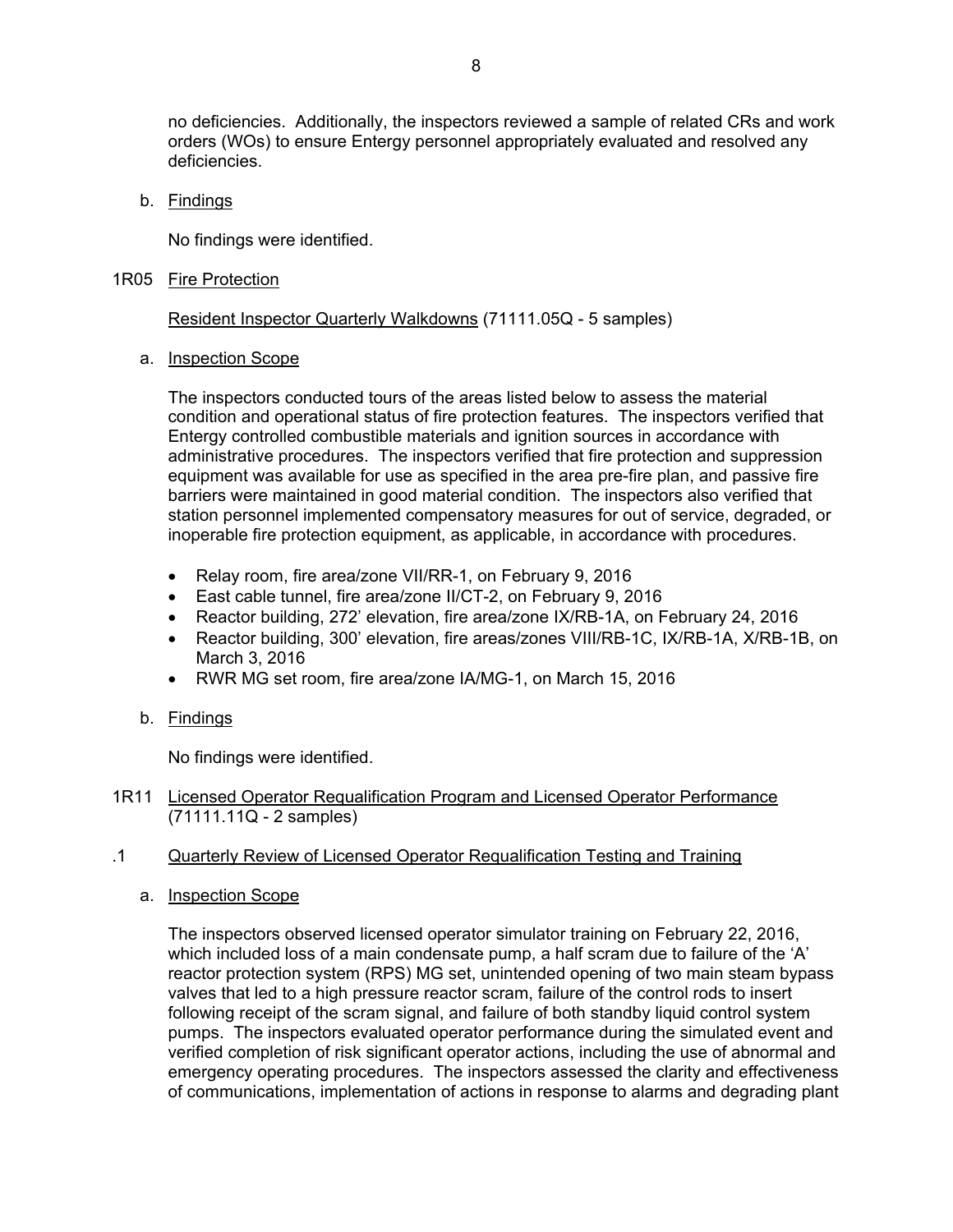conditions, and the oversight and direction provided by the control room supervisor. Additionally, the inspectors assessed the ability of the training staff to identify and document crew performance problems.

b. Findings

No findings were identified.

## .2 Quarterly Review of Licensed Operator Performance in the Main Control Room

a. Inspection Scope

On January 22, 2016, operators performed a power reduction to approximately 60 percent to facilitate maintenance on 32 HCUs. The inspectors observed the power decrease, including reactivity manipulations using control rods and the RWR system. The inspectors also observed the beginning of shift crew brief following turnover between the night and day shift operators. The inspectors observed crew performance to verify that procedure use, crew communications, and coordination of activities between work groups met established expectations and standards.

b. Findings

No findings were identified.

- 1R12 Maintenance Effectiveness (71111.12Q 2 samples)
	- a. Inspection Scope

The inspectors reviewed the samples listed below to assess the effectiveness of maintenance activities on structure, system, or component (SSC) performance and reliability. The inspectors reviewed system health reports, CAP documents, and maintenance rule basis documents to ensure that Entergy staff was identifying and properly evaluating performance problems within the scope of the maintenance rule. For each sample selected, the inspectors verified that the SSC was properly scoped into the maintenance rule in accordance with 10 CFR 50.65 and verified that the (a)(2) performance criteria established by Entergy staff was reasonable. For SSCs classified as (a)(1), the inspectors assessed the adequacy of goals and corrective actions to return these SSCs to (a)(2). Additionally, the inspectors ensured that Entergy staff was Identifying and addressing common cause failures that occurred within and across maintenance rule system boundaries.

- Reactor building closed loop cooling
- Reactor building ventilation
- b. Findings

No findings were identified.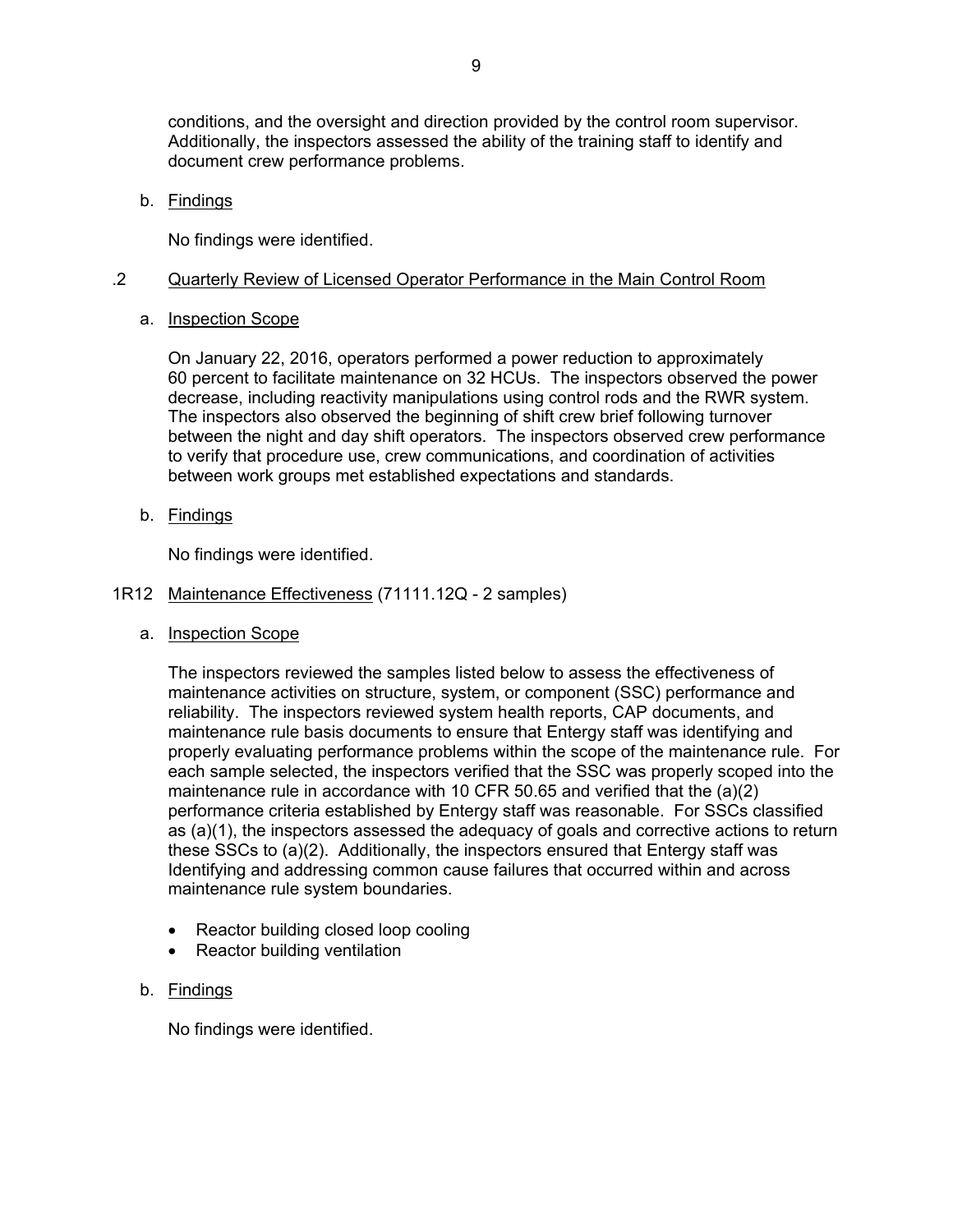#### 1R13 Maintenance Risk Assessments and Emergent Work Control (71111.13 - 5 samples)

#### a. Inspection Scope

The inspectors reviewed maintenance activities to verify that the appropriate risk assessments were performed prior to removing equipment for work. The inspectors reviewed whether risk assessments were performed as required by 10 CFR 50.65(a)(4), and were accurate and complete. When emergent work was performed, the inspectors reviewed whether plant risk was promptly reassessed and managed. The inspectors also walked down selected areas of the plant which became more risk significant because of the maintenance activities to ensure they were appropriately controlled to maintain the expected risk condition. The reviews focused on the following activities:

- Planned maintenance on the HPCI system the week of February 8, 2016
- Planned maintenance on six control rod drive system HCUs and emergent maintenance on a pressure control valve in the 'B' CAD system the week of February 15, 2016
- Planned maintenance on the 'A' RHR system, the 'A' spent fuel pool cooling pump, and six HCUs the week of February 22, 2016
- Calibration of the local power range monitor system using the traversing in-core probe system, 'A' standby liquid control system quarterly surveillance test, torus-to-drywell vacuum breaker surveillance test, and maintenance on 'B' CAD system the week of March 14, 2016
- Planned maintenance outage on 115 kV Line 4 with emergent high winds, followed by a planned maintenance outage on 345 kV Line 1, and RCIC system quarterly surveillance test the week of March 28, 2016
- b. Findings

No findings were identified.

- 1R15 Operability Determinations and Functionality Assessments (71111.15 6 samples)
	- a. Inspection Scope

The inspectors reviewed operability determinations for the following degraded or nonconforming conditions:

- CR-JAF-2016-00244 concerning the failure of house loads to fast transfer to the reserve station service transformers following the scram of January 23, 2016; specifically, the PMT that had been done to verify, prior to startup, the fast transfer feature would function properly given that actual testing of the feature was impractical on January 30, 2016
- CR-JAF-2016-00493 concerning the ability to monitor gross activity with both offgas radiation monitors inoperable on February 3, 2016
- CR-JAF-2016-00590 concerning the effect on HPCI system operability of a disagreement between an electrical schematic of the control circuitry for the HPCI pump discharge to the reactor outboard isolation valve, 23MOV-20, which shows a mechanical interlock between the opening and closing relays and the actual configuration which has no such interlock on February 12, 2016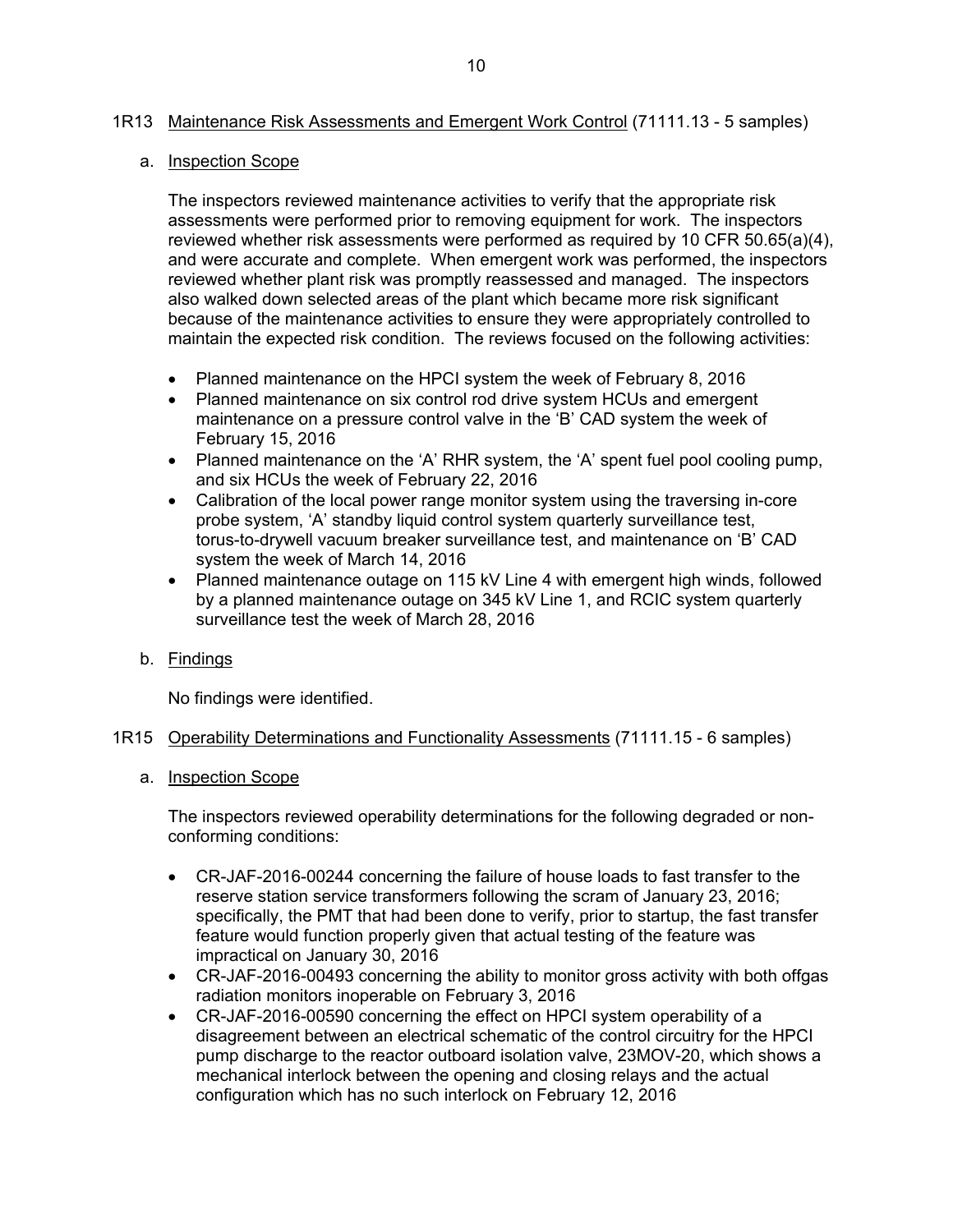- CR-JAF-2016-00697 concerning the operability of the 'B' CAD system following the failure of the 'B' ambient vaporizer nitrogen inlet valve to meet its inservice testing opening stroke time during surveillance testing on February 19, 2016
- CR-JAF-2016-01005 concerning an electrical burn mark found on 'A' low pressure coolant injection power supply armored output cable and its possible implications to operability of the inverter or the overall power supply on March 15, 2016
- CR-JAF-2016-01057 concerning decreasing trends in 'E' S/RV first and second stage temperatures and their possible impacts to operability of the valve's safety and relief functions on March 22, 2016

The inspectors selected these issues based on the risk significance of the associated components and systems. The inspectors evaluated the technical adequacy of the operability determinations to assess whether TS operability was properly justified and the subject component or system remained available such that no unrecognized increase in risk occurred. The inspectors compared the operability and design criteria in the appropriate sections of the TSs and UFSAR to Entergy staff's evaluations to determine whether the components or systems were operable. Where compensatory measures were required to maintain operability, the inspectors determined whether the measures in place would function as intended and were properly controlled by Entergy staff. The inspectors determined, where appropriate, compliance with bounding limitations associated with the evaluations.

b. Findings

No findings were identified.

1R18 Plant Modifications (71111.18 - 1 sample)

Temporary Modification

a. Inspection Scope

The inspectors reviewed a procedurally controlled temporary modification to install and then remove clamps on the drywell instrument nitrogen normal pressure control valve (27PCV-120) isolation valves 27AOV-129A and B. The clamps were installed to facilitate preventive maintenance (PM) on 27PCV-120. The temporary modification was controlled by OP-37, "Containment Atmosphere Dilution System," Attachment 6, "Procedural Temp Mod Control Form for Clamp Installation/Removal for 27AOV-129A/B." The inspectors conducted a field walkdown of the modification to verify proper installation. The inspectors reviewed the temporary modification to verify it did not degrade the design basis, licensing basis, or performance capabilities of the CAD system.

b. Findings

No findings were identified.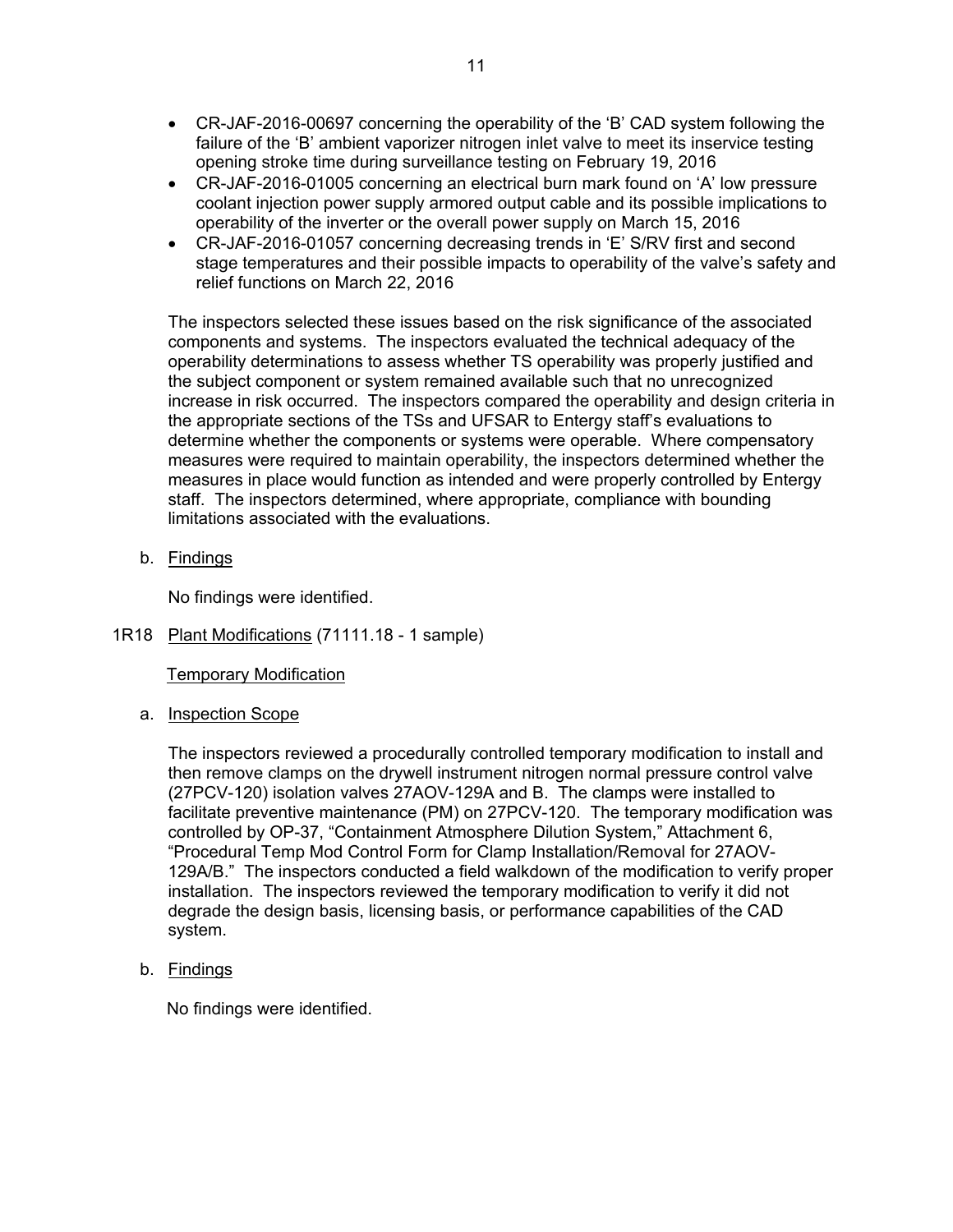#### 1R19 Post-Maintenance Testing (71111.19 - 6 samples)

#### a. Inspection Scope

The inspectors reviewed the PMTs for the maintenance activities listed below to verify that procedures and test activities ensured system operability and functional capability. The inspectors reviewed the test procedure to verify that the procedure adequately tested the safety functions that may have been affected by the maintenance activity, that the acceptance criteria in the procedure was consistent with the information in the applicable licensing basis and/or design basis documents, and that the procedure had been properly reviewed and approved. The inspectors also witnessed the test or reviewed test data to verify that the test results adequately demonstrated restoration of the affected safety functions.

- WO 52386816 to perform PM on reactor building ventilation below refuel floor exhaust fan 66FN-12B breaker on January 15, 2016
- WO 52467267 and WO 52552759 to perform PM on HPCI valves 23HOV-1 (turbine stop valve) and 23HPI-61 (booster pump suction check valve from torus) on February 12, 2016
- WO 51193117 to perform PM on instrument nitrogen normal pressure control valve 27PCV-120 on February 18, 2016
- WO 00426173 to replace the coil on crescent area unit cooler 66UC-22D on February 28, 2016
- WO 00432095 to replace CAD ambient vaporizer 'B' inlet valve solenoid valve 27SOV-126B on March 15, 2016
- WO 00441200 to replace the S/RV electric lift system Division 1 125 volts direct current (VDC) in/24 VDC out instrument power supply 02P/S-1 on March 28, 2016
- b. Findings

No findings were identified.

#### 1R20 Refueling and Other Outage Activities (71111.20 - 1 sample)

a. Inspection Scope

The inspectors monitored the station's work schedule and outage risk management for the forced outage that occurred on January 24 through January 31, 2016. The inspectors reviewed FitzPatrick staff's development and implementation of outage plans and schedules to verify that risk, industry experience, previous site-specific problems, and defense-in-depth were considered. During the outage, the inspectors observed portions of the shutdown and cooldown processes and monitored controls associated with the following activities:

- Configuration management, including maintenance of defense-in-depth, to maintain the key safety functions and compliance with the applicable TSs when taking equipment out of service
- Implementation of clearance activities and confirmation that equipment was appropriately configured to safely support the associated work or testing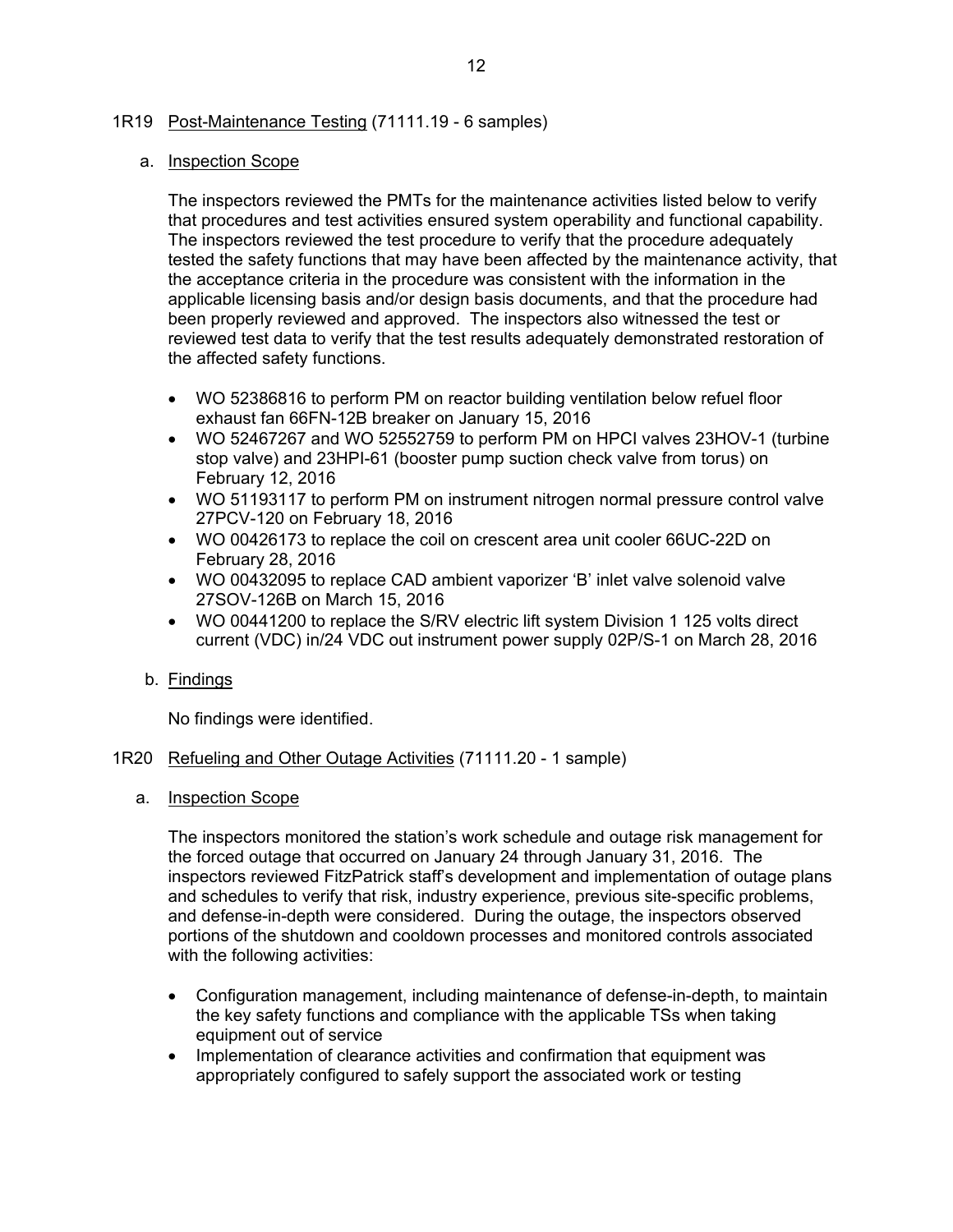- Configuration of reactor coolant pressure, level, and temperature instruments to provide accurate indication
- Status and configuration of electrical systems and switchyard activities to ensure that TSs were met
- Monitoring of decay heat removal operations
- Activities that impacted the ability of the operators to operate the spent fuel pool cooling system
- Reactor water inventory controls, including flow paths, configurations, and alternative means for inventory additions
- Activities that could affect reactivity
- Maintenance of secondary containment as required by TSs
- Tracking of startup prerequisites, walkdown of the drywell to verify that debris had not been left which could block the emergency core cooling system suction strainers, and startup and power ascension
- Identification and resolution of problems related to outage activities
- b. Findings

No findings were identified.

- 1R22 Surveillance Testing (71111.22 6 samples)
	- a. Inspection Scope

The inspectors observed performance of surveillance tests and/or reviewed test data of selected risk-significant SSCs to assess whether test results satisfied TSs, the UFSAR, and station procedure requirements. The inspectors verified that test acceptance criteria were clear, tests demonstrated operational readiness and were consistent with design documentation, test instrumentation had current calibrations and the range and accuracy for the application, tests were performed as written, and applicable test prerequisites were satisfied. Upon test completion, the inspectors considered whether the test results supported that equipment was capable of performing the required safety functions. The inspectors reviewed the following surveillance tests:

- ISP-16, "Drywell Floor Drain Sump Flow Loop Functional Test/Calibration\*," on February 2, 2016
- ST-9AB, "EDG System B Fuel Oil Monthly Test," on March 7, 2016
- ST-9BB, "EDG B and D Full Load Test and Emergency Service Water Pump Operability Test," on March 7, 2016
- ST-6HA, "Standby Liquid Control A Side Quarterly Operability Test (IST)," on March 15, 2016
- ISP-100C-RPS, "RPS Instrument Functional Test/Calibration Analog Transmitter Trip System\*\*," on March 24, 2016
- ISP-8A, "Above Core Plate to Core Spray Line at Reactor Pressure Vessel Differential Pressure Instrument Functional Test/Calibration," on March 29, 2016

## b. Findings

No findings were identified.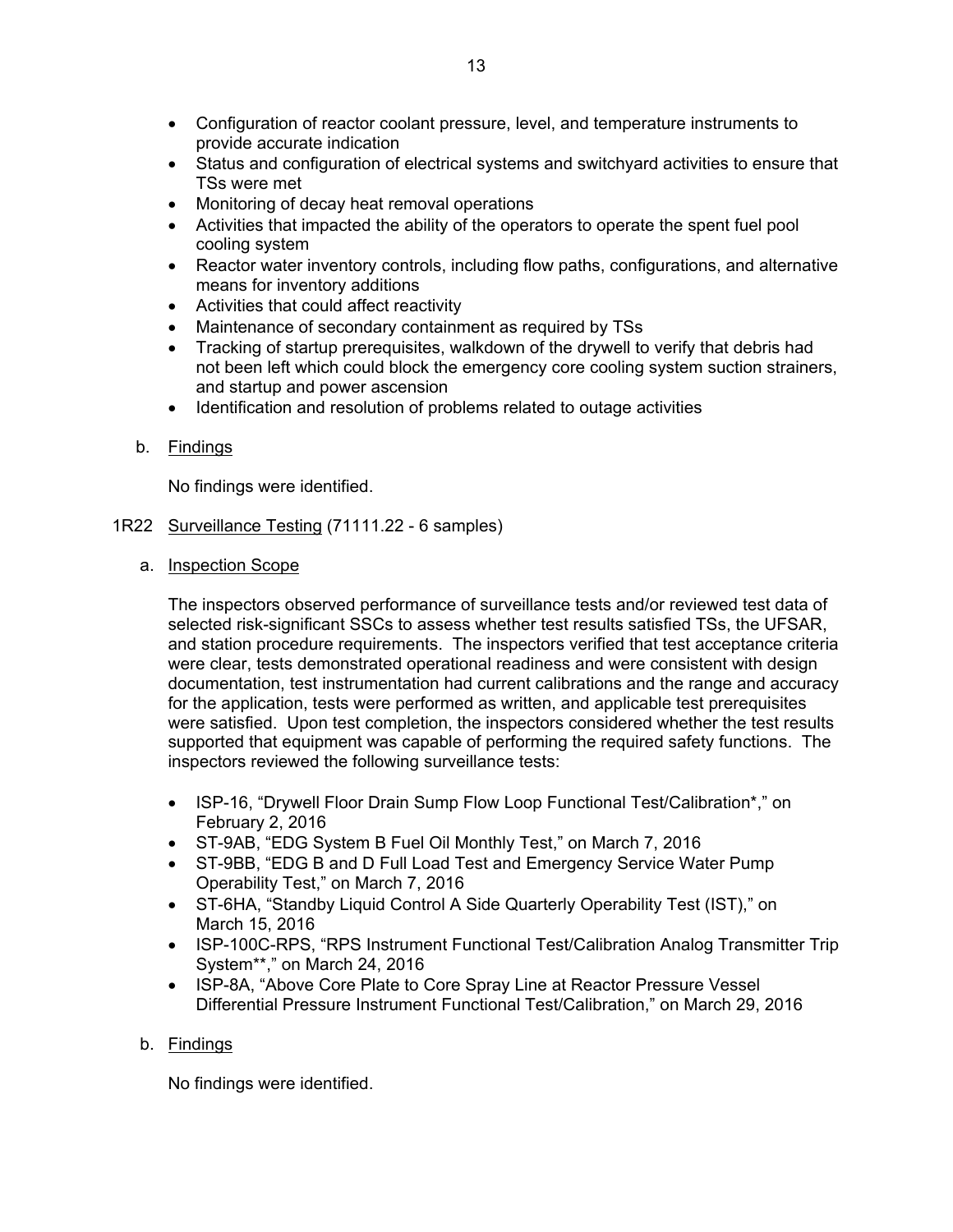## **Cornerstone: Emergency Preparedness**

## 1EP6 Drill Evaluation (71114.06 - 2 samples)

#### .1 Emergency Preparedness Drill Observation

a. Inspection Scope

The inspectors evaluated the conduct of a routine FitzPatrick emergency drill on March 17, 2016, to identify any weaknesses and deficiencies in the classification, notification, and protective action recommendation development activities. The inspectors observed emergency response operations in the simulator and technical support center to determine whether the event classification, notifications, and protective action recommendations were performed in accordance with procedures. The inspectors also attended the technical support center drill critique to compare inspector observations with those identified by FitzPatrick staff in order to verify whether the FitzPatrick staff was properly identifying weaknesses and entering them into the CAP.

b. Findings

No findings were identified.

#### .2 Training Observations

a. Inspection Scope

The inspectors observed a simulator training evolution for licensed operators on February 22, 2016, which required emergency plan implementation by an operations crew. Entergy staff planned for this evolution to be evaluated and included in performance indicator (PI) data regarding drill and exercise performance. The inspectors observed event classification and notification activities performed by the crew. The inspectors also attended the post-evolution critique for the scenario. The focus of the inspectors' activities was to note any weaknesses and deficiencies in the crew's performance and ensure that Entergy evaluators noted the same issues and entered them into the CAP.

b. Findings

No findings were identified.

## **4. OTHER ACTIVITIES**

- 4OA1 Performance Indicator Verification (71151 2 samples)
- .1 Unplanned Power Changes
	- a. Inspection Scope

The inspectors reviewed FitzPatrick staff's submittals for the following Initiating Events cornerstone PI for the period of January 1, 2015, through December 31, 2015.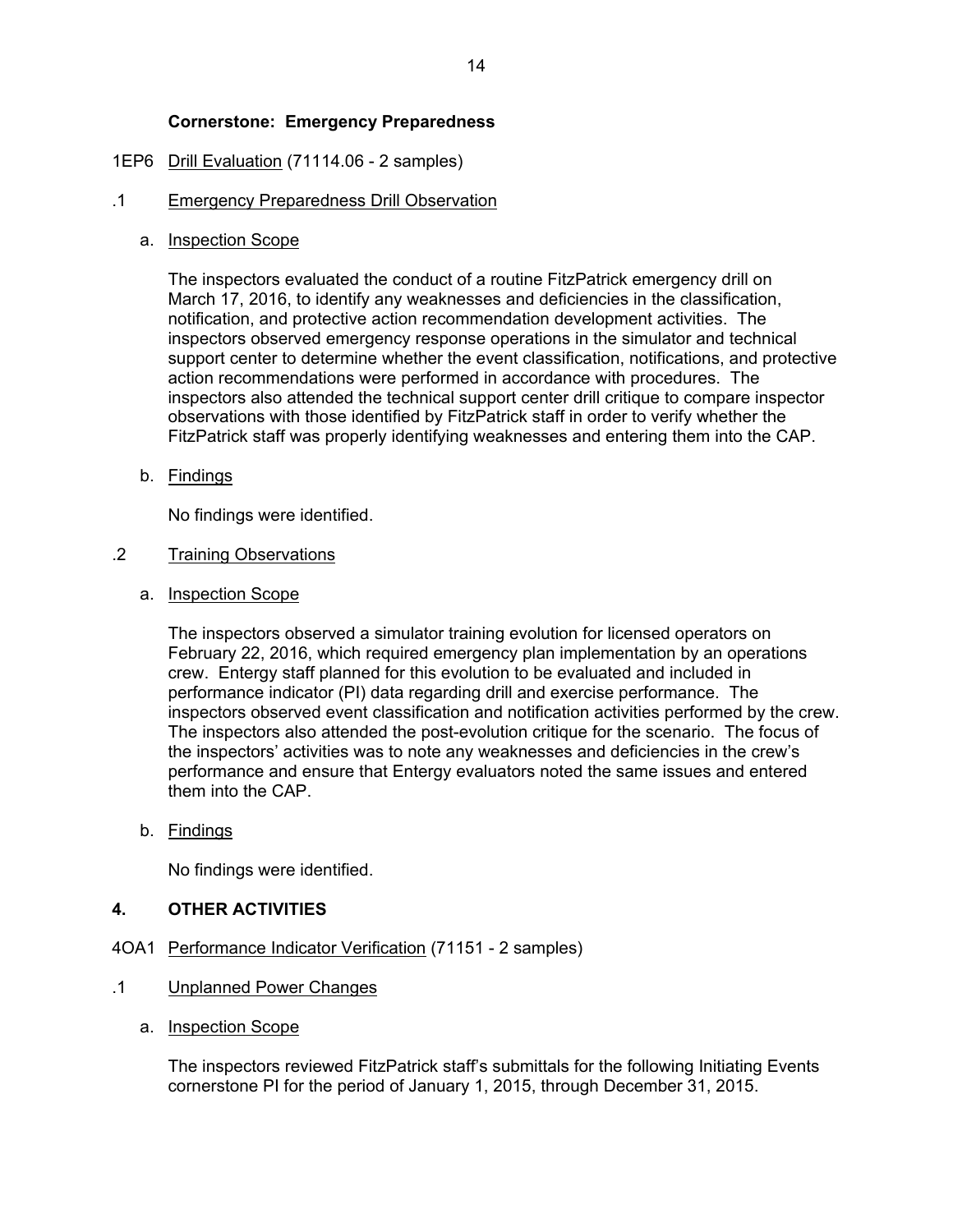Unplanned Power Changes

To determine the accuracy of the PI data reported during that period, the inspectors used definitions and guidance contained in Nuclear Energy Institute (NEI) Document 99-02, "Regulatory Assessment Performance Indicator Guideline," Revision 7. The inspectors reviewed FitzPatrick's operator narrative logs, CRs, and NRC integrated inspection reports to validate the accuracy of the submittals.

## b. Findings

No findings were identified.

## .2 Safety System Functional Failures

a. Inspection Scope

The inspectors sampled FitzPatrick staff's submittals for the safety system functional failures PI for the period of January 1, 2015, through December 31, 2015. To determine the accuracy of the PI data reported during that period, inspectors used definitions and guidance contained in NEI Document 99-02 and NUREG-1022, "Event Reporting Guidelines 10 CFR 50.72 and 10 CFR 50.73." The inspectors reviewed FitzPatrick's licensee event reports (LERs) and NRC integrated inspection reports to validate the accuracy of the submittals.

b. Findings

No findings were identified.

- 4OA2 Problem Identification and Resolution (71152 1 sample)
- .1 Routine Review of Problem Identification and Resolution Activities
	- a. Inspection Scope

As required by Inspection Procedure 71152, "Problem Identification and Resolution," the inspectors routinely reviewed issues during baseline inspection activities and plant status reviews to verify that Entergy staff entered issues into the CAP at an appropriate threshold, gave adequate attention to timely corrective actions, and identified and addressed adverse trends. In order to assist with the identification of repetitive equipment failures and specific human performance issues for follow-up, the inspectors performed a daily screening of items entered into the CAP and periodically attended CR screening meetings.

b. Findings

No findings were identified.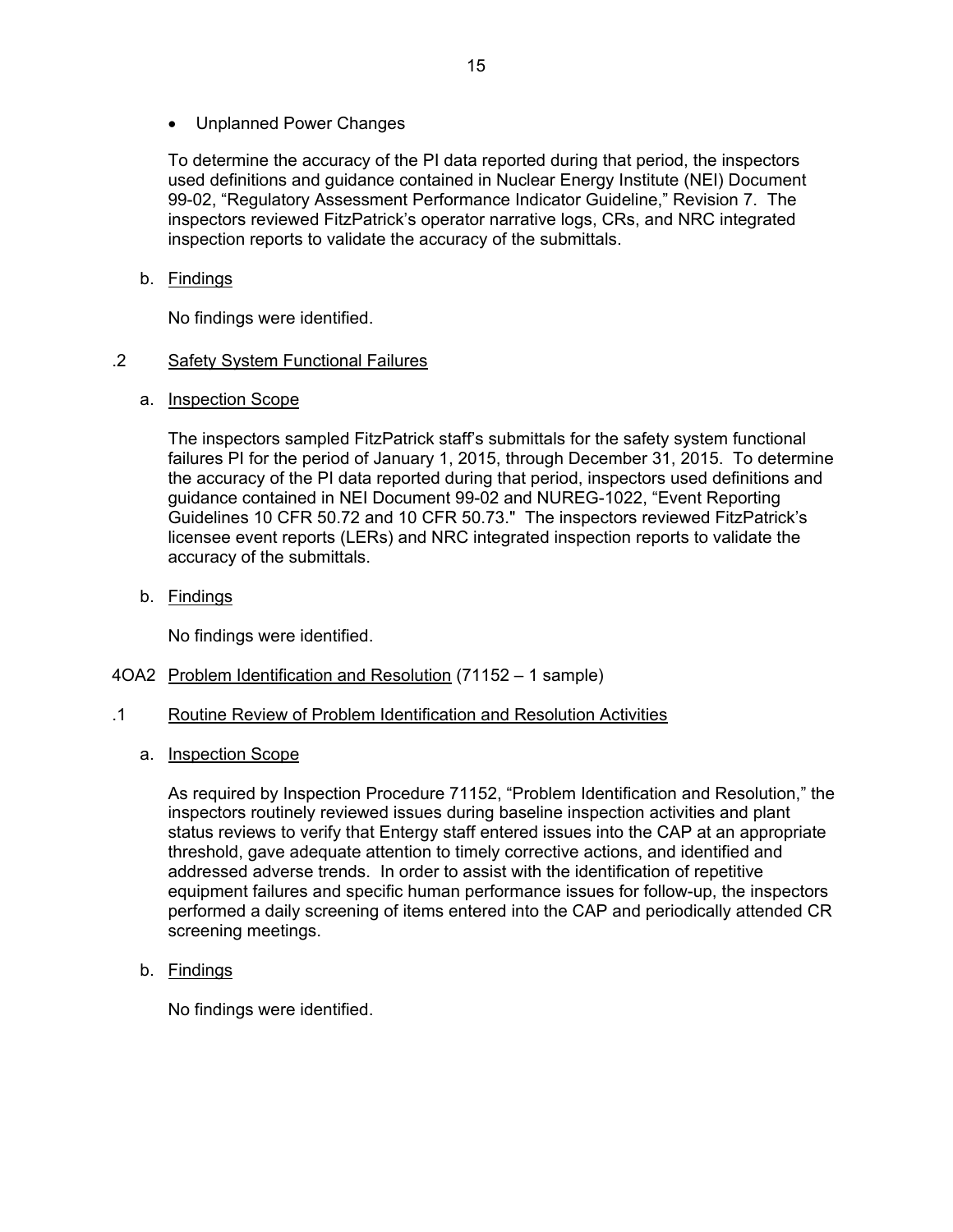## .2 Annual Sample: Torus-to-Drywell Differential Pressure Concerns

#### a. Inspection Scope

The inspectors performed an in-depth review of Entergy's evaluations and corrective actions associated with maintaining torus-to-drywell d/p. Specifically, following the refueling outage (RF21) in October 2014, operators initiated CR-JAF-2014-06207 for a concern regarding challenges to maintaining drywell to torus d/p compared to pre-outage. Operators noted that they had to perform drywell nitrogen additions and torus venting activities more frequently than normal (approximately four times more often). This increased frequency resulted in a burden on operators, as well as requiring increased run-time on SBGTS equipment, and increased cycling of large primary containment isolation valves to support the make-up and venting activities.

The inspectors assessed Entergy's problem identification threshold, cause analyses, extent-of-condition reviews, operator actions, and the prioritization and timeliness of corrective actions to evaluate whether Entergy was appropriately identifying, characterizing, and correcting problems associated with these issues and whether the planned and/or completed corrective actions were appropriate. The inspectors compared the actions taken to the requirements of Entergy's operating and alarm response procedures; Entergy's CAP; 10 CFR 50, Appendix B; FitzPatrick's TSs; and the Maintenance Rule. The inspectors interviewed operations and engineering personnel to gain an understanding of potential operational challenges, planned and completed corrective actions, and torus-to-drywell vacuum breaker performance. In addition, the inspectors performed several walkdowns of accessible portions of the torus-to-drywell vacuum breakers, including associated control room and relay room instrumentation and alarm panels, to independently assess the material condition, operating environment, operator awareness and response, and configuration control.

#### b. Findings and Observations

No findings were identified.

Entergy troubleshooting performed via a failure modes analysis determined that the most likely cause of the leakage from the drywell to the torus was through one or more of the five torus-to-drywell vacuum breakers (27VB-1 through 27VB-5). In an attempt to limit this potential leakage path by re-seating the vacuum breaker disc in its seat, operators performed the torus-to-drywell vacuum breaker quarterly surveillance test (ST-15J) with limited success (the frequency of make-up and vent instances decreased but was still more frequent than prior to RF21). In addition, Entergy implemented a onetime change to procedure ST-15J to place additional torque in the closing direction on the vacuum breaker valves; however, this too proved unsuccessful in correcting the condition.

In November 2014, Entergy used their operational decision-making issue (ODMI) process to develop and implement an ODMI plan to monitor and manage the adverse condition (torus-to-drywell d/p) while awaiting an opportunity to perform vacuum breaker inspections and repairs, as needed. Entergy's associated ODMI plan included: (1) documenting each drywell nitrogen make-up and torus vent activity in the narrative logs, (2) monitoring SBGTS run hours to ensure margin to charcoal replacement requirements, (3) calculating the drywell to torus leak rate daily and documenting in the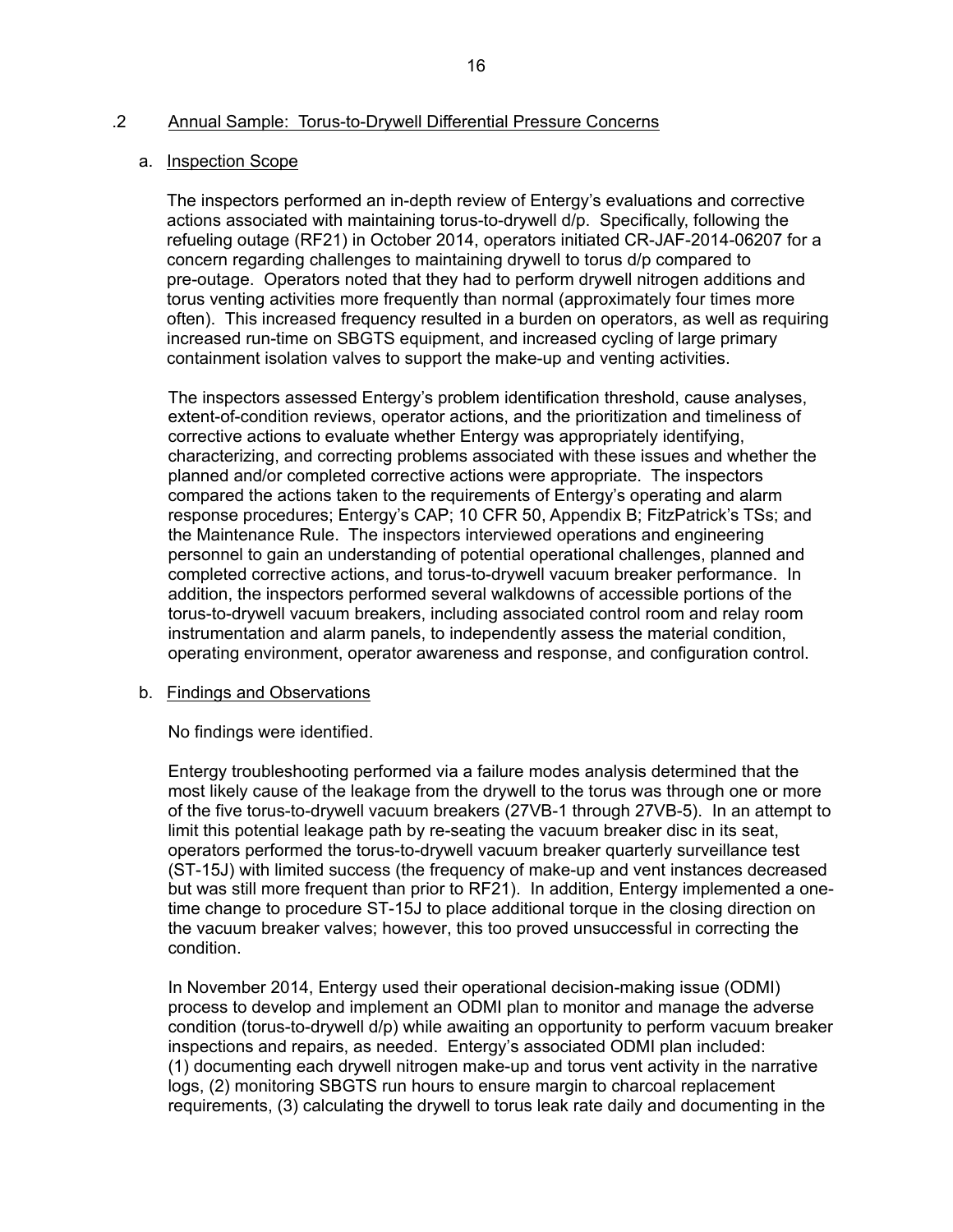narrative logs, (4) trending the make-up frequency and nitrogen usage, and (5) monitoring nitrogen tank inventory. The inspectors noted that Entergy established appropriate and conservative ODMI trigger points and actions commensurate with nuclear safety. Entergy developed and planned detailed WOs (00397546, 00397751, 00397752, 00397753, and 00397754) for the inspection and repair, as needed, for all five torus-to-drywell vacuum breakers and scheduled the work for the next outage of sufficient duration.

During a meeting to discuss the path forward to repair the vacuum breaker valves, engineering identified that no PM tasks existed to periodically replace the soft seats or elastomers on the valves. On December 9, 2014, engineering initiated corrective action CR-JAF-2014-07095 to address this potential gap. In response, engineering developed a periodic PM to open, inspect, repair, and/or replace the vacuum breaker valve internals and submitted it to the PM coordinator for implementation (AR 214419). Entergy initiated a CAP action item to track implementation of the PM (CR-JAF-2014-07095 CA 3).

Based on a review of the vacuum breaker vendor manual and related internal and external operating experience, the inspectors determined that Entergy's actions prior to October 2014 were reasonable and the absence of a periodic PM to perform internal inspection and repair of the torus-to-drywell vacuum breakers did not represent an Entergy performance deficiency. The inspectors concluded that, following identification of the concern, Entergy had taken timely and appropriate actions in accordance with Entergy's procedures and CAP, TSs, the NRC Maintenance Rule, and 10 CFR 50, Appendix B. The inspectors determined that Entergy's associated evaluations were sufficiently thorough and based on the best available information, sound judgment, and relevant operating experience. Entergy's assigned corrective actions were aligned with the identified causal factors, adequately tracked, appropriately documented, and completed as scheduled. Based on a review of operations' narrative logs and alarm response procedures, the inspectors determined that operators took prompt and appropriate actions in response to the torus-to-drywell d/p concerns. Based on the documents reviewed, control room and plant walkdowns, and discussions with engineering and operations personnel, the inspectors noted that the drywell make-up and torus venting returned to pre-RF21 frequency and that Entergy personnel identified problems and entered them into the CAP at a low threshold. The inspectors did not identify any issues or concerns that had not been appropriately entered into the CAP for evaluation and resolution. In response to several questions and minor equipment deficiencies identified by the inspectors during plant walkdowns, Entergy personnel promptly initiated CRs and/or took immediate action to address the issues.

#### 4OA3 Follow-Up of Events and Notices of Enforcement Discretion (71153 - 6 samples)

#### .1 Complicated Reactor Scram Due to Circulating Water System Icing (1 sample)

#### a. Inspection Scope

On January 22, 2016, operators reduced power to 60 percent to perform maintenance on control rod drive HCUs. During subsequent power ascension on the night of January 23, 2016, with reactor power at 89 percent, operators received an alarm for low screenwell intake level at 242 feet; normal lake level was about 244 feet. Based on lake and outside environmental conditions, this was considered likely to be due to frazil ice.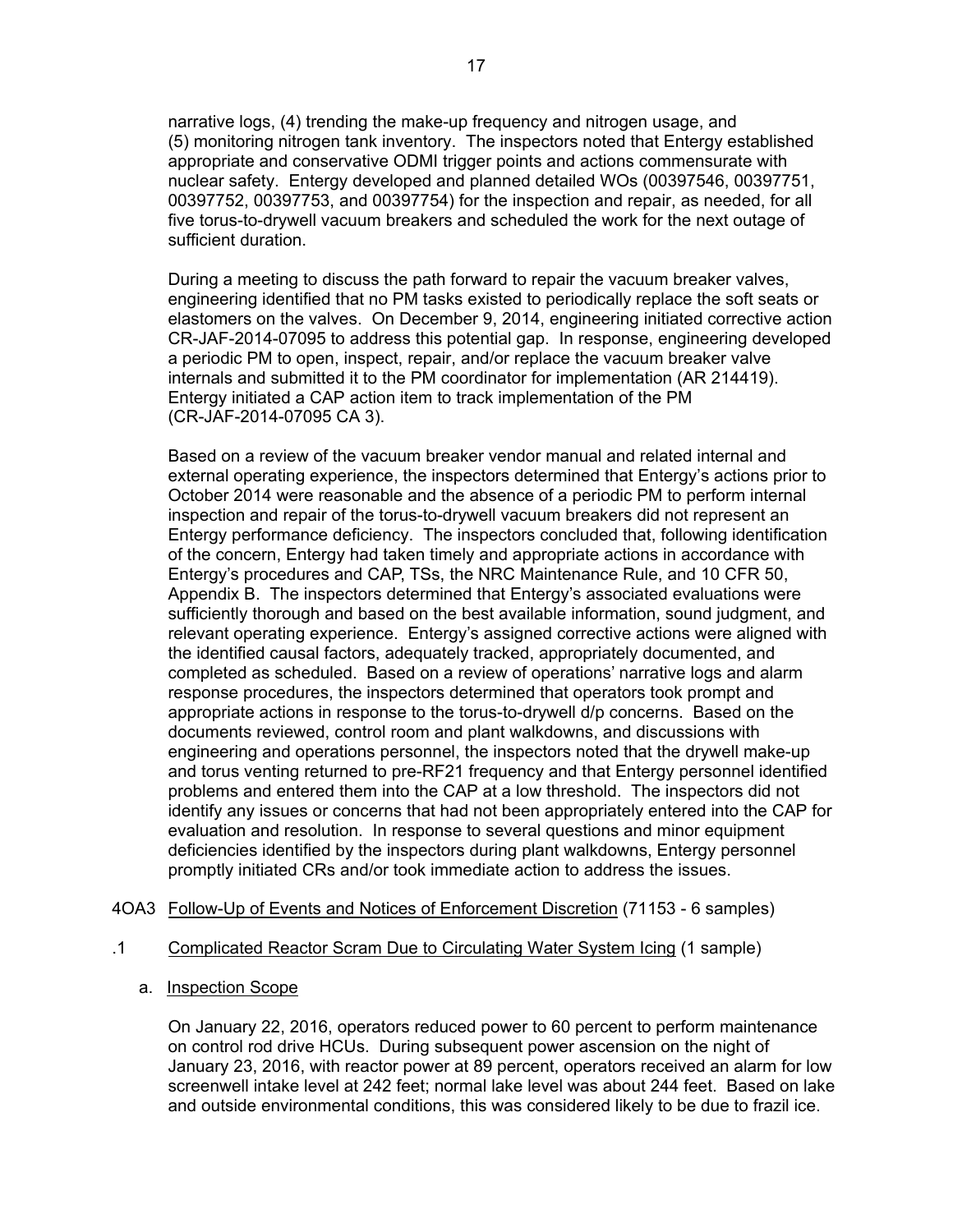Operators entered AOP-56, "High Traveling Screen or Trash Rack Differential Level," and began reducing power. When power was less than 75 percent, operators secured one of the three circulating water pumps (lower water velocity tends to slow the formation of frazil ice). Intake level increased slightly, but then resumed its lowering trend. Operators continued to reduce power, but when intake level reached the AOP-56 override point of less than 240 feet at 10:40 p.m., operators inserted a manual scram.

Following the reactor scram and turbine trip, the expected automatic "fast" transfer of station electrical loads (a seamless transfer of power such that no operating equipment is lost) from the main generator through the normal station service transformer, to offsite power through the two reserve station service transformers, did not occur. Within three seconds, the backup automatic "residual" transfer did occur, but with the resultant loss of all previously operating non-vital equipment. Operators shut the main steam isolation valves due to the loss of all circulating water system pumps. In this mode of operation, the suppression pool, cooled by the RHR system, provides the heat sink for the reactor plant; and HPCI, RCIC, and the S/RVs provide RPV pressure and level control. Operators used these systems to perform a slow plant cooldown while they worked to restore normally operating plant systems to service. RHR shutdown cooling was placed in service at 10:59 p.m. on January 24, 2016.

The inspectors responded to the plant to observe plant parameters, observe and review personnel performance, and evaluate the performance of mitigating systems. The inspectors communicated the plant events to appropriate regional personnel, and compared the event details with criteria contained in IMC 0309, "Reactive Inspection Decision Basis for Reactors," for consideration of potential reactive inspection activities. The inspectors verified that FitzPatrick staff made appropriate emergency classification assessments and properly reported the event in accordance with 10 CFR 50.72 and 50.73. The inspectors reviewed FitzPatrick's follow-up action related to the event to assure that FitzPatrick staff implemented appropriate corrective actions commensurate with their safety significance.

b. Findings

#### A. Unintended HPCI Pump Suction Transfer during Pressure Control Mode Operation

Introduction. The inspectors identified a Green NCV of 10 CFR 50, Appendix B, Criterion V, "Instructions, Procedures, and Drawings," for failure to maintain a condition specified in an emergency operating procedure. Specifically, while operating HPCI in the pressure control mode, operators failed to override automatic transfer of the HPCI pump suction from the CST to the suppression pool prior to the transfer actually occurring. As a result, operators had to revert to using the S/RVs for pressure control, which introduced additional, unnecessary plant challenges.

Description. After the January 23, 2016, scram due to frazil ice and subsequent failure of electrical loads to fast transfer to the reserve station service transformers, operators used HPCI for RPV pressure control in accordance with OP-15, "High Pressure Coolant Injection," Section D.2, "Manual Startup for RPV Pressure Control." This mode of pressure control is preferable to using the S/RVs because it eliminates the possibility of the undesirable pressure/temperature transient that would result were an S/RV to stick open, as well as providing smoother pressure control. Additionally, HPCI exhausts lower enthalpy steam to the suppression pool (due to its having been used to operate the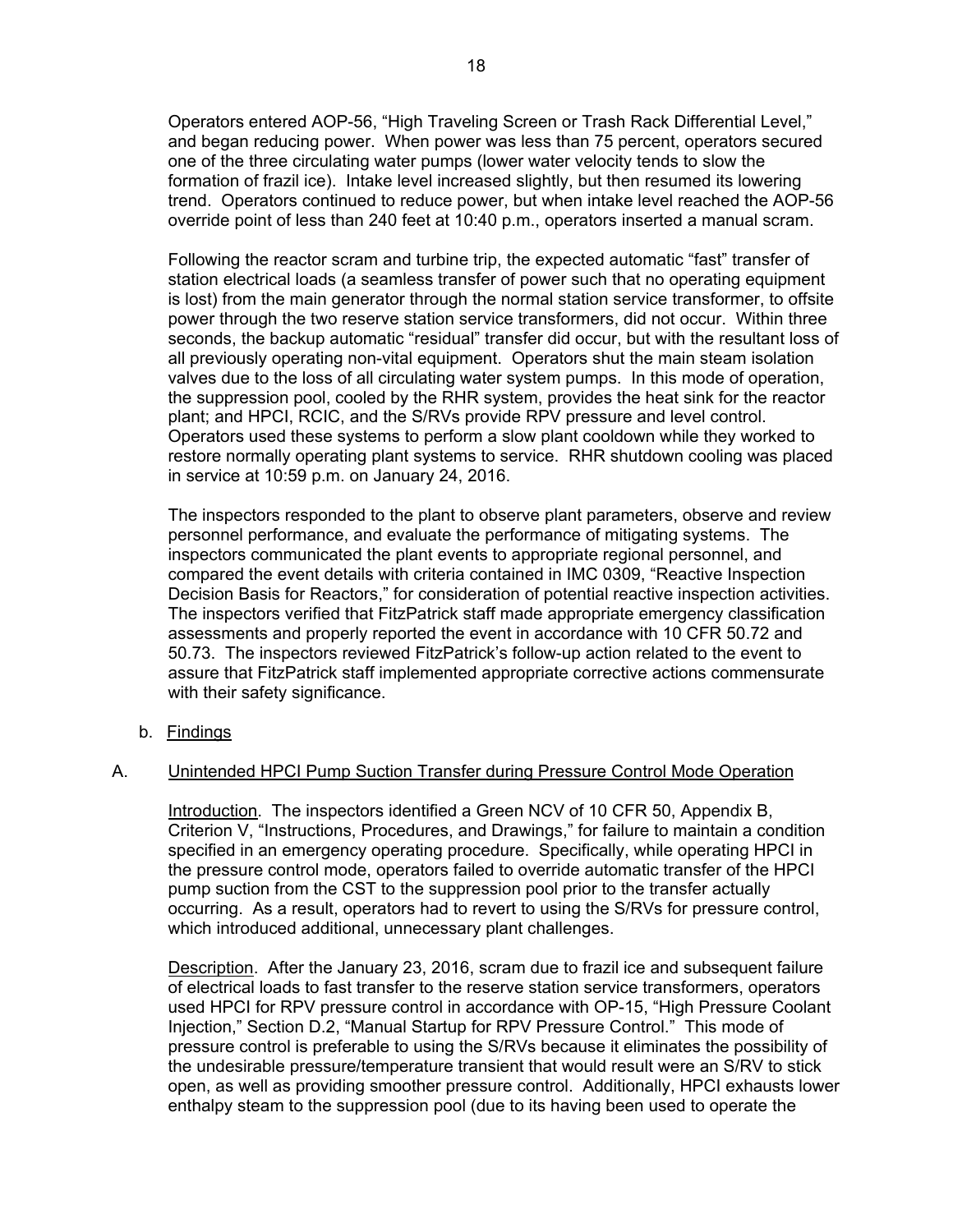turbine) than steam from the S/RVs, thereby conserving thermal margin in the suppression pool.

EOP-2, "RPV Control," directs that, in this mode, the HPCI suction be aligned to the CST, if available. At the time of the event, suppression pool level was gradually increasing due to HPCI and RCIC being in service. On the morning of January 24, 2016, as level approached the point at which the HPCI suction would automatically transfer to the suppression pool, the control room supervisor directed operators to bypass the transfer in accordance with EP-2, "Isolation/ Interlock Overrides," Section 5.13, "HPCI Pump Suction Valves 23MOV-57, 58, and 17: Suction Swap Prevention." However, this action was not completed before the automatic swap occurred. OP-15 states that, if the HPCI pump suction is lined up to the torus, HPCI cannot be used in RPV pressure control mode. This required operators to secure HPCI to realign the suction to the CST. As a result, operators had to revert to using the S/RVs for pressure control until HPCI was again available.

The inspectors discussed this issue with FitzPatrick personnel, who entered the issue into the CAP as CR-JAF-2016-00765.

Analysis. The inspectors determined that the failure to override the HPCI suction swap to the suppression pool in a timely manner, such that HPCI was required to be secured and pressure control maintained using S/RVs, was a performance deficiency that was within FitzPatrick's ability to foresee and correct, and should have been prevented. This finding was more than minor because it was associated with the human performance attribute of the Mitigating Systems cornerstone and affected the cornerstone objective to ensure the availability, reliability, and capability of systems that respond to initiating events to prevent undesirable consequences. Specifically, the operators' failure to timely override automatic transfer of the HPCI suction to the suppression pool resulted in an additional, avoidable post-scram pressure and level transient being placed on the RPV and unnecessarily reduced the thermal capacity of the suppression pool.

In accordance with IMC 0609.04, "Initial Characterization of Findings," and Exhibit 2 of IMC 0609, Appendix A, "The Significance Determination Process (SDP) for Findings At-Power," the inspectors determined that this finding was of very low safety significance (Green) because the performance deficiency was not a design or qualification deficiency, did not involve an actual loss of a safety function of a single train for greater than its TS allowed outage time, and did not screen as potentially risk-significant due to a seismic, flooding, or severe weather initiating event.

This finding had a cross-cutting aspect in the area of Human Performance, Procedure Adherence, because operators did not follow guidance of EOP-2 for the HPCI pump suction to be aligned to the CST by bypassing the HPCI pump suction swap to the suppression pool in a timely manner, such that the swap actually occurred [H.8].

Enforcement. 10 CFR 50, Appendix B, Criterion V, "Instructions, Procedures, and Drawings," states, in part, "Activities affecting quality shall be prescribed by . . . procedures . . . of a type appropriate to the circumstances and shall be accomplished in accordance with these . . . procedures . . ." EOP-2, "RPV Control," specifies that, if HPCI is being used for pressure control, then align the suction to the CST, if available. EP-2, "Isolation/Interlock Overrides," Section 5.13, "HPCI Pump Suction Valves 23 MOV-57, 58, and 17: Suction Swap Prevention," provides directions on how to bypass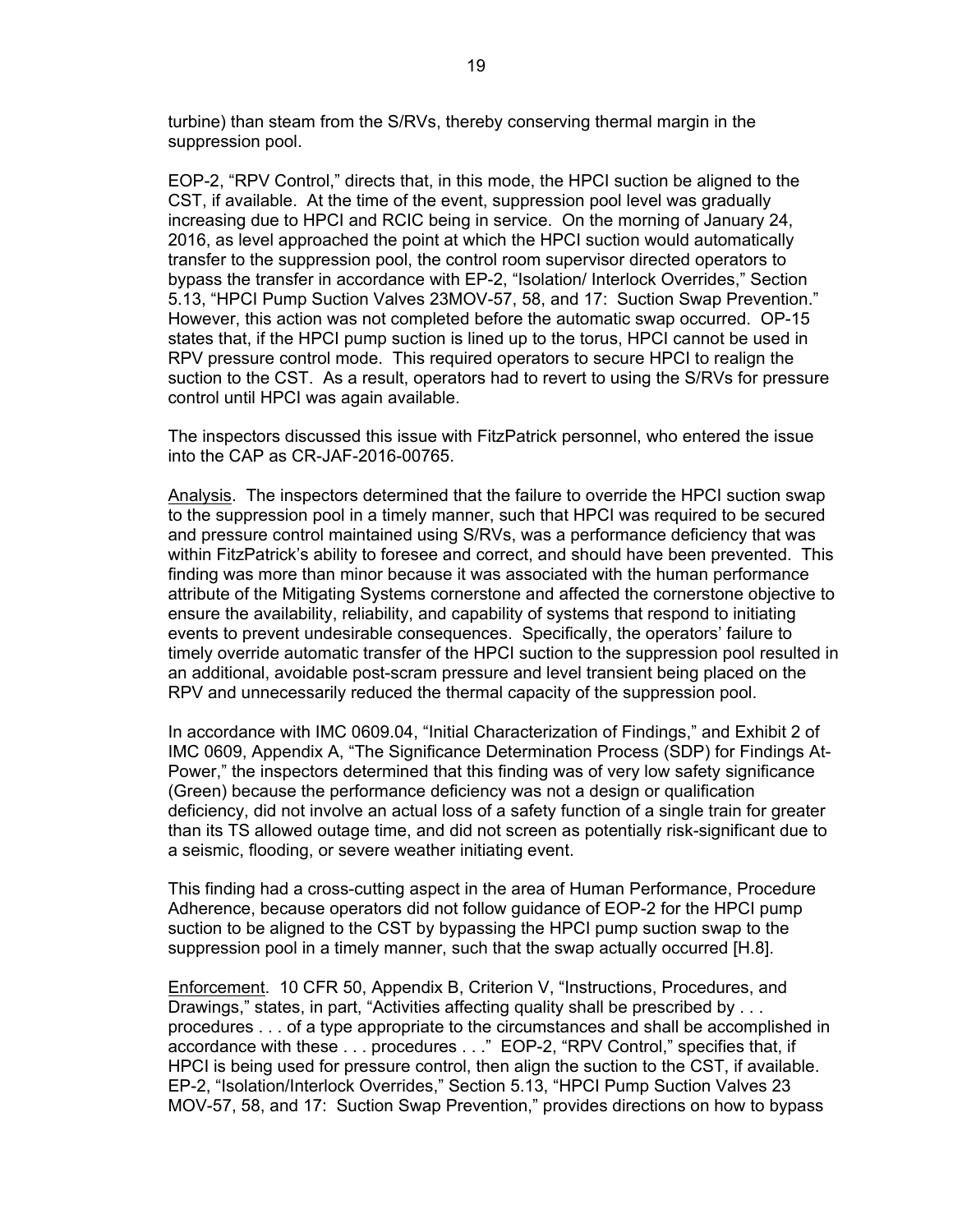the HPCI pump suction automatic transfer from the CST to the suppression pool due to high level in the suppression pool.

Contrary to the above, on January 24, 2016, with HPCI being operated in the pressure control mode with the pump suction aligned to the CST, operators did not take timely action in accordance with EP-2, Section 5.13, to bypass the HPCI pump suction automatic transfer from the CST to the suppression pool, such that the transfer actually occurred. As a result, an additional, avoidable pressure and level transient was placed on the RPV and the thermal capacity of the suppression pool was unnecessarily reduced. Because this violation was of very low safety significance (Green) and Entergy entered this issue into their CAP as CR-JAF-2016-00765, this violation is being treated as an NCV, consistent with Section 2.3.2 of the Enforcement Policy. **(NCV 05000333/2016001-01, Unintended HPCI Pump Suction Transfer during Pressure Control Mode Operation)**

#### B. Uncontrolled RPV Level Increase after Initiation of RHR Shutdown Cooling

Introduction. The inspectors identified a Green NCV of 10 CFR 50, Appendix B, Criterion V, "Instructions, Procedures, and Drawings," for failure to take actions specified in the procedure for initiation of shutdown cooling. Specifically, prior to placing the 'A' loop of RHR into shutdown cooling, an operator was not stationed to close the condensate transfer system cross-connect valve to the 'A' RHR loop, nor was the valve immediately closed after initiation of shutdown cooling, as specified by the operating procedure. This resulted in a significant loss of operational control, in that RPV level increased to the point of putting water down the main steam lines.

Description. On January 24, 2016, operators were preparing to place 'A' RHR in shutdown cooling in accordance with OP-13D, "RHR - Shutdown Cooling," Revision 27, Subsection D.1, "RHR Loop A Shutdown Cooling Startup/Shifting Shutdown Cooling Loops." Step D.1.8 directs operators to flush the RHR loop per Subsection G.2, "RHR Loop A Flush/Vent." The flush is accomplished using the condensate transfer system through valve 10RHR-274, "RHR loop A containment spray keep-full condensate transfer connection valve." At the completion of Subsection G.2, 10RHR-274 remains open to maintain the loop full.

Prior to initiating shutdown cooling, step D.1.31 directs that, if 10RHR-274 is open, then station an operator at the valve. After shutdown cooling has been initiated, step D.1.37 states that, if 10RHR-274 is open, then immediately close it. Operators apparently did not recognize that 10RHR-274 was opened, therefore an operator had not been stationed at the valve. When shutdown cooling was initiated, the action to close 10RHR-274 was not taken and RPV level began to rise. By the time that operators identified the problem and shut 10RHR-274, RPV level had reached the main steam lines and water had entered the lines. Depending on the degree of main steam line flooding, this condition could affect operability of the HPCI and RCIC systems, as well as the S/RVs.

This issue was entered into FitzPatrick's CAP as CR-JAF-2016-00273. The inspectors noted that, the CR stated that the issue was caused by an inadequate procedure; specifically 10RHR-274 was opened in Subsection G.2 but was not reclosed, and that there was a similar procedural deficiency in Subsection G.3 for flushing the 'B' RHR loop. However, the inspectors reviewed OP-13D and determined the procedure for initiating shutdown cooling could successfully be performed as written, provided that the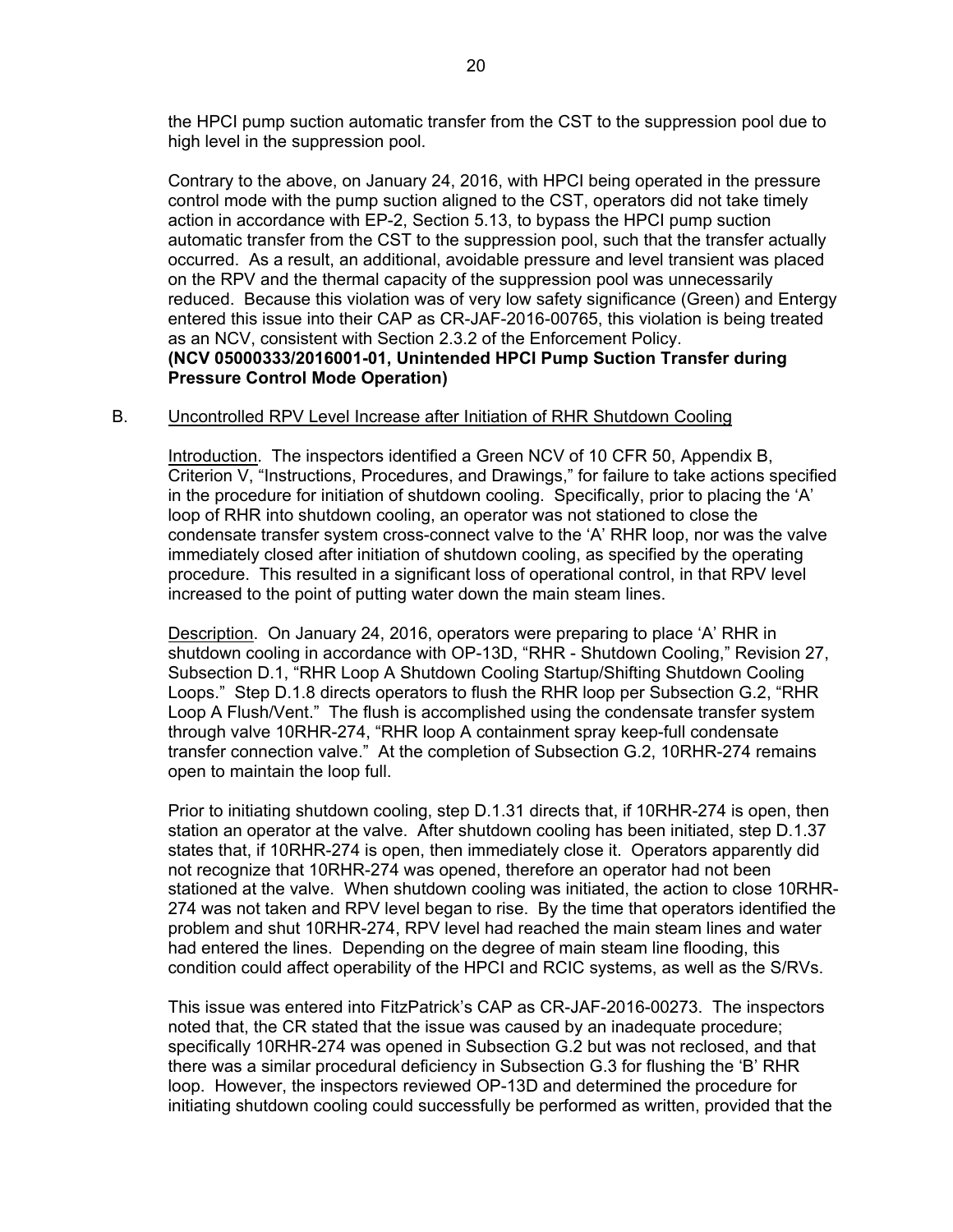operators maintained accurate status control of 10RHR-274. The inspectors concluded that the cause of this event was that operators did not recognize that 10RHR-274 had remained opened at the conclusion of OP-13D, Subsection G.2, and therefore, did not station a watch to immediately close it after shutdown cooling was initiated. OP-13D was subsequently revised to include a note with step D.1.31 that 10RHR-274 will be in the open position if Subsection G.2 was performed per step D.1.8.

Analysis. The inspectors concluded that failure to station an operator at 10RHR-274 to immediately shut the valve after shutdown cooling was initiated, as specified by OP-13D, was a performance deficiency that was within FitzPatrick's ability to foresee and correct, and should have been prevented. This finding was more than minor because it was associated with the human performance attribute of the Mitigating Systems cornerstone and affected the cornerstone objective to ensure the availability, reliability, and capability of systems that respond to initiating events to prevent undesirable consequences. Specifically, the resultant loss of RPV level control represented a significant loss of operational control that could have affected the operability of the HPCI and RCIC systems, as well as the S/RVs, had their use again been required in the near term.

In accordance with IMC 0609.04, "Initial Characterization of Findings," and Exhibit 2 of IMC 0609, Appendix A, "The Significance Determination Process (SDP) for Findings At-Power," the inspectors determined that this finding was of very low safety significance (Green) because the performance deficiency was not a design or qualification deficiency, did not involve an actual loss of a safety function of a single train for greater than its TS allowed outage time, and did not screen as potentially risk-significant due to a seismic, flooding, or severe weather initiating event.

This finding had a cross-cutting aspect in the area of Human Performance, Challenge the Unknown, because operators did not stop when faced with uncertain conditions. Specifically, without otherwise having maintained status control on 10RHR-274, operators did not stop to positively establish the condition of 10RHR-274 when it appeared in a conditional step in the procedure (that is, "if 10RHR-274 is open, then station an operator at 10RHR-274") [H.11].

Enforcement. 10 CFR 50, Appendix B, Criterion V, "Instructions, Procedures, and Drawings," states, in part, "Activities affecting quality shall be prescribed by . . . procedures . . . of a type appropriate to the circumstances and shall be accomplished in accordance with these . . . procedures . . ." OP-13D, "RHR - Shutdown Cooling," Revision 27, Subsection D.1, "RHR Loop A Shutdown Cooling Startup/Shifting Shutdown Cooling Loops," step D.1.31, requires that, if 10RHR-274 is open, then station an operator at 10RHR-274, and, after shutdown cooling has been initiated, step D.1.37, requires that, if 10RHR-274 is open, then immediately close 10RHR-274.

Contrary to the above, on January 24, 2016, while placing the 'A' loop of RHR into shutdown cooling in accordance with OP-13D, Subsection D.1, with 10RHR-274 open, operators did not station an operator at 10RHR-274, and after shutdown cooling was initiated with 10RHR-274 open, did not immediately close 10RHR-274. As a result, before the cause was identified and corrected, RPV level increased to the level of the main steam lines, and water was introduced into the main steam lines, a condition that could have affected the operability of the HPCI and RCIC systems, as well as the S/RVs, had their use again been required in the near term. Because this violation was of very low safety significance (Green) and Entergy entered this issue into their CAP as CR-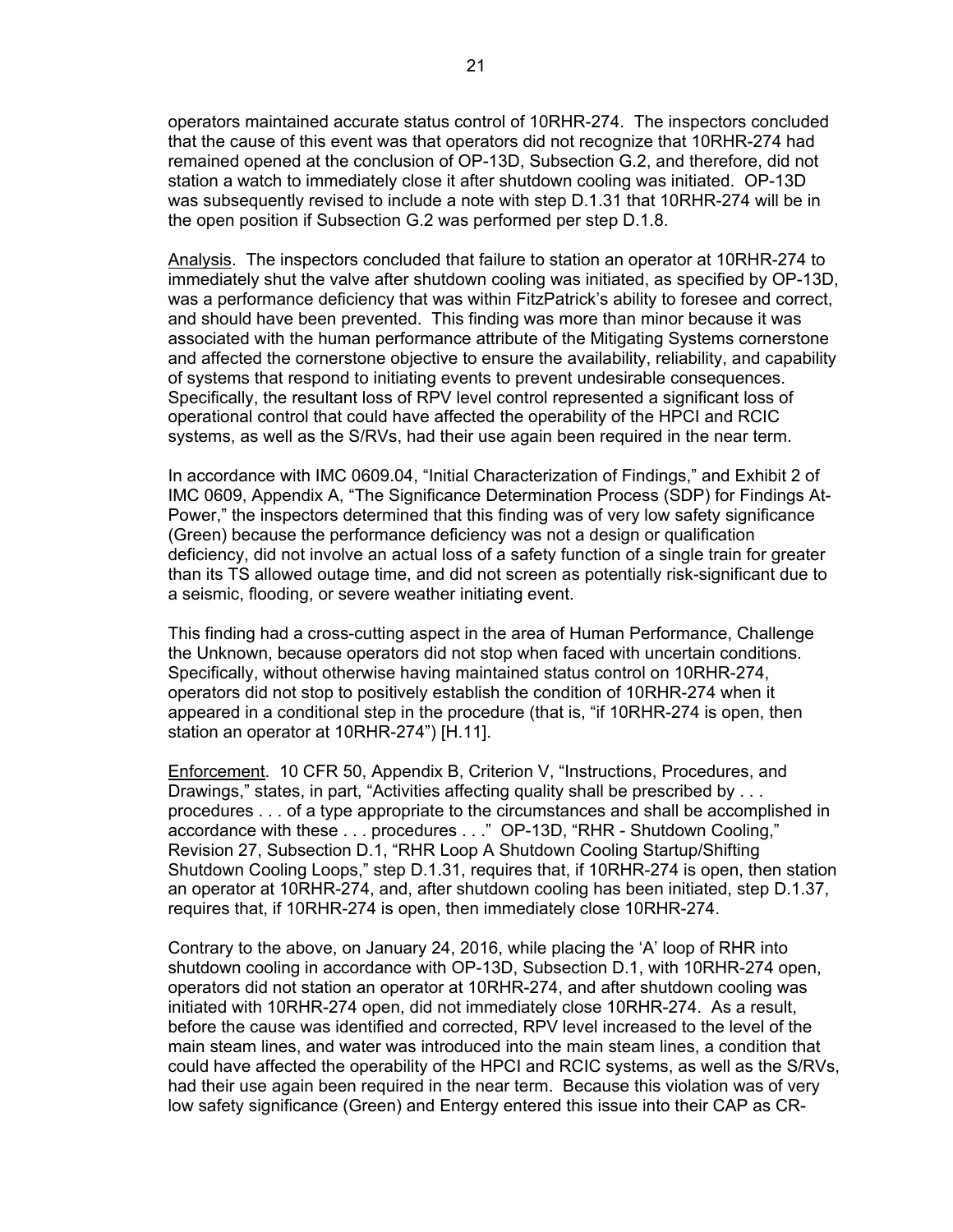JAF-2016-00273, this violation is being treated as an NCV, consistent with Section 2.3.2 of the NRC Enforcement Policy. **(NCV 05000333/2016001-02, Uncontrolled RPV Level Increase after Initiation of RHR Shutdown Cooling)**

.2 (Closed) LER 05000333/2015-004-00: Concurrent Opening of Reactor Building Airlock Doors (1 sample)

On September 17, 2015, personnel inside and outside the secondary containment simultaneously opened both doors to the north reactor building 272' elevation secondary containment airlock. TS SR 3.6.4.1.3 requires that one secondary containment access door in each access opening is closed at all times. Both parties were aware of this requirement, and both withdrew and closed their respective doors within a period of approximately five seconds. However, during the period that both doors were simultaneously open, TS SR 3.6.4.1.3 was not satisfied and therefore, secondary containment was inoperable. At the time of discovery, operators briefly entered TS limiting condition for operation 3.6.4.1, which requires that secondary containment be restored to operable status within four hours. However, because secondary containment is a single train system, this occurrence was reportable under 10 CFR 50.72, even though the condition existed for less than the TS allowed outage time.

The inspectors noted that the subject secondary containment access is equipped with three sets of green and red position indication lights, one set outside the airlock on either side, and the third set inside the airlock. All the green lights are energized if both air lock doors are closed. However, if either door is opened, then the green lights extinguish and all the red lights are energized. This scheme functions adequately to alert an individual preparing to enter an airlock that another individual is already in the process of entering from the other side. However, in the event that both doors are operated simultaneously, the indications for both individuals are as expected for a single door being opened, and neither recognizes a problem exists until they are positioned to see the other open door (at which point, it is too late). Therefore, the inspectors determined that this event was not due to a human performance deficiency. Given that secondary containment d/p remained within specification, along with the short duration of the event, the inspectors determined that secondary containment had remained capable of performing its design function throughout the event. Additionally, the issue was timely reported in accordance with the requirements of 10 CFR 50.72, so it did not constitute a traditional enforcement issue. Because the failure to comply with TS SR 3.6.4.1.3 was corrected within the allowed outage time, no violation of regulatory requirements occurred. This LER is closed.

- .3 (Closed) LER 05000333/2015-005-00: Damper Failure Leads to Secondary Containment Vacuum below Technical Specification Limit (1 sample)
	- a. Inspection Scope

On September 18, 2015, secondary containment pressure became positive for approximately three minutes due to a malfunction of the 'A' reactor building ventilation system. Specifically, the discharge damper for the 'A' refuel floor exhaust fan failed partially closed, without initiating the automatic transfer to the 'B' refuel floor exhaust train in service (that is, the exhaust fan running with its discharge damper open), as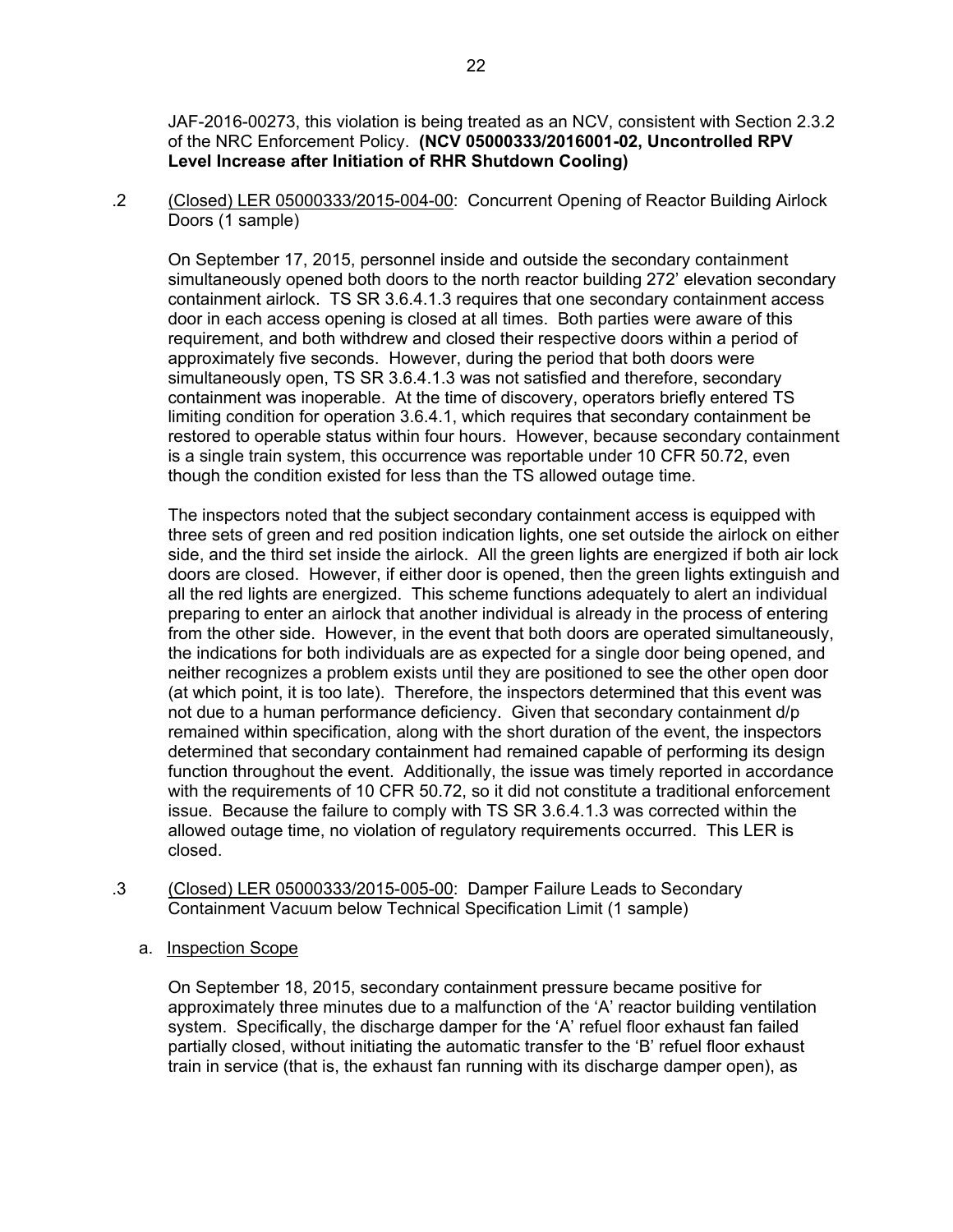should have occurred in this condition. As a result, the partially obstructed exhaust flow from the reactor building caused pressure to increase above the TS limit of 0.25 inches of vacuum water gauge.

Operators were alerted to the condition when control room annunciator 09-75-1-29, "Exhaust from Refuel Floor Air Flow Low," alarmed. Operators initially started both trains of the SBGTS, which restored secondary containment pressure to within the TS limit. Operators subsequently secured the 'A' refuel floor exhaust train and placed the 'B' train in service. The cause of this event was a failed diaphragm in one of the two air operators for the 'A' train discharge damper, combined with an inadequate setup of a damper position switch which prevented the automatic transfer to the 'B' refuel floor exhaust train in service. This LER is closed.

#### b. Findings

Introduction. The inspectors identified a self-revealing violation of TS 5.4, "Procedures," for FitzPatrick staff's failure to perform adequate PMT following maintenance on a limit switch in the reactor building ventilation system in August 2014, that, along with another unrelated component failure in the reactor building ventilation system, resulted in secondary containment pressure, relative to the outside pressure, exceeding the TS limit of 0.25 inches of vacuum water gauge.

Description. There are two trains of reactor building ventilation exhaust from the refuel floor; during operation, one train is running and the other is in auto standby. Each train consists of a fan and an air operated exhaust damper. The exhaust dampers consist of an upper and lower damper section, each of which has its own air operator. These operators use air to open and spring pressure to close. The two damper operators are connected by a connecting rod to ensure they operate together. Each damper has two limit switches, one to indicate not full open (NFO) and the other to indicate not full closed. These switches provide damper position indication and input to the system control logic. When an exhaust fan receives a start signal, its exhaust damper also receives an open signal, which causes air to be applied to the two operators. The fan is interlocked to the damper such that the fan will not start until the damper is fully open (that is, when the NFO limit switch is open). If the operating exhaust fan trips, air is vented from the operators for the associated exhaust damper, and spring pressure causes the damper to close. This causes the associated NFO limit switch to close, which sends a start signal to the standby train.

In the case at hand, the 'A' train was in operation and the 'B' train was in standby. On September 18, 2015, one of the air operators for the 'A' exhaust damper lost air pressure due to a diaphragm failure. Its spring pressure acted to try to close the damper, while the other, intact air operator, continued to try to maintain it open. As a result, the damper partially closed, which restricted ventilation exhaust flow. When the partial damper closure occurred, the 'A' NFO limit switch should have closed, causing exhaust fan 66FN-13A to trip and initiating the start sequence for the 'B' exhaust train. However, this did not occur, and the issue was entered into the CAP as CR-JAF-2015-04166.

FitzPatrick's root cause evaluation for this event identified that approximately one year earlier, on August 17, 2014, operators had found that the reactor building refuel floor exhaust ventilation apparently had automatically swapped in-service trains. Although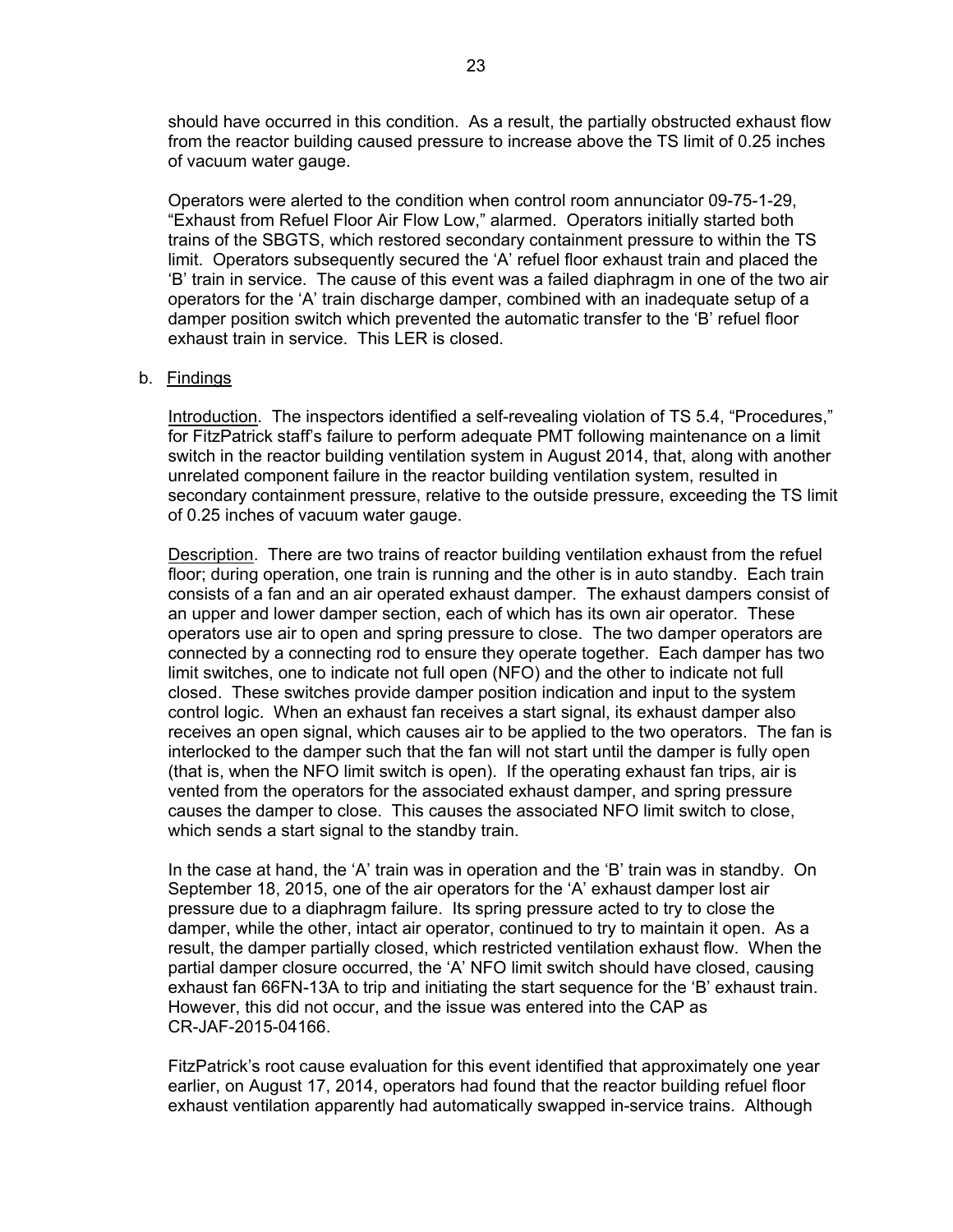the cause of the swap was not known, the fact that there had been no noticeable impact from this transfer supports that the exhaust ventilation control logic had functioned properly. Troubleshooting to determine the cause of this swap was performed under WO 00391716, utilizing procedure EN-MA-125, "Troubleshooting Control of Maintenance Activities." The closure notes for this WO indicated that 'A' NFO limit switch had been replaced. However, the WO did not document what process or procedure had been used to replace and set up the switch. Additionally, no PMT was documented in the WO.

On August 28, 2014, a loud noise was identified to be coming from the refuel floor exhaust fans. Investigation revealed that the exhaust damper for the in-service train was not fully open but that the 'A' supply fan was still running. This supports that the 'A' NFO limit switch had not been set up properly 11 days earlier, since partial closure of the exhaust damper should have operated the limit switch and initiated a transfer to the standby exhaust ventilation train.

The inspectors concluded that the cause of the September 18, 2015, secondary containment positive pressure event was that maintenance performed in August 2014 on the 'A' train NFO limit switch was not identified to be inadequate during PMT. As a result, the imbalance between supply and exhaust ventilation flow, caused by the partially closed 'A' exhaust damper, caused secondary containment pressure, relative to the outside pressure, to increase above the TS SR 3.6.4.1.1 limit of greater than or equal to 0.25 inch of vacuum water gauge. This issue was entered into FitzPatrick's CAP as CR-JAF-2015-04166.

Analysis. The reactor building ventilation system is a non-safety class system and, therefore, is not subject to the requirements of 10 CFR 50, Appendix B. Nevertheless, the inspectors determined that Entergy's failure to perform adequate PMT on reactor building refuel floor exhaust damper 'A' NFO limit switch in August 2014, which, in combination with a failure of 'A' reactor building refuel floor exhaust damper actuator on September 18, 2015, resulted in secondary containment exceeding its TS limit, was a performance deficiency that was within FitzPatrick's ability to foresee and correct, and should have been prevented. This finding was more than minor because it was associated with the configuration control attribute of the Barrier Integrity cornerstone and affected the cornerstone objective to provide reasonable assurance that physical design barriers (fuel cladding, reactor coolant system, and containment) protect the public from radionuclide releases caused by accidents or events. Specifically, as a result of this event, secondary containment was not preserved, in that secondary containment pressure exceeded the limit of TS SR 3.6.4.1.1.

In accordance with IMC 0609.04, "Initial Characterization of Findings," and Exhibit 3 of IMC 0609, Appendix A, "The Significance Determination Process for Findings At-Power," the inspectors determined that this finding was of very low safety significance (Green) because the performance deficiency was not a pressurized thermal shock issue, did not represent an actual open pathway in the physical integrity of the reactor containment, did not involve an actual reduction in function of hydrogen igniters in the reactor containment, and only represented a degradation of the radiological barrier function provided by the reactor building and SBGTS.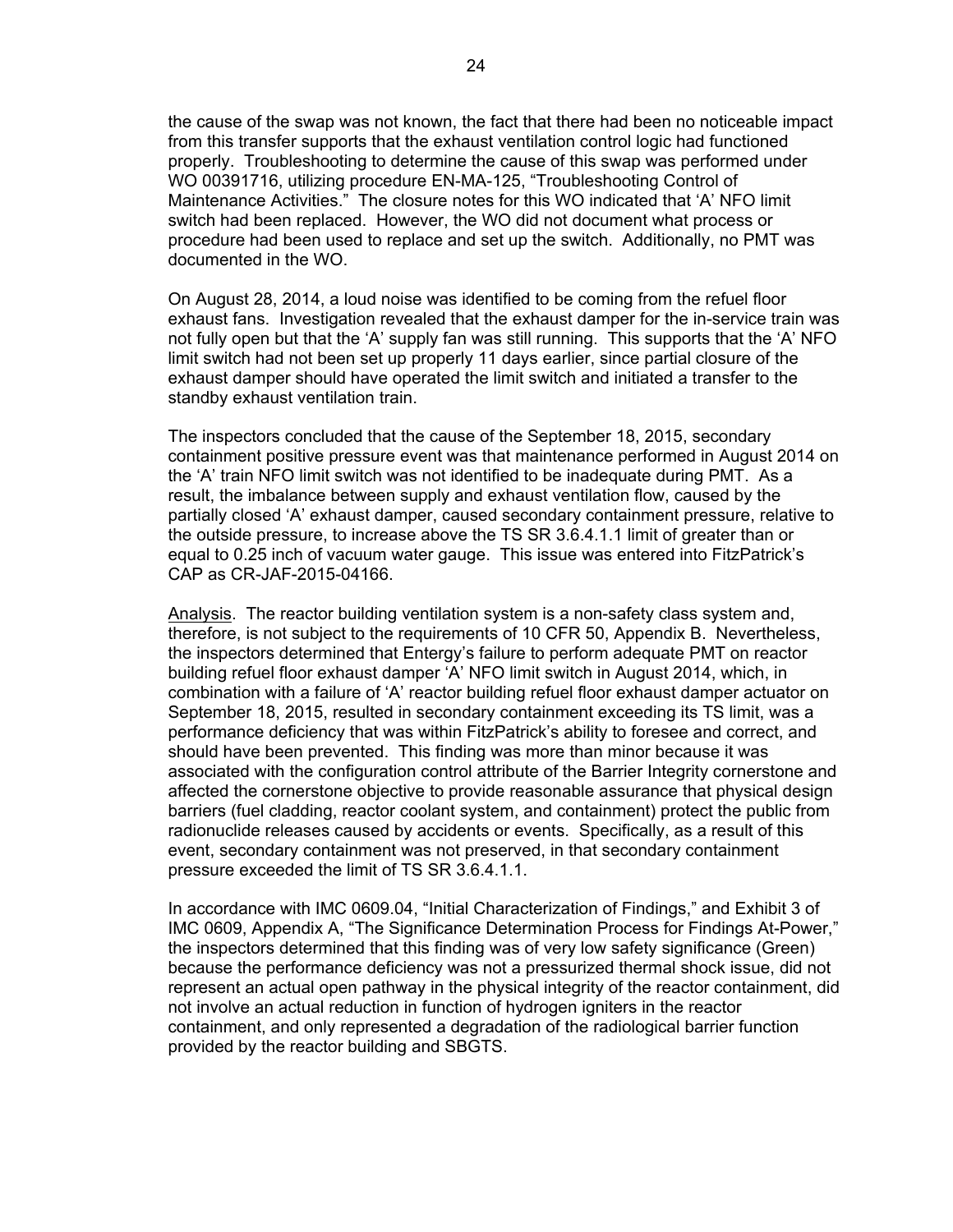The finding had a cross-cutting aspect in the area of Human Performance, Resources, because FitzPatrick staff did not ensure that procedures for PMT of the reactor building refuel floor exhaust damper limit switch 66PNS-106A1 following maintenance performed in August 2014, were adequate to support the nuclear safety function of the secondary containment [H.1].

Enforcement. TS 5.4, "Procedures," states, in part, "Written procedures shall be established, implemented, and maintained covering . . . the applicable procedures recommended in Regulatory Guide (RG) 1.33, Appendix A, November 1972. RG 1.33, Appendix A, November 1972, Section I, "Procedures for Performing Maintenance," states, in part, "Maintenance which can affect the performance of safety-related equipment should be properly preplanned and performed in accordance with written procedures, documented instructions, or drawings appropriate to the circumstances." RG 1.33, Appendix A, November 1972, Section D, "Procedures for Startup, Operation, and Shutdown of Safety Related Boiling Water Reactor Systems," includes the reactor building heating and ventilation system as such a system.

Contrary to the above, in and around August 2014, maintenance that affected the performance of safety-related equipment was not appropriate to the circumstances. Specifically, PMT for maintenance performed in August 2014 on reactor building ventilation system refuel floor exhaust damper 'A' NFO limit switch did not identify that the limit switch would not perform its functions to shut down 'A' refuel floor exhaust fan and initiate startup of the 'B' refuel floor exhaust train, in the event that the 'A' refuel floor exhaust train was in service and its exhaust damper was not fully open. As a result, on September 18, 2015, secondary containment pressure, relative to the outside pressure, exceeded the TS SR 3.6.4.1.1 limit of 0.25 inches of vacuum water gauge when the 'A' exhaust damper partially closed due to failure of one of its two air operators. This caused secondary containment to be inoperable for a period of approximately three minutes. Because this issue was of very low safety significance (Green) and Entergy entered this issue into their CAP as CR-JAF-2015-04166, this finding is being treated as an NCV, consistent with the NRC Enforcement Policy. (**NCV 05000333/2016001-03, Inadequate Post-Maintenance Testing of the Reactor Building Ventilation System Resulted in Short-Term Inoperability of Secondary Containment)**

.4 (Closed) LER 05000333/2015-006-00 and 05000333/2015-006-01: Transitory Secondary Containment Differential Pressure Excursions (2 samples)

#### a. Inspection Scope

On September 22, 2015, at 5:03 p.m., during a surveillance test that involved an automatic isolation of secondary containment and initiation of the SBGTS, operators noted that secondary containment pressure, relative to the outside pressure (d/p) became positive for a brief period (approximately 10 seconds) during the transition. TS SR 3.6.4.1.1 requires secondary containment vacuum be maintained greater than or equal to 0.25 inch of vacuum water gauge. Subsequent investigation indicated that the observed short duration pressure transient had actually occurred, and that similar events had occurred on 12 occasions over the previous three years. This LER and its revision are closed.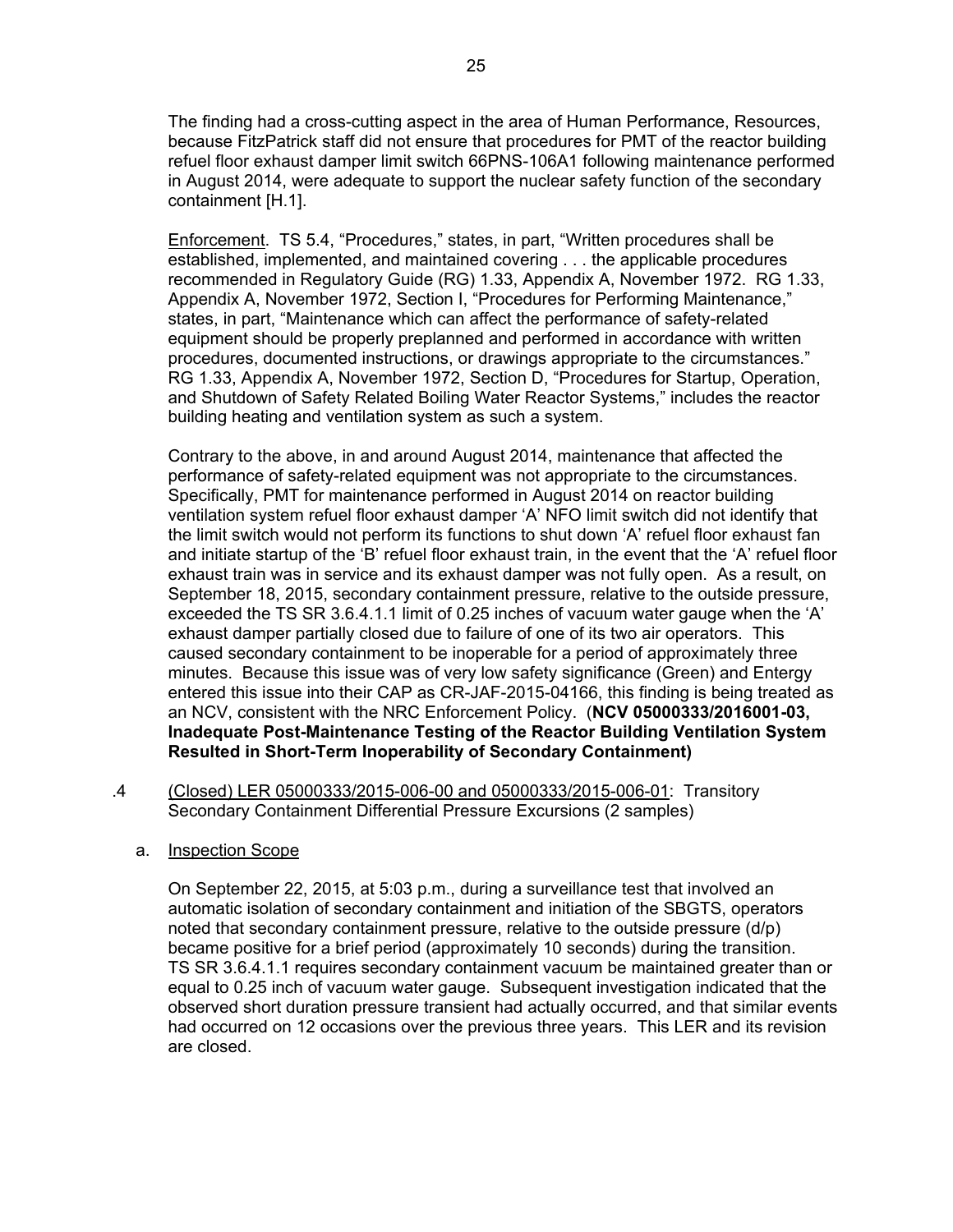#### b. Findings

Introduction. The inspectors identified an SL IV NCV of 10 CFR 50.72, "Immediate Notification Requirements for Operating Nuclear Power Reactors," because unplanned inoperability of the secondary containment system was not reported to the NRC within eight hours of the occurrence, as required by 10 CFR 50.72(b)(3)(v), "Event or Condition that Could Have Prevented Fulfillment of a Safety Function." Specifically, FitzPatrick staff did not promptly report that reactor building d/p briefly dropped below the TS required minimum value of 0.25 inches of vacuum water gauge which caused the secondary containment system to be inoperable.

Description. Following the September 22, 2015, reactor building pressure transient, FitzPatrick staff questioned whether the observed condition was due to an issue with their instrumentation, or if secondary containment pressure was actually responding in this rapid manner. The issue was entered into the CAP as CR-JAF-2015-04198. On October 18, 2015, engineering staff responded that this event had been an expected response to isolating the reactor building, as previously documented in CR-JAF-2014- 07227, and that corrective action was to be a license amendment to address the transitory secondary containment pressure response that is observed during isolation of the reactor building. On October 29, 2015, operations staff monitored all available indications associated with reactor building d/p and determined that all indications responded similarly. On November 3, 2015, FitzPatrick staff concluded that reactor building d/p instrumentation was, in fact, indicating accurately, and notified the NRC of the September 22, 2015, event in accordance with 10 CFR 50.72(b)(3)(v)(C). Failure to meet the 10 CFR 50.72 reporting time requirement was entered into the CAP as CR-JAF-2015-04893.

The subject LER acknowledged that additional time would be required to identify the cause of the event and to determine the number of past similar occurrences. Revision 1 to the subject LER reported that the cause of the event was the difference in design closure times for the reactor building ventilation system supply and exhaust isolation valves. The exhaust valves close within five seconds and the supply valves close within 15 seconds; since the supply fans operate in both the normal and recirculation modes of operation, the pressure in secondary containment increases during the transition, while the exhaust valves are closed and the supply valves are open. If a train of the SBGT system is already in operation, as is the case during a planned isolation of the reactor building, the pressure increase is mitigated. However, in the case of an automatic reactor building isolation, the SBGT system is not already in operation and secondary containment d/p may exceed the TS limit during the transition. FitzPatrick staff identified 12 occurrences during the past three years when secondary containment d/p exceeded the TS limit; all of these were during performance of surveillance tests that simulate automatic reactor building isolations.

FitzPatrick staff concluded that these events had no significant safety impact. The short period that secondary containment d/p exceeded the TS limit would limit exfiltration to a very low level. In the case of a design basis loss of coolant accident, reactor building isolation would occur early in the event, prior to any postulated fuel damage. And, in the case of a design basis refueling accident, Engineering Evaluation JAF-SE-96-071, "Impact of Increased Isolation Time of Reactor Building Ventilation System on FSAR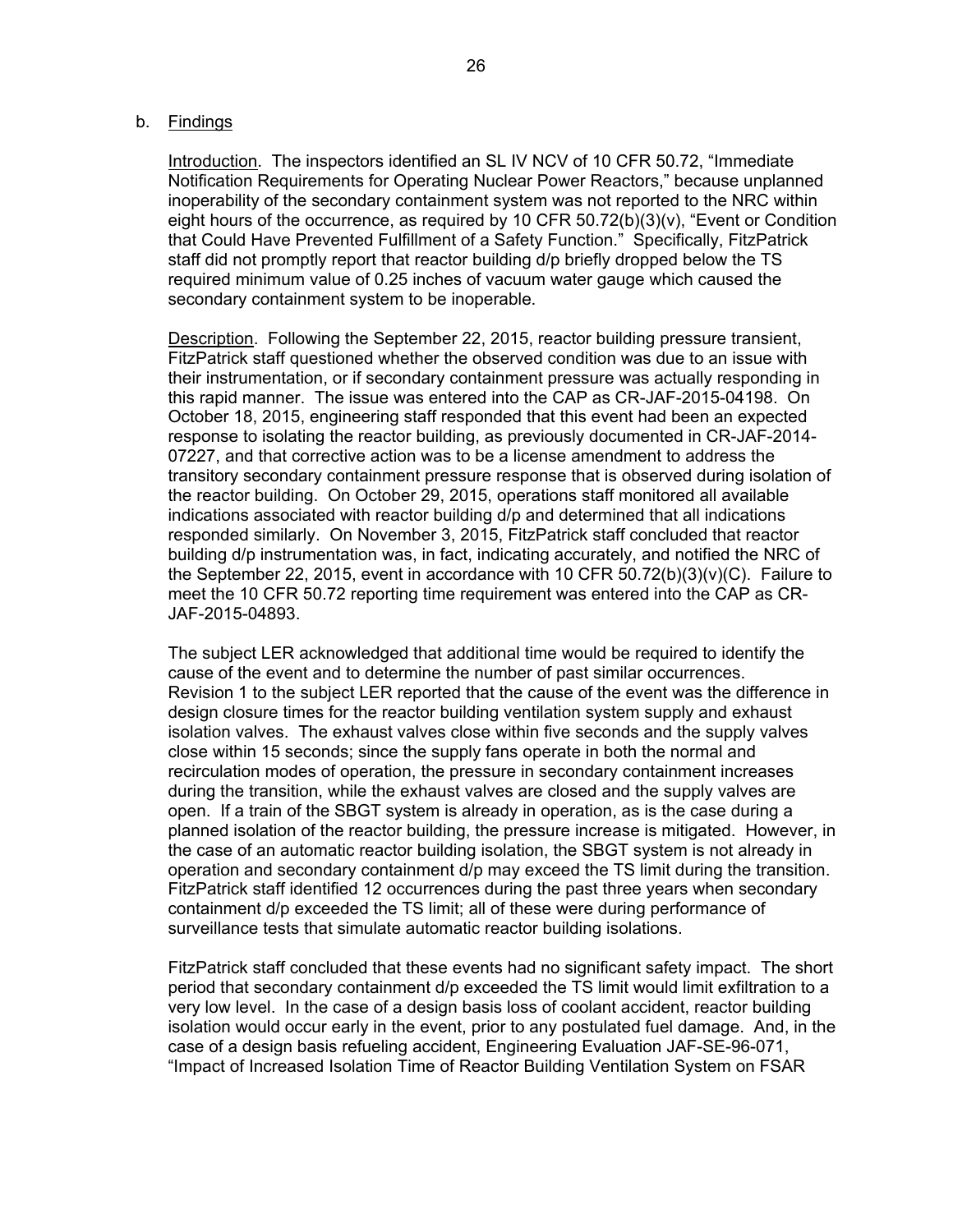Analyzed Events," demonstrated that the amount of exfiltration would result in control room and offsite doses that were below regulatory limits. The inspectors determined that these conclusions were reasonable.

The inspectors determined that sufficient information was available to FitzPatrick staff to recognize the need to report the event per 10 CFR  $50.72(b)(3)(v)$ , "Event or Condition that Could Have Prevented Fulfillment of a Safety Function," before the actual report date of November 3, 2015. Although the inspectors determined that reasonable question existed immediately after the event as to the validity of the indications, by October 18, 2015, engineering staff had presented sufficient evidence that the condition was real and had been previously addressed. Nonetheless, when the validity of the indications were again demonstrated 11 days later, it still took FitzPatrick staff an additional five days to report the condition in accordance with 10 CFR 50.72.

Analysis. Due to the low safety significance of these events, the inspectors concluded that the failures to comply with TS SR 3.6.4.1.1 did not constitute violations of regulatory requirements because, in all cases, secondary containment was restored within the TS allowed outage time. However, the inspectors determined that the failure to inform the NRC of the secondary containment system inoperability within eight hours in accordance with 10 CFR 50.72(b)(3)(v) was a performance deficiency reasonably within Entergy's ability to foresee and correct. The inspectors evaluated this performance deficiency in accordance with the traditional enforcement process because the issue impacted the regulatory process, in that a safety system functional failure was not reported to the NRC within the required timeframe, thereby delaying the NRC's opportunity to review the matter. Using Example 6.9.d.9 from the NRC Enforcement Policy, the inspectors determined that the violation was a SL IV (more than minor concern that resulted in no or relatively inappreciable potential safety or security consequence) violation, because Entergy personnel did not make a report required by 10 CFR 50.72 when information that the report was required had been reasonably within their ability to have identified. In accordance with IMC 0612, "Power Reactor Inspection Reports," traditional enforcement issues are not assigned cross-cutting aspects.

Enforcement. 10 CFR 50.72(b)(3)(v)(C) requires, in part, that licensees shall notify the NRC within eight hours of the occurrence of any event or condition that at the time of discovery could have prevented the fulfillment of a safety function of structures or systems that are needed to control the release of radioactive material. Contrary to this, between September 22, 2015, at 5:03 p.m., and November 3, 2015, at 4:19 p.m., Entergy did not notify the NRC within eight hours of the occurrence of a condition that at the time of discovery could have prevented the fulfillment of a safety function of structures or systems needed to control the release of radioactive material. Specifically, positive pressure in secondary containment that occurred during transition between normal reactor building in service and the reactor building being isolated was not promptly identified by Entergy personnel as a condition that was reportable to the NRC within eight hours in accordance with 10 CFR  $50.72(b)(3)(v)(C)$  and consequently was not reported until 4:19 p.m. on November 3, 2015, a period of approximately 42 days. Because this SL IV violation was of very low safety significance (Green), was not repetitive or willful, and was placed in the CAP as CR-JAF-2015-05244 and CR-JAF-2015-05265, this violation is being treated as an NCV, consistent with Section 2.3.2 of the Enforcement Policy. **(NCV 05000333/2016001-04, Untimely 10 CFR 50.72 Notification of Inoperable Secondary Containment)**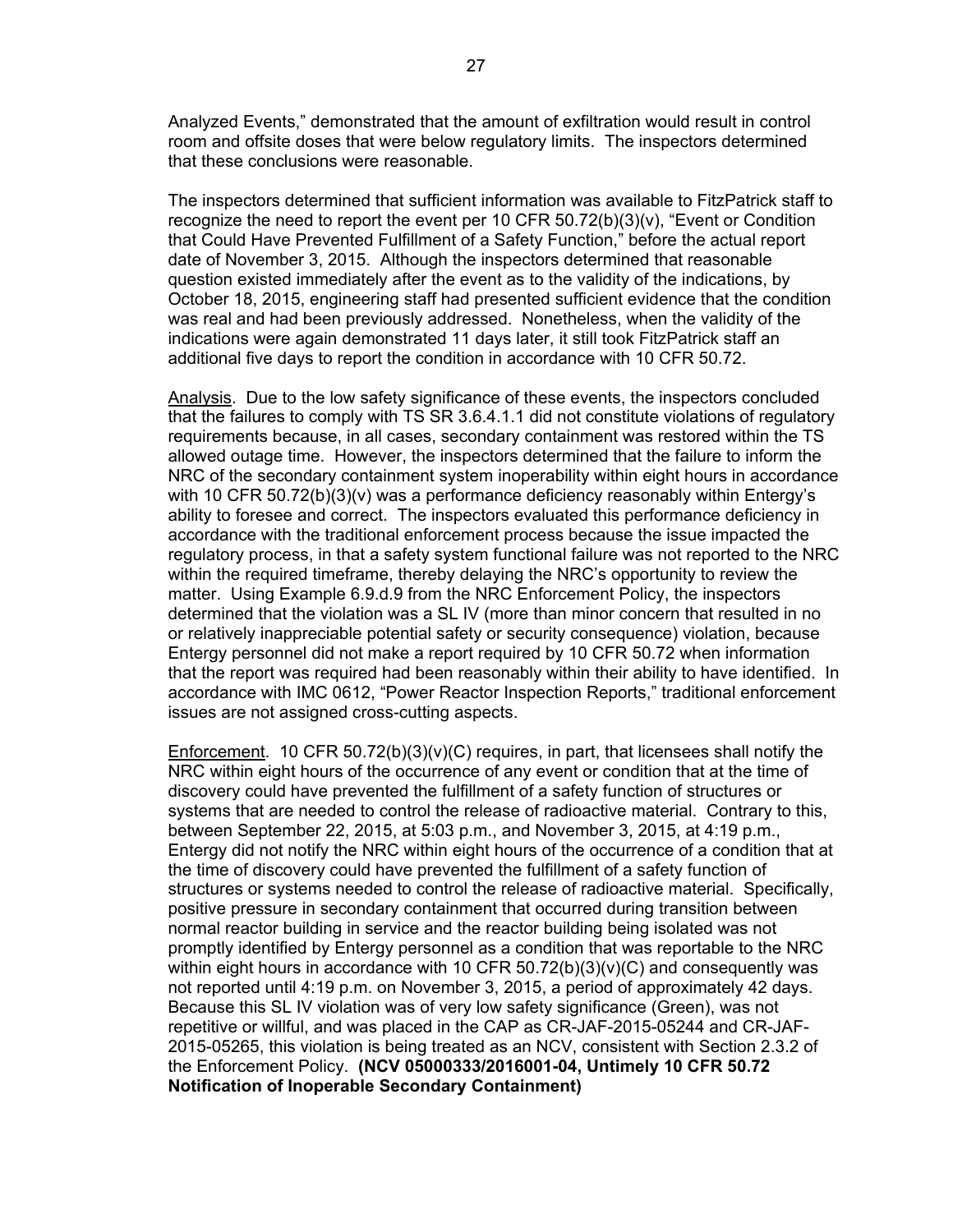.5 (Closed) LER 05000333/2014-002-01: Secondary Containment Vacuum below Technical Specification Limit (1 sample)

On October 28, 2014, secondary containment d/p dropped below the TS-required minimum value of greater than or equal to 0.25 inches of vacuum water gauge on two occasions while altering the reactor building ventilation system lineup. The first instance occurred while isolating the reactor building and placing the SBGTS in service; as discussed in Section 4OA3.4 above, secondary containment d/p may exceed the TS limit during this transition. The second instance occurred shortly thereafter, when reactor building ventilation was being restored to service. The cause of this occurrence was attributed to failure of the 'A' exhaust fan discharge damper upper air operator due to a failed air piston diaphragm.

Revision 1 to this LER was written as a result of information gained through investigation of a similar failure of the reactor building ventilation system, documented in LER 2015-005-00 and reviewed in Section 4OA3.3 of this report. This information indicated that the cause of the 2014 issue (that is, the subject of LER 2014-002) was the same as the 2015 issue (LER 2015-005), that being failure of one of the air operators for the 'A' exhaust damper, combined with inadequate setup of the 'A' exhaust damper NFO limit switch.

Enforcement aspects with respect to the late reporting of the LER 2014-002 event were addressed in NRC Integrated Inspection Report 05000333/2014005, Section 1R15, while enforcement aspects with respect to the inadequate setup of the 'A' exhaust damper NFO limit switch are addressed in Section 4OA3.3 of this report. In reviewing this LER supplement, the inspector did not identify any new technical or regulatory issues, therefore, LER 2014-002-01 is closed.

#### 4OA6 Meetings, Including Exit

#### Exit Meeting Summary

On April 21, 2016, the inspectors presented the inspection results to Mr. Brian Sullivan, Site Vice President, and other members of the FitzPatrick staff. The inspectors verified that no proprietary information was retained by the inspectors or documented in this report.

#### **ATTACHMENT: SUPPLEMENTARY INFORMATION**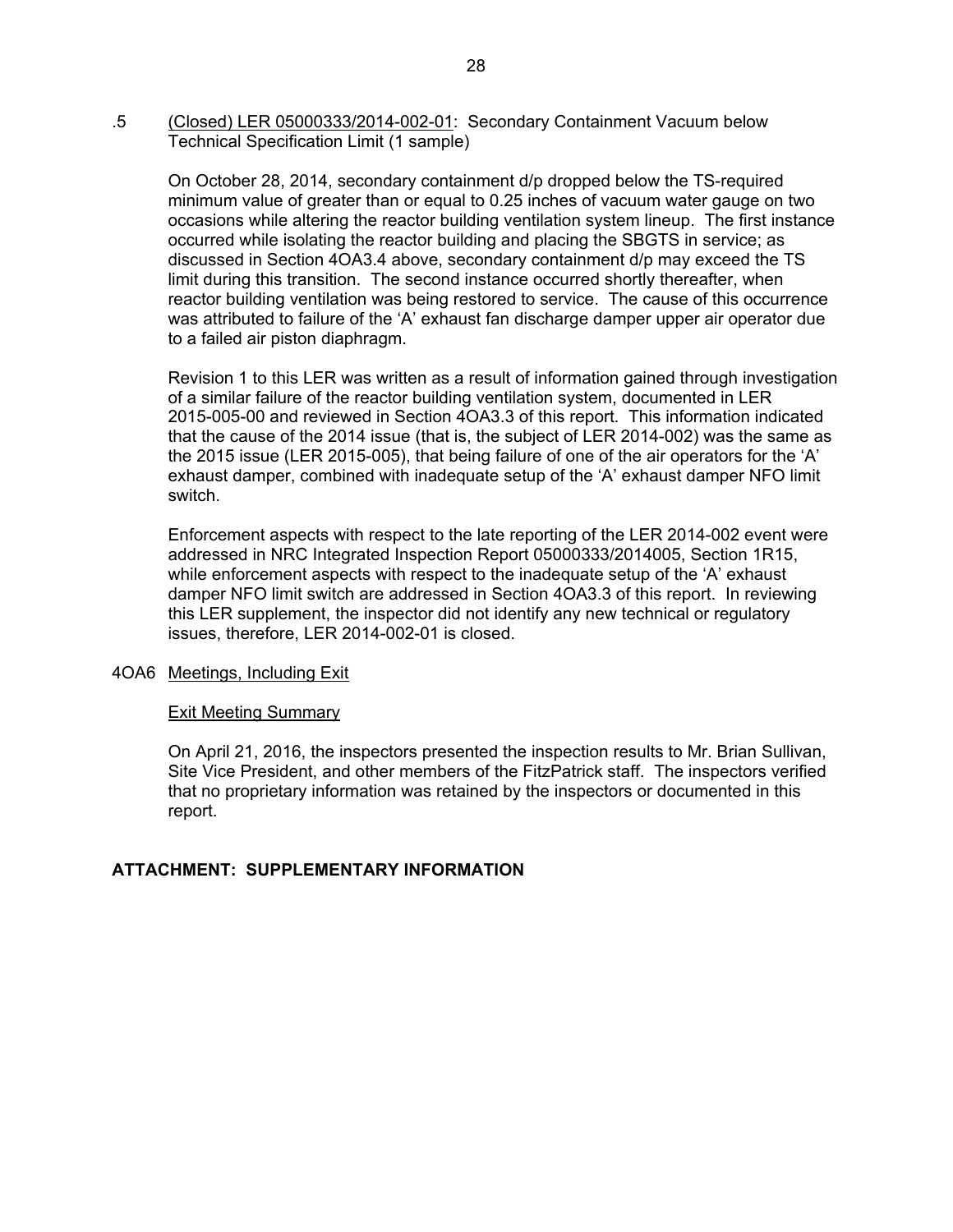## **SUPPLEMENTARY INFORMATION**

## **KEY POINTS OF CONTACT**

#### Licensee Personnel

B. Sullivan, Site Vice President C. Adner, Regulatory Assurance J. Richardson, Manager, Systems and Components Engineering W. Drews, Manager, Regulatory Assurance R. Heath, Manager, Radiation Protection J. Jones, Manager, Emergency Planning T. Peter, Director, Regulatory and Performance Improvement D. Poulin, Director, Engineering T. Redfearn, Manager, Security M. Reno, Manager, Training

- T. Restuccio, Manager, Operations
- S. Vercelli, General Manager, Plant Operations

#### **LIST OF ITEMS OPENED, CLOSED, DISCUSSED, AND UPDATED**

| Open/Closed          |            |                                                                                                                                                                             |
|----------------------|------------|-----------------------------------------------------------------------------------------------------------------------------------------------------------------------------|
| 05000333/2016001-01  | <b>NCV</b> | Unintended HPCI Pump Suction Transfer<br>during Pressure Control Mode Operation<br>(Section 4OA3)                                                                           |
| 05000333/2016001-02  | <b>NCV</b> | Uncontrolled RPV Level Increase after<br>Initiation of RHR Shutdown Cooling<br>(Section 4OA3)                                                                               |
| 05000333/2016001-03  | <b>NCV</b> | Inadequate Post-Maintenance Testing of the<br><b>Reactor Building Ventilation System Resulted</b><br>in Short-Term Inoperability of Secondary<br>Containment (Section 4OA3) |
| 05000333/2016001-04  | <b>NCV</b> | Untimely 10 CFR 50.72 Notification of<br>Inoperable Secondary Containment<br>(Section 4OA3)                                                                                 |
| Closed               |            |                                                                                                                                                                             |
| 05000333/2014-002-01 | <b>LER</b> | <b>Secondary Containment Vacuum Below</b><br><b>Technical Specification Limit (Section 4OA3)</b>                                                                            |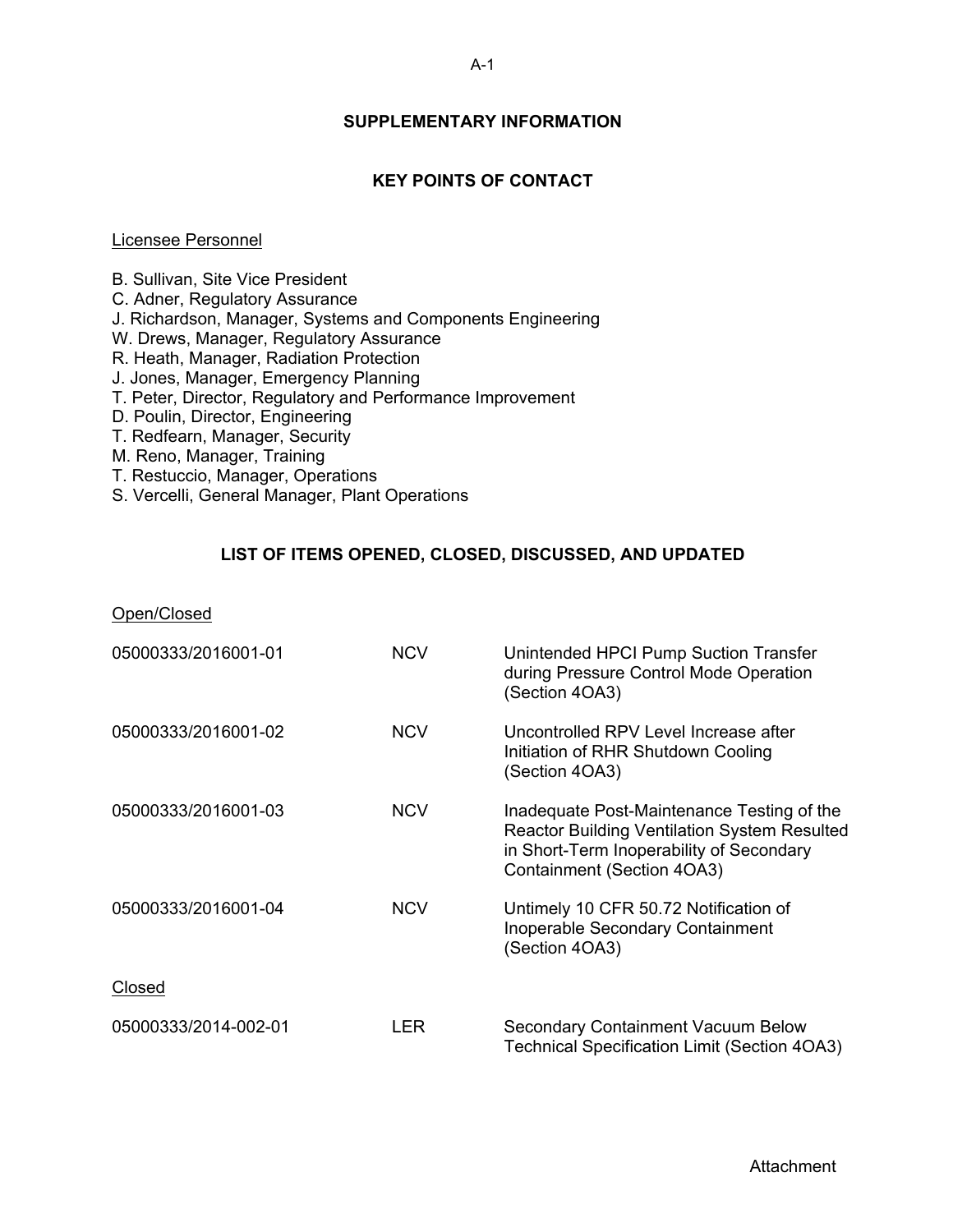| 05000333/2015-004-00                             | LER  | <b>Concurrent Opening of Reactor Building</b><br>Airlock Doors (Section 4OA3)                                        |
|--------------------------------------------------|------|----------------------------------------------------------------------------------------------------------------------|
| 05000333/2015-005-00                             | LER  | Damper Failure Leads to Secondary<br><b>Containment Vacuum Below Technical</b><br>Specification Limit (Section 4OA3) |
| 05000333/2015-006-00 and<br>05000333/2015-006-01 | I FR | <b>Transitory Secondary Containment</b><br><b>Differential Pressure Excursions</b><br>(Section 4OA3)                 |

## **LIST OF DOCUMENTS REVIEWED**

## **Section 1R01: Adverse Weather Protection**

**Procedures** 

AOP-13, "Severe Weather," Revision 25 AOP-56, "Intake Water Level Trouble," Revision 11 OP-4, "Circulating Water System," Revision 75

## **Section 1R04: Equipment Alignment**

**Documents** DBD-014, "Design Basis Document for the Core Spray System," Revision 10

**Procedures** ODSO-4, "Shift Turnover and Log Keeping," Revision 12 OP-13, "Residual Heat Removal System," Revision 97 OP-14, "Core Spray System," Revision 36 OP-21, "Emergency Service Water," Revision 38 OP-22, "Diesel Generator Emergency Power," Revision 60 OP-37, "Containment Atmosphere Dilution System," Revision 82

OP-60, "Diesel Generator Room Ventilation," Revision 8

## Condition Reports

CR-JAF-2014-00651 CR-JAF-2014-00844 CR-JAF-2014-02037 CR-JAF-2014-03337 CR-JAF-2014-04367

CR-JAF-2014-05480 CR-JAF-2014-07086 CR-JAF-2015-00865 CR-JAF-2015-02149 CR-JAF-2015-03309

CR-JAF-2015-03478 CR-JAF-2015-03482 CR-JAF-2016-00380 CR-JAF-2016-00661 CR-JAF-2016-00679

#### Work Orders WO 00380981 WO 00402224

## **Section 1R05: Fire Protection**

**Documents** JAF-RPT-04-00478, "JAF Fire Hazards Analysis," Revision 2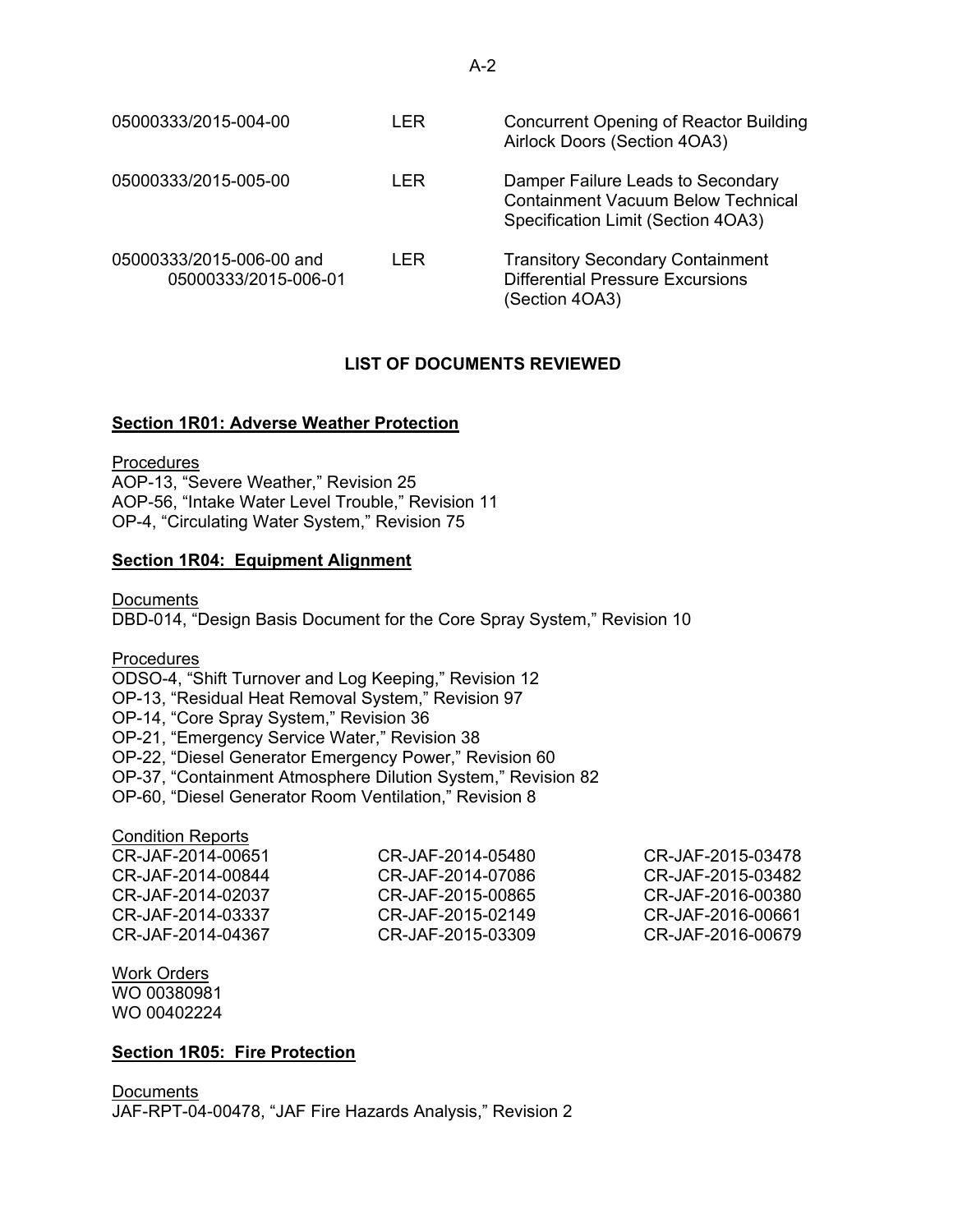**Procedures** 

PFP-PWR01, "East Cable Tunnel / Elevation 258 Foot Fire Area/Zone II/CT-2," Revision 3 PFP-PWR12, "Relay Room Elevation 286 Foot Fire Area VII/Fire Zone RR-1," Revision 5 PFP-PWR20, "Reactor Building - East / Elevation 272 Foot Fire Area/Zone IX/RB-1A," Revision 5 PFP-PWR21, "Reactor Building - West / Elevation 272 Foot Fire Area/Zone X/RB-1B," Revision 5 PFP-PWR24, "Reactor Building - East / Elevation 300 Foot Fire Area/Zone IX/RB-1A,

VIII/RB-1C," Revision 5

- PFP-PWR25, "Reactor Building West / Elevation 300 Foot Fire Area/Zone X/RB-1B, VIII/RB-1C," Revision 3
- PFP-PWR23, "Motor Generator Set Room / Elevation 300 Foot Fire Area/Zone IA/MG-1," Revision 5
- FPP-3.56, "Portable Fire Extinguisher Inspection Procedure," completed November 16, 2015
- ST-16JT1, "Control Room and Relay Room Emergency Lighting Test," completed January 23, 2016

Work Orders

# WO 00436210

## **Section 1R11: Licensed Operator Requalification Program and Licensed Operator Performance**

Procedures

AOP-6, "Malfunction of EHC Pressure Regulator," Revision 8 AOP-41, "Feedwater Malfunction," Revision 11 AOP-59, "Loss of RPS Bus A Power," Revision 8 EN-RE-215, "Reactivity Maneuver Plan," Attachment 9.4, dated January 22, 2016 EOP-2, "RPV Control," Revision 9 EOP-3, "Failure to Scram," Revision 10 EOP-4, "Primary Containment Control," Revision 8 EOP-5/6, "Secondary Containment Control / Radioactivity Release Control," Revision 8 EP-3, "Backup Control Rod Insertion," Revision 11 EP-4, "Boron Injection Using CRD System," Revision 3 OP-65, "Startup and Shutdown Procedure," Revision 120

## **Section 1R12: Maintenance Effectiveness**

Procedures EN-DC-205, "Maintenance Rule Monitoring," Revision 5 OP-40, "Reactor Building Closed Loop Cooling," Revision 51 OP-51A, "Reactor Building Ventilation and Cooling System," Revision 50

**Documents** EN-DC-203, "Maintenance Rule Program," Revision 3 EN-DC-204, "Maintenance Rule Scope and Basis," Revision 3 EN-DC-205, "Maintenance Rule Monitoring," Revision 5 EN-DC-206, "Maintenance Rule (a)(1) Process," Revision 3 JAF-RPT-RBCLC-02809, "Maintenance Rule Basis Document for System 015 RBCLC," Revision 6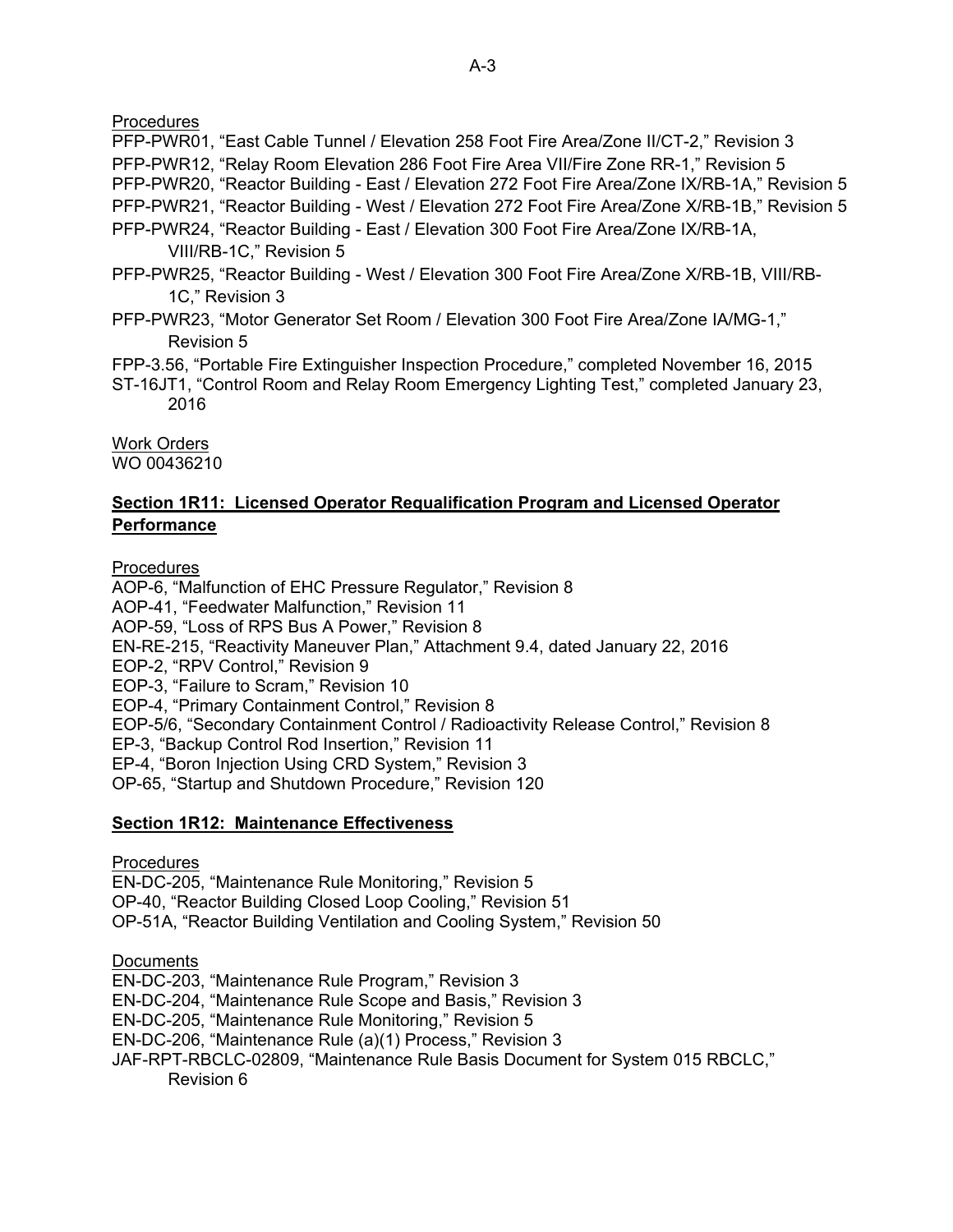JAF-RPT-RBC-02295, "Maintenance Rule Basis Document System 066 Reactor Building Ventilation System," Revision 4

JENG-16-0002, "Evaluation of the Reactor Building Above Refuel Train "A" for (a)(1) Status," dated March 2, 2016

System Health Reports for Reactor Building Ventilation System, Second and Third Quarters 2015, and First through Fourth Quarters 2014

System Health Reports for the Reactor Building Closed Loop Cooling System, Fourth Quarter 2013, Second Quarter 2014, and Second Quarter and Fourth Quarter 2015

| <b>Condition Reports</b> |                   |                   |
|--------------------------|-------------------|-------------------|
| CR-JAF-2014-02521        | CR-JAF-2014-06888 | CR-JAF-2015-05433 |
| CR-JAF-2014-03231        | CR-JAF-2015-00009 | CR-JAF-2016-00081 |
| CR-JAF-2014-03986        | CR-JAF-2015-00245 | CR-JAF-2016-00089 |
| CR-JAF-2014-04168        | CR-JAF-2015-01118 | CR-JAF-2016-00115 |
| CR-JAF-2014-04535        | CR-JAF-2015-02342 | CR-JAF-2016-00123 |
| CR-JAF-2014-04984        | CR-JAF-2015-03415 | CR-JAF-2016-00161 |
| CR-JAF-2014-05019        | CR-JAF-2015-04166 | CR-JAF-2016-01155 |
| CR-JAF-2014-05195        | CR-JAF-2015-04227 |                   |
| CR-JAF-2014-05421        | CR-JAF-2015-04376 |                   |
|                          |                   |                   |

| Maintenance Rule Functional Determinations for CRs |  |
|----------------------------------------------------|--|
|----------------------------------------------------|--|

| CR-JAF-2014-03986 | CR-JAF-2014-06498 | CR-JAF-2015-04166 |
|-------------------|-------------------|-------------------|
| CR-JAF-2014-04168 | CR-JAF-2015-00285 | CR-JAF-2015-05244 |
| CR-JAF-2014-04535 | CR-JAF-2015-03260 | CR-JAF-2016-00089 |
| CR-JAF-2014-05673 | CR-JAF-2015-04201 |                   |
|                   |                   |                   |

Work Orders WO 00392756 WO 00397029

WO 00425478 WO 00427026

WO 00434802 WO 51192659

#### **Section 1R13: Maintenance Risk Assessments and Emergent Work Control**

**Procedures** 

AP-10.10, "On-Line Risk Assessment," Revision 9 EN-OP-119, "Protected Equipment Postings," Revision 7 EN-WM-104, "On Line Risk Assessment," Revision 12

#### **Section 1R15: Operability Determinations and Functionality Assessments**

#### **Documents**

EC 62923, Concerning the Operability Impact of the Lack of a Mechanical Interlock Between the 41-1O and 42-1C Contactors in the 23MOV-20 Breaker Control Circuit

- EC 63725 Concerning Operability of 02RV-71E, ADS Main Steam Line C Safety/Relief Valve
- EN-LI-118-08, Attachment 9.1, Failure Mode Analysis for Breaker 10042, "71PCB-10042 Did Not Operate or Indicate Position As Expected"
- EN-OP-111 Attachment 9.2, "Operational Decision-Making Issue Regarding 71PCB-10042 (Fitz/Scriba 10 345 kV Line Circuit Breaker)"
- Engineering White Paper, "Justification to Support Confidence in Fast Transfer Circuitry Post Replacement of the 10042 Auxiliary Contact Switches"
- SEP-IST-007, "Inservice Testing for Pumps and Valves Fourth Ten-Year Interval," Revision 7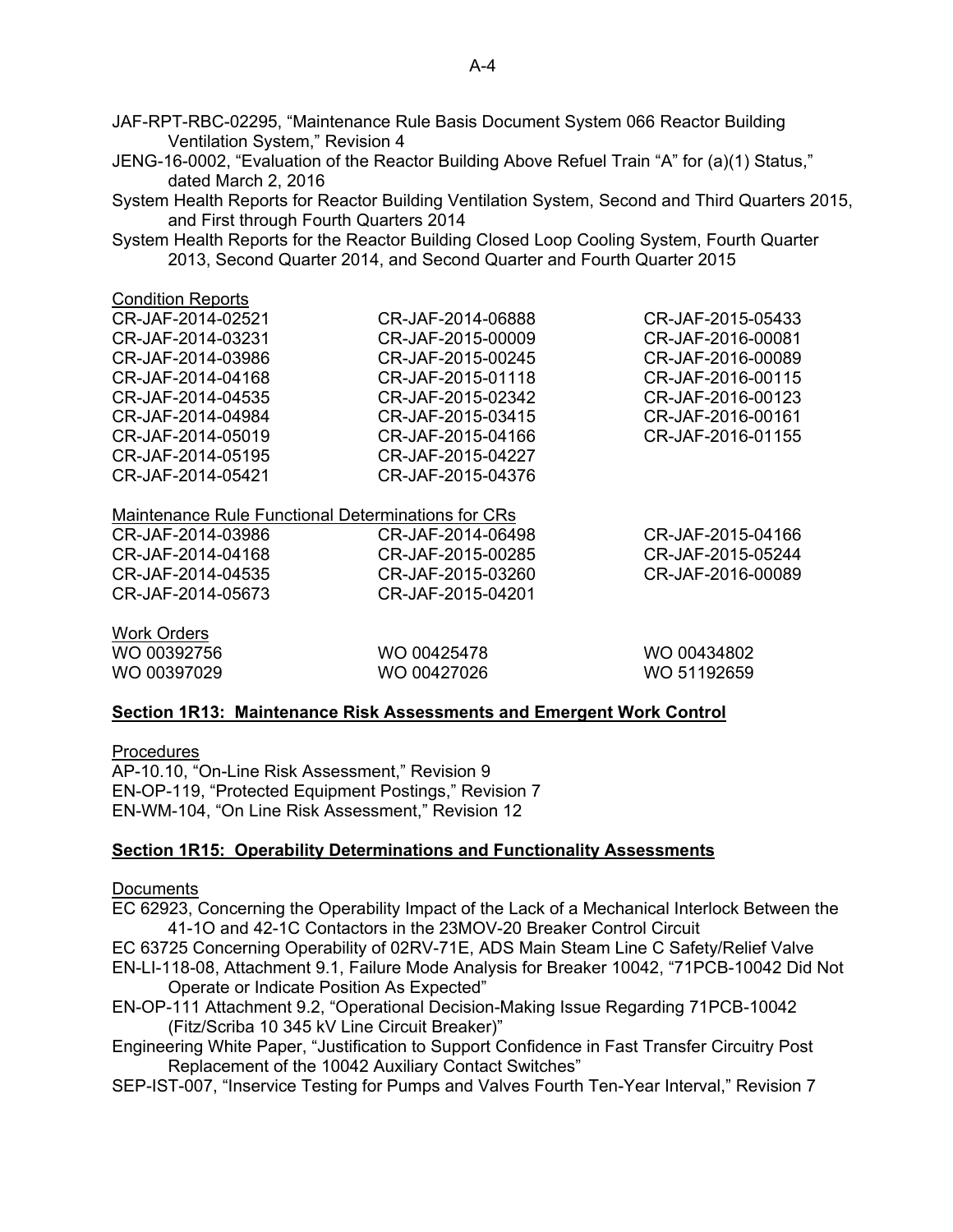**Procedures** 

ST-25BB, "CAD System B Quarterly Operability Test (IST)," completed November 27, 2015 ST-40D, "Daily Surveillance and Channel Check," Revision 110

Condition Reports

| CR-JAF-2015-04427 | CR-JAF-2016-00590 | CR-JAF-2016-01057 |
|-------------------|-------------------|-------------------|
| CR-JAF-2016-00244 | CR-JAF-2016-00697 |                   |
| CR-JAF-2016-00493 | CR-JAF-2016-01005 |                   |

#### **Section 1R18: Plant Modifications**

**Procedures** 

OP-37, "Containment Atmosphere Dilution System," Revision 82

Condition Reports

CR-JAF-2016-00661 CR-JAF-2016-00679

## **Section 1R19: Post-Maintenance Testing**

#### Procedures

- IMP-71.27, "Analog Transmitter Trip System Power Supply Failure Annunciator Test\*," Revision 3, completed March 28, 2016
- MP-027.04, "Valtek Mark I, II, and Mark IV Valve Maintenance," Revision 7, completed February 18, 2016
- MP-027.05, "Valtek Spring Cylinder and Manual Actuator Maintenance," Revision 4, completed February 18, 2016
- MP-055.01, "600 V Air Circuit Breakers," Revision 44, completed January 15, 2016 MP-066.01, "Unit Cooler Maintenance\*," Revision 9
- ST-4M, "HPCI Torus Suction Operability Test," Revision 19, completed February 12, 2016
- ST-8Q, "Testing of the Emergency Service Water System (IST)," Revision 46, completed February 28, 2016
- ST-25BB, "CAD System B Quarterly Operability Test (IST)," Revision 4, completed March 15, 2016
- ST-41D, "Remote Valve Position Indication Verification Online (IST)," Revision 20, completed March 15, 2016

## Work Orders

| WO 00426173 | WO 51193117 |
|-------------|-------------|
| WO 00432095 | WO 52386816 |
| WO 00441200 | WO 52467267 |

WO 52552759

#### **Section 1R22: Surveillance Testing**

#### Procedures

ISP-8A, "Above Core Plate to Core Spray Line at RPV Differential Pressure Instrument Functional Test/Calibration," Revision 3

ISP-16, "Drywell Floor Drain Sump Flow Loop Functional Test/Calibration\*," Revision 44 ISP-100C-RPS, "RPS Instrument Functional Test/Calibration\*\*," Revision 41 ST-6HA, "Standby Liquid Control A Side Quarterly Operability Test (IST)," Revision 7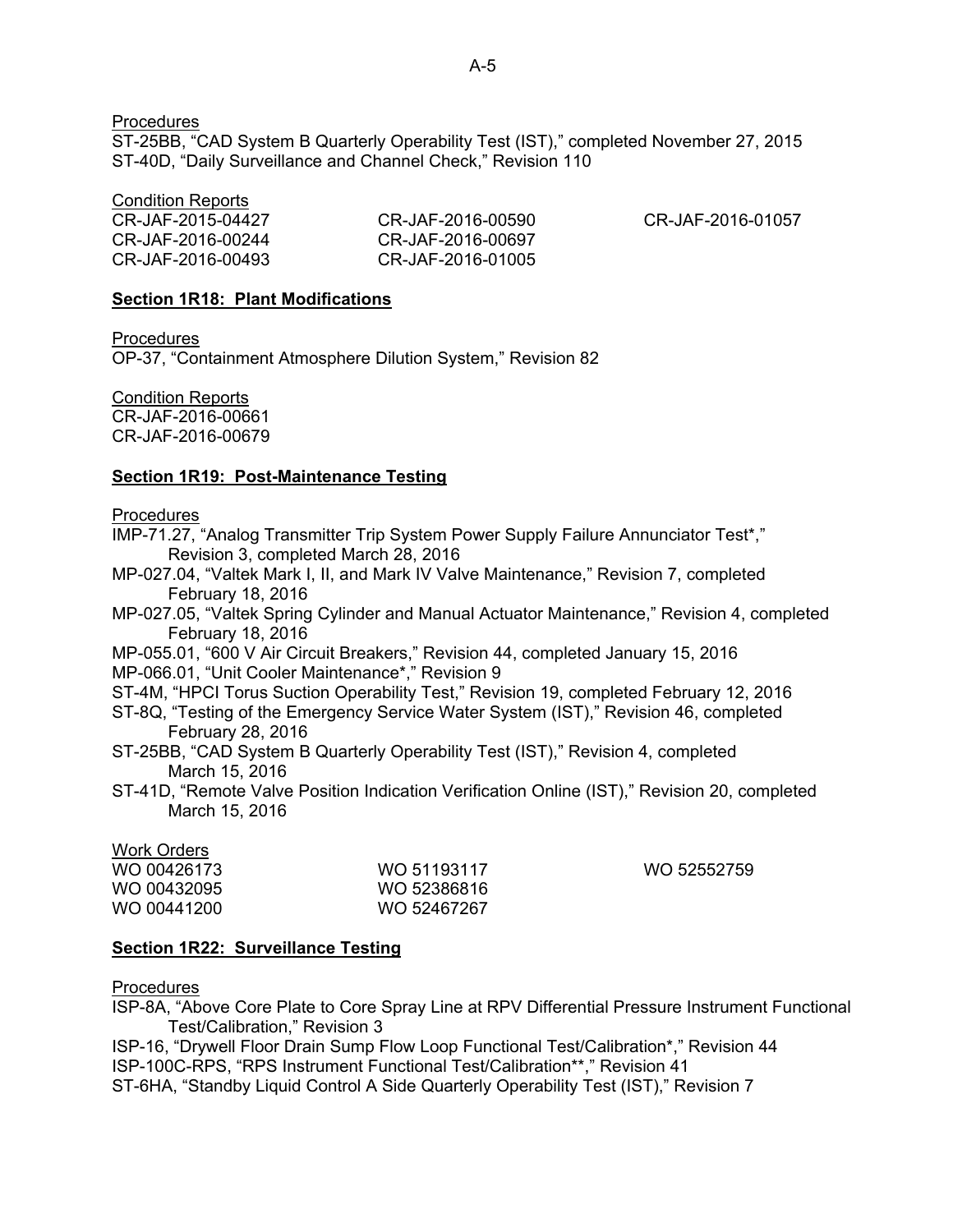ST-9AB, "EDG System B Fuel Oil Monthly Test," Revision 4 ST-9BB, "EDG B and D Full Load Test and ESW Pump Operability Test," Revision 15

Condition Reports

CR-JAF-2016-00926 CR-JAF-2016-00929

## **Section 4OA1: Performance Indicator Verification**

EN-LI-114, "Performance Indicator Process," Revision 7

JAF-SE-96-071, "Impact of Increased Isolation Time of Reactor Building Ventilation System on FSAR Analyzed Events," Revision 2

## **Section 4OA2: Problem Identification and Resolution**

**Documents** 

5321-X-202B/G, "Vent Pipe Penetration Thermal Growth Piping Analysis," Revision 1

- 733, Pipe Stress Reanalysis Program 11825-MSK-168A1, Revision 0
- JAF-CALC-CAD-04450, "Shaft Breakaway Torque, Corresponding to 0.5 psid for Vacuum Breakers 27VB-1 thru 5," Revision 0
- DBD-016A, "Primary Containment Penetrations and Isolation Devices Design Basis Document," Revision 5
- DBD-027, "Air Treatment Systems Design Basis Document," Revision 11
- CR-JAF-2012-00057 CA 1, "Torus Downcomer Vacuum Breaker Equipment Failure Evaluation," dated January 18, 2012
- CR-JAF-2014-06207 CA 5, "Long Term CA Classification Evaluation," dated January 8, 2015
- EC 53544, "One Time Change to Procedure ST-15J, 'Torus to Drywell Vacuum Breakers Quarterly Test (IST)'," dated October 24, 2014
- EC 58839, "CR-JAF-2015-03183 Operability Input," dated July 6, 2015
- EN-DC-205 Attachment 9.1, "CR-JAF-2014-06207 Functional Failure Determination," dated January 2, 2015
- EN-LI-118 Attachment 9.1, "CR-JAF-2014-06207 Failure Modes Analysis," dated October 10, 2014
- WT-WTJAF-2014-0026 CA 93, "Engineering Evaluation of Addition of Alarm Set Point on Low Drywell to Torus Differential Pressure," dated December 11, 2014
- NRC Information No. 97-16,"Preconditioning of Plant Structures, Systems, and Components before ASME Code Inservice Testing or Technical Specification Surveillance Testing," dated April 4, 1997
- NUREG 1482, "Guidelines for Inservice Testing at Nuclear Power Plants," Revision 2
- AR 214419, "Torus Downcomer Vacuum Breaker PM Change Request,"

performed March 24, 2015

- CR-JAF-2014-06207 CA 4, "Drywell to Torus Differential Pressure ODMI Implementation Action Plan," dated November 3, 2014
- CR-JAF-2014-06207 CA 5, "Due Date Extension Request," dated January 5, 2015
- EN Valve Check Various PM Basis Template, dated February 24, 2010
- Operations Narrative Log for the Period January 13, 2016, through January 19, 2016, and February 25, 2016, through March 2, 2016
- CAD ODMI Trend Data, for the period October 11, 2014, through February 25, 2016
- Primary Containment Atmosphere Control and Dilution System Health Report, Second Quarter 2015 and Further Quarter 2015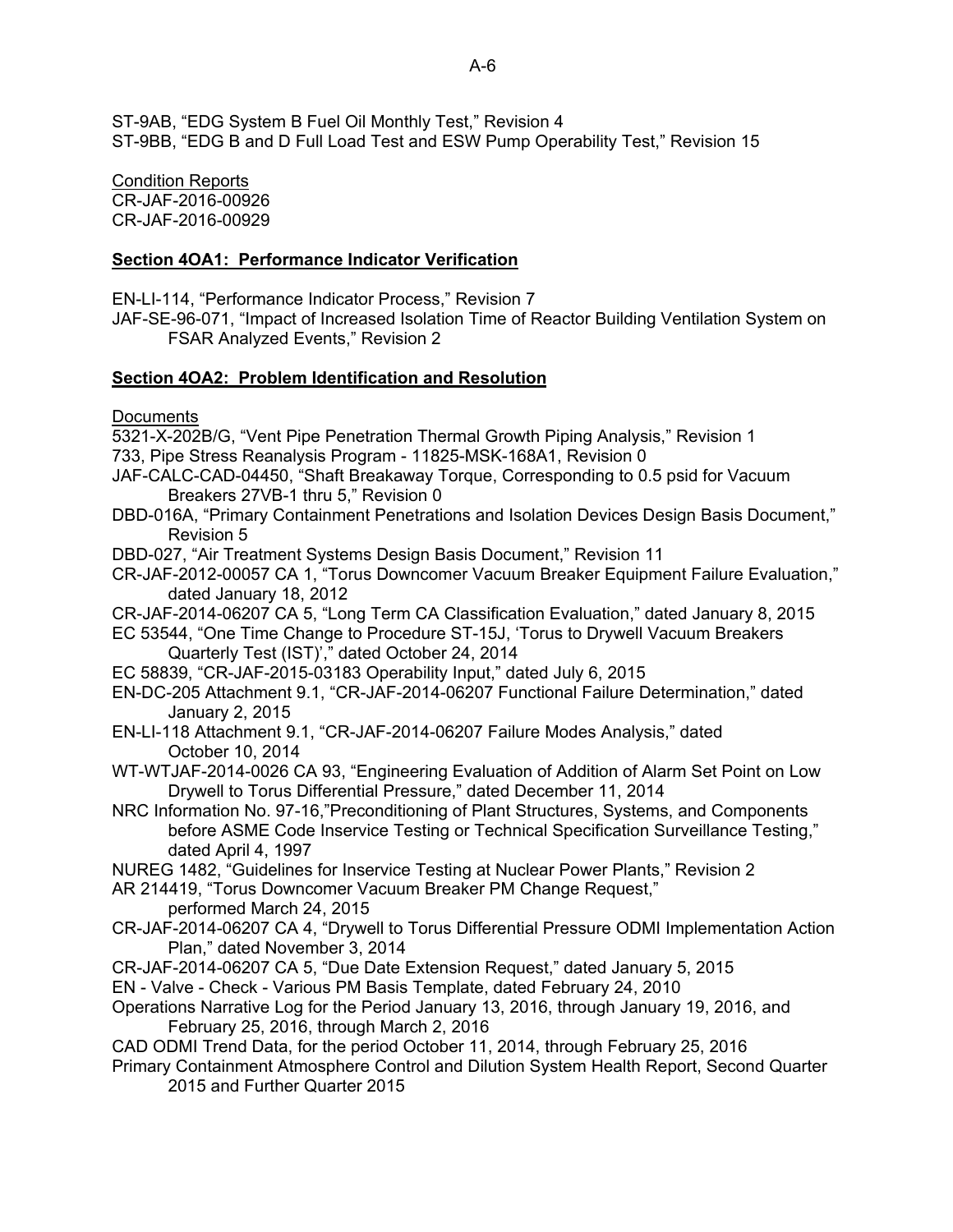ST-15J Results for 27VB-1, for the Period November 25, 2007, through December 20, 2015 A585-0317, "Instruction Manual for Vacuum Breaker Valves W/Disc Modification," dated December 9, 1988

Procedures

- ARP 09-3-3-39, "Torus to DW Vac Bkr Vlv Open," Revision 2
- ARP 09-5-1-34, "DW Press Alarm Hi or Lo," Revision 5
- ARP 27-CAD-2, "Liquid N2 Tk 7A Lvl Lo," Revision 2
- EN-LI-102, "Corrective Action Program," Revision 25
- EN-LI-118, "Cause Evaluation Process," Revision 22
- MP-007.04, "Containment Vacuum Breakers," Revision 5
- OP-37, "Containment Atmosphere Dilution System," Revision 82
- ST-15J, "Torus to Drywell Vacuum Breaker Quarterly Test (IST)," performed September 30, 2015, and December 20, 2015
- ST-39E, "Pressure Suppression Chamber Drywell Vacuum Breaker Leak Test (IST)," performed May 19, 2014, and February 2, 2016
- ST-40D, "Daily Surveillance and Channel Check," performed December 20, 2015, through January 3, 2016, and January 31, 2016, through February 13, 2016

#### Drawings

11825-6.44-16m "30" Vacuum Breaker Valve," Revision F

FM-18B, "Drywell Inerting C.A.D. Purge and Containment Differential Pressurization System 27 Flow Diagram," Revision 40

- FM-20B, "Residual Heat Removal System 10 Flow Diagram," Revision 72
- JAF Dwg 6.44-51, "Vacuum Breaking Valve (Atwood and Morrill Drawing 21755-H)," Revision C

| <b>Condition Reports</b> |                   |                   |
|--------------------------|-------------------|-------------------|
| CR-JAF-2010-02187        | CR-JAF-2016-00176 | CR-JAF-2016-00411 |
| CR-JAF-2010-07059        | CR-JAF-2016-00183 | CR-JAF-2016-00554 |
| CR-JAF-2010-08022        | CR-JAF-2016-00241 | CR-JAF-2016-00612 |
| CR-JAF-2012-00057        | CR-JAF-2016-00243 | CR-JAF-2016-00619 |
| CR-JAF-2012-01482        | CR-JAF-2016-00245 | CR-JAF-2016-00707 |
| CR-JAF-2012-04272        | CR-JAF-2016-00246 | CR-JAF-2016-00732 |
| CR-JAF-2014-02061        | CR-JAF-2016-00257 | CR-JAF-2016-00898 |
| CR-JAF-2014-06207        | CR-JAF-2016-00260 | CR-JAF-2016-00914 |
| CR-JAF-2014-07087        | CR-JAF-2016-00263 | CR-JAF-2016-00918 |
| CR-JAF-2014-07095        | CR-JAF-2016-00265 | CR-JAF-2016-00934 |
| CR-JAF-2015-00213        | CR-JAF-2016-00280 | CR-JAF-2016-00935 |
| CR-JAF-2015-03183        | CR-JAF-2016-00313 | CR-JAF-2016-00938 |
| CR-JAF-2016-00043        | CR-JAF-2016-00322 | CR-JAF-2016-00939 |
| CR-JAF-2016-00086        | CR-JAF-2016-00324 | CR-JAF-2016-00942 |
| CR-JAF-2016-00110        | CR-JAF-2016-00357 | CR-JAF-2016-00951 |
| CR-JAF-2016-00117        | CR-JAF-2016-00369 |                   |
| Work Orders              |                   |                   |
| WO 00396190              | WO 00397546       | WO 00397754       |
| WO 00397752              | WO 00397751       | WO 00398941       |